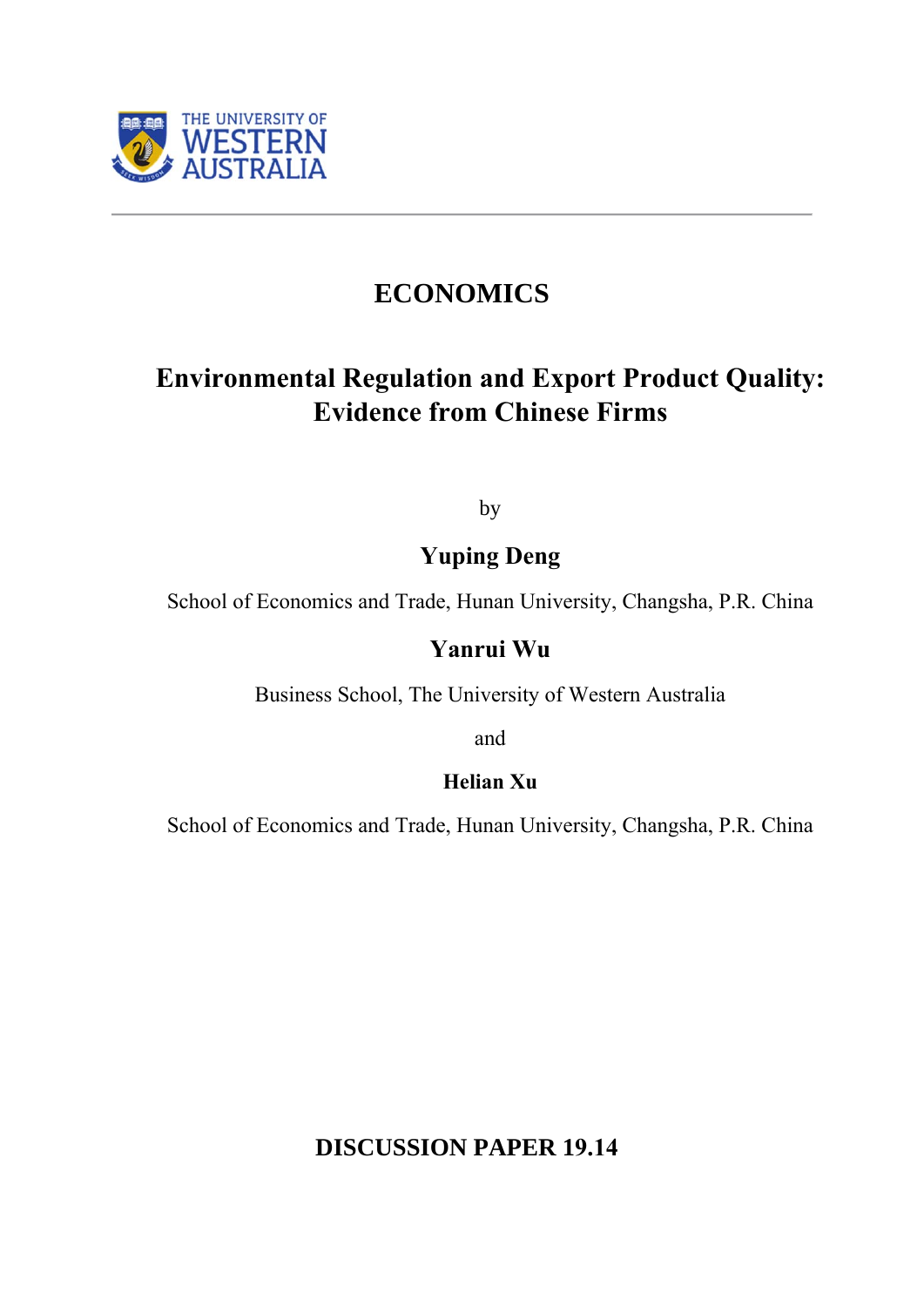#### **Environmental Regulation and Export Product Quality: Evidence from Chinese Firms**

Yuping Deng<sup>a,b</sup>, Yanrui Wu<sup>b\*</sup>, Helian Xu<sup>a</sup>

<sup>a</sup> School of Economics and Trade, Hunan University, Changsha, P.R. China

b Economics, Business School, University of Western Australia, Perth, Australia

**Abstract**: The Chinese government adopted a series of pollution reduction targets in its eleventh five-year (2006-2010) economic development program. Whether this program can achieve its goal of pollution reduction and quality improvement for exports is of vital importance for China's sustainable development. This paper aims to investigate the effects of these environmental regulation policies on export product quality by using the quasi-difference-in-difference method. Empirical results show that the implementation of these pollution reduction targets significantly reduces export product quality. This negative impact is more profound in western regions, capital-intensive sectors and privately-owned firms. Moreover, the negative effect is only observed among firms exporting to non-OECD countries, whereas the export quality of firms exporting to OECD countries is positively affected by the new policy. Lastly, our extended analysis shows that the negative effects can be mitigated through product switching within the firms.

**Key words:** Environmental regulation; Export product quality; Product switching; China

**JEL codes**: F10; F18; Q56

<sup>\*</sup> Corresponding author. Email address: yanrui.wu@uwa.edu.au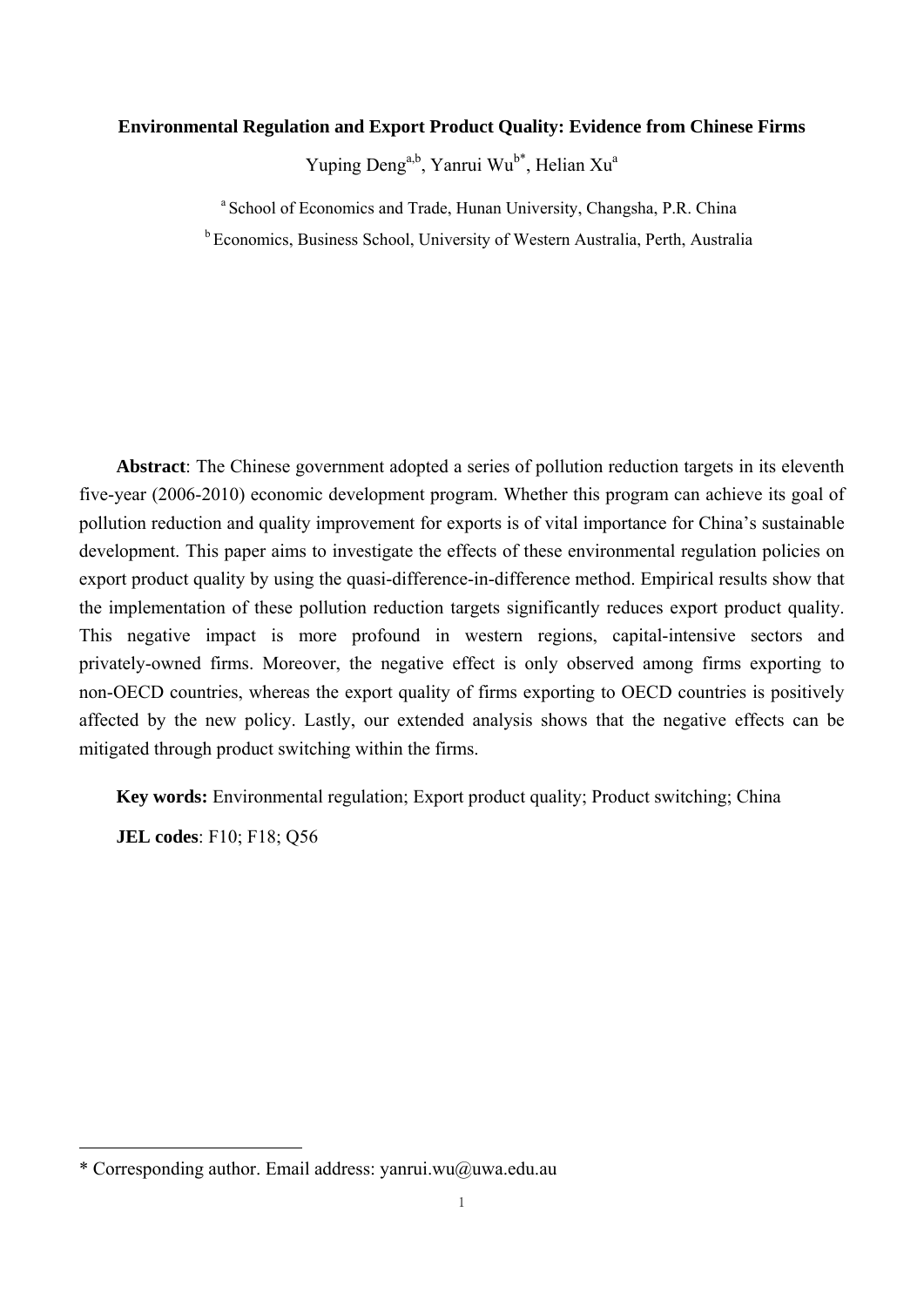## **1. Introduction**

The 19<sup>th</sup> National Congress of the Communist Party of China noted that China's economy had been transitioning from a phase of rapid growth to a stage of high-quality development. As an important manifestation of national creativity and competitiveness, improving export product quality is a top priority for China. In doing so, it can generally improve product quality and increase international competitiveness. Since the launch of economic reforms and the open-door policy, export-oriented growth strategy has been successfully delivered by China over the last four decades. China has actively participated in global value chains (GVCs for short) by taking advantage of the country's low-cost labour as well as its relatively complete industrial system. The country has been referred to as "the world's factory". However, not only does this low-end embedded GVCs strategy not continually improve export product quality but it also leads to serious environmental problems. Therefore, there is a broad consensus that environmental management should be strengthened so that China can become a beautiful country with blue sky, green vegetation and clear water.

In response to the increasing deterioration of the environment, central and local governments are tightening their environmental regulations and hope that firms can reduce their pollution intensity and adopt more environmental friendly technology. The Eleventh Five-Year Plan of China (2006-2010) also incorporated an environmental goal of reducing pollution in five years. In order to carry out this reduction goal, the State Council in conjunction with the National Development and Reform Commission and other relevant departments issued the  $11<sup>th</sup>$  Five-Year Energy Conservation and Emission Reduction Work Plan which sets the pollution reduction targets for provincial governments. Some scholars are questioning whether China's new environmental policy is not in accordance with the export-oriented growth strategy and will have an adverse effect on economic growth while other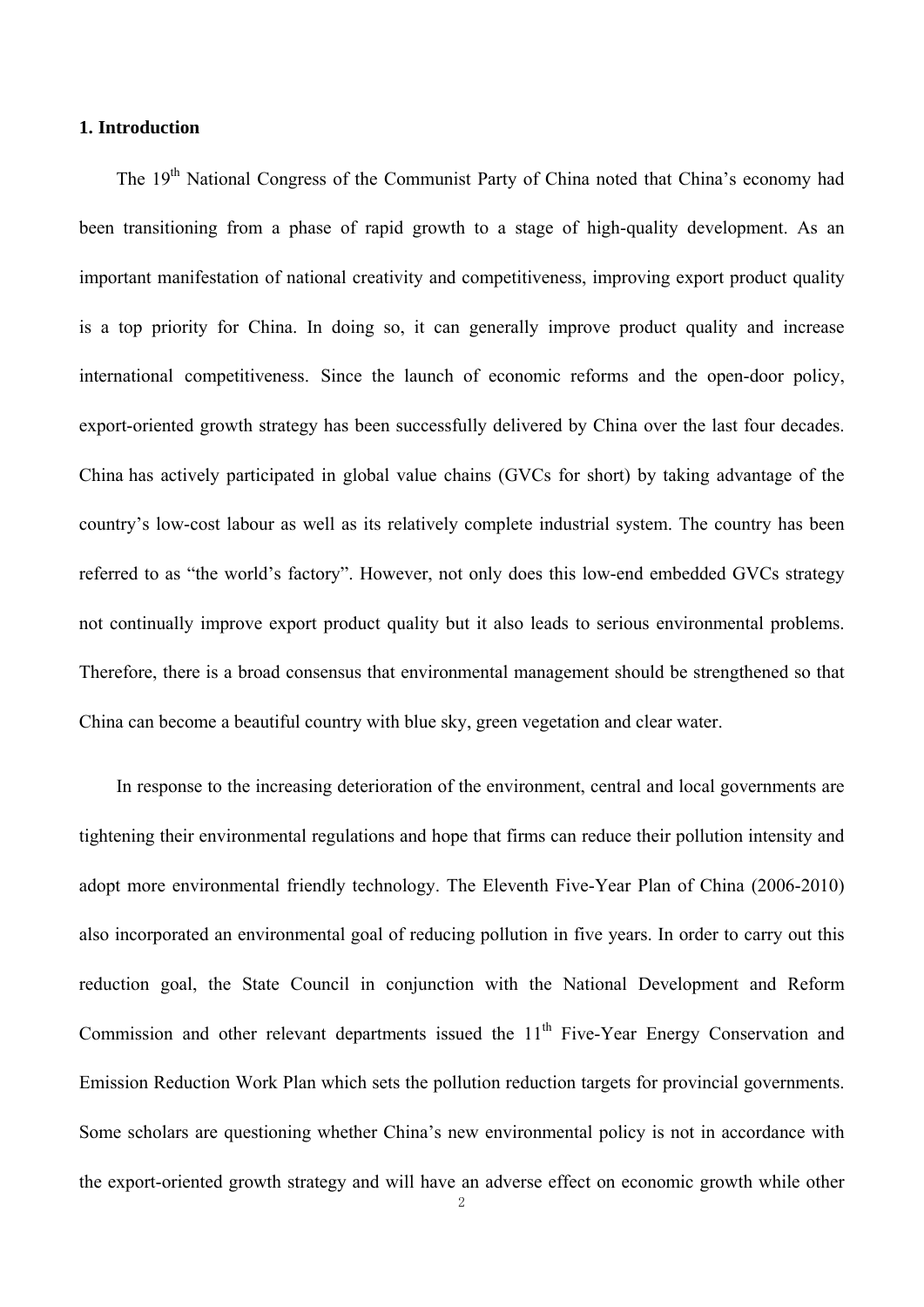scholars consider whether pollution reduction can improve export product quality. A clear understanding of these questions has important policy implications for environmental regulation.

This paper employs a quasi-difference-in-difference method to investigate the effects of pollution reduction on export product quality. We use a uniquely detailed dataset comprising Chinese export data at the firm, product and destination levels from 2000 to 2010. The empirical results show that pollution reduction is negatively associated with export product quality. This finding remains valid after a series of robustness checks as well as consideration of endogeneity problems and sample selection bias. Further analysis indicates that this negative impact is more profound in central regions, capital-intensive sectors and private firms. Moreover, pollution reduction reduces export product quality of firms exporting to non-OECD countries, whereas it increases export product quality of firms exporting to OECD countries. We also pay special attention to the role of product switching in moderating the relationship between pollution reduction and export product quality. Our findings reveal that product switching can mitigate the negative effects of the new environmental policy and improve export product quality.

Our study contributes to the literature in three ways. First, this paper uses highly disaggregated trade transaction data at the product level to measure export product quality and investigate how product quality is affected by environmental regulation. The existing literature has focused on the effects of environmental regulation on innovation (Porter and van der Linde, 1995; Tello and Yoon, 2008; Walker et al., 2008) and total factor productivity (Tombe and Winter, 2015; Rubashkina et al., 2015; Albrizio et al., 2017; Wang et al., 2018). Some authors have investigated the role of environmental regulation in trade. However, their studies mainly examine whether environmental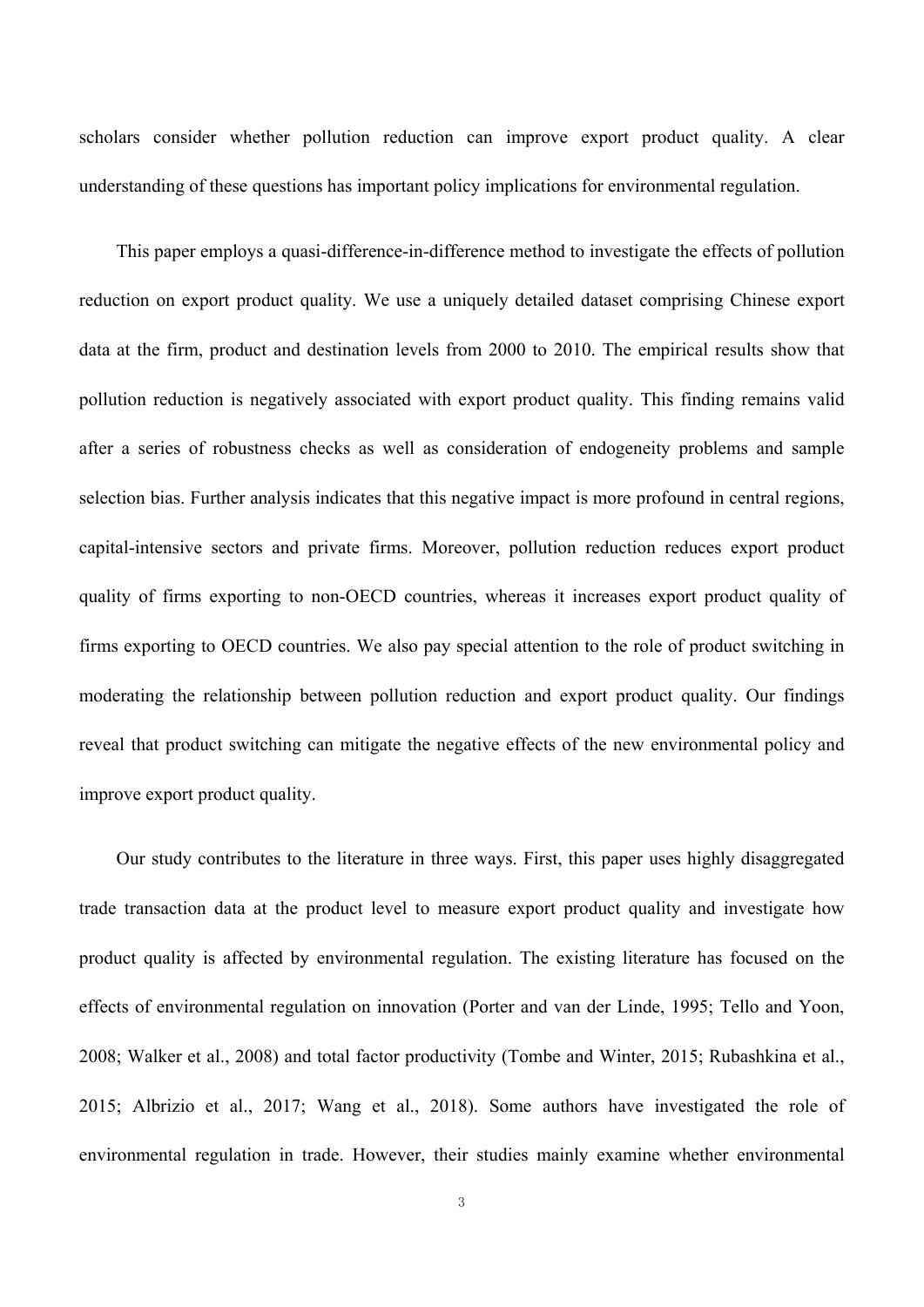regulation increases the possibility of exporting or export volumes of a firm (Arouri et al., 2012; Hering and Poncet, 2014; Rubashkina et al., 2015; Sakamoto and Managi, 2017). In fact, due to the decline in trade competitiveness, upgrading product quality has been a priority for China's trade development. This paper extends the existing literature by investigating whether environmental regulation affects export product quality.

Second, we investigate how product switching may be adopted by firms to mitigate the negative effects of the new environmental policy on export product quality. The existing research on resource reallocation at the product level focuses mainly on firm entry and exit, or market share changes among surviving firms (Griliches and Regev, 1995; Melitz, 2003; Melitz and Polanec, 2015). Bernard et al. (2010) was the first to examine the frequency, pervasiveness and determinants of product switching by US manufacturing firms. After Bernard et al. (2010), scholars provided further evidence to demonstrate that product switching behaviour can improve firms' performance (Goldberg et al., 2010; Navarro, 2012; Kawakami and Miyagawa, 2013; Bernard and Okubo, 2016). In this paper, we also investigate to what extent and how product switching can mitigate the negative effects of the new environmental policy. Our study not only confirms the findings by Bernard et al. (2010), but also complements the research of Shi and Xu (2018).

Third, we employ the quasi-difference-in-difference (quasi DID) method to estimate the impact of environmental regulation on firms' export product quality. Two papers are closely related to our work. The first paper by Hering and Pocent (2014) investigated the effectiveness of the so-called Two Control Zones (TCZ) policy in export sector by using the Chinese Customs Database over the period of 1997-2003. Their findings showed that the TCZ policy has negative repercussions on exports. The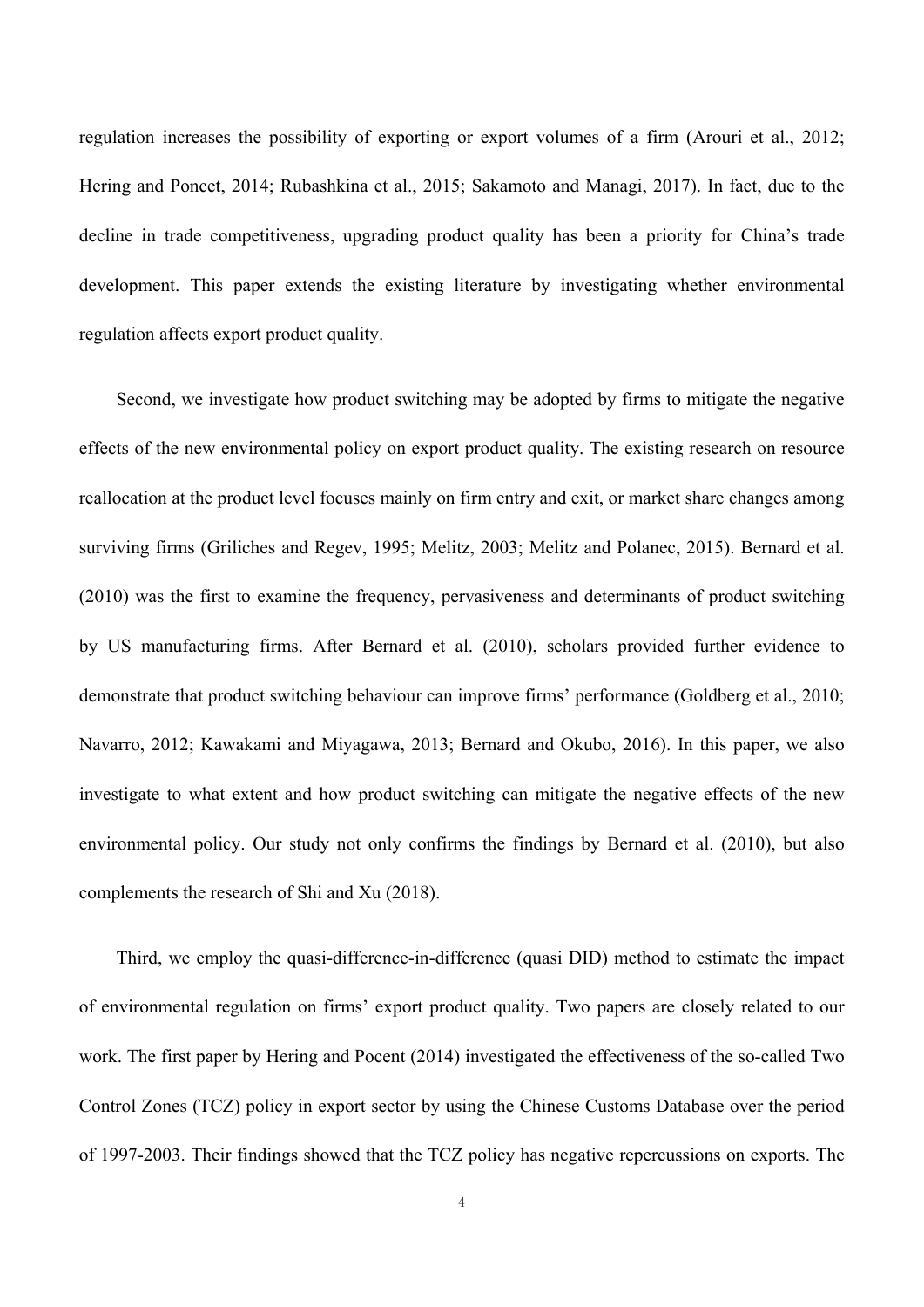second paper by Shi and Xu (2018) adopted a difference-in-difference-in-difference (DDD) strategy to identify the impact of the SO2 reduction target on firms' exports and reached the same conclusion as Hering and Pocent (2014). Our study differs from the above two studies by applying a quasi-difference-in-difference method which does not artificially identify the treatment and control groups and can provide a more objective evaluation of the policy implementation results (Yang et al., 2017). In addition, this method uses an interactive item of the continuous measure of the treatment variable (the pollution reduction target in this paper) and policy dummy variable to detect the effect of the policy on the development variable.

The remainder of this paper is structured as follows. Section 2 presents the literature review and hypotheses. Section 3 demonstrates the model specification and describes the data and choice of the variables. Section 4 presents empirical results, while Section 5 investigates how the negative effects of the new environmental policy on export quality may be reduced through product switching. Section 6 ends with conclusions and policy recommendations.

#### **2. Literature Review and Hypotheses**

The relationship between environmental regulation and exports has gained a lot of attention recently. Whether environmental regulation is good or bad for exports is very controversial. In theory, there are two contrasting views. On the one hand, the conventional viewpoint is that while environmental regulation may be desirable from a broader social perspective, its impact on exports would be negative as firms are forced to increase compliance costs (Walter, 1982; Baumol and Oates, 1988; Barbera and McConnell, 1990). In order to satisfy the requirements of environmental policy proposed by governments, local firms need to control their pollution discharges or improve pollution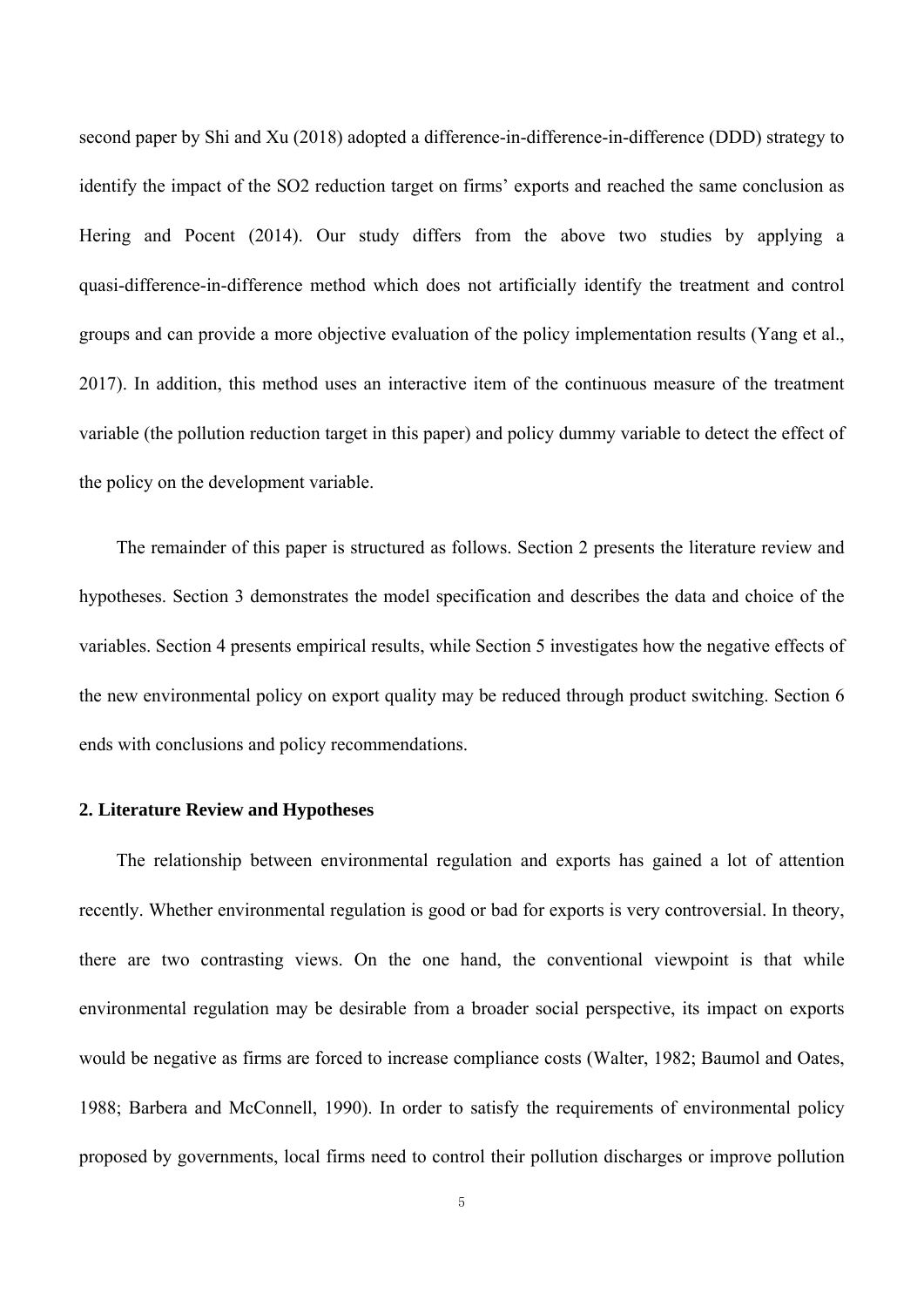abatement technology, which leads to an increase in compliance costs and impedes the upgrade of export product quality (Levinson and Taylor, 2008; Ollivier, 2016). On the other hand, the Porter hypothesis argues that stringent environmental regulation triggers cost-saving innovation which can offset compliance costs and hence help improve firms' export competitiveness (Porter and Linder, 1995; Jaffe and Palmer, 1997; Iraldo et al., 2011; Elrod and Malik, 2017). The empirical studies have not reached a unanimous conclusion. Some studies showed a positive relationship between environmental regulation and exports. For example, Costantini and Crespi (2008) affirmed that stringent environmental regulation is a crucial driver of export growth in the field of energy technologies. Martin-Tapia et al. (2010) found that the proactive environmental regulation is positively related to the export intensity of small and medium enterprises (SMEs). Song and Sung (2014) showed a positive short-run linear causal relation running from environmental regulation to export growth. Similar findings were reported by Costantini and Mazzanti (2012), Tsurumi et al. (2015), and Rubashkina et al. (2015). However, Levinson and Taylor (2008) found that environmental regulation is negatively associated with exports in the US. Hwang and Kim (2017) found that environmental regulation decreases exports of OECD countries.

Developing countries are often constrained by their relatively low-level technology. As a result, pollution-intensive industries are their first choice at the early stage of economic development and the resultant environmental costs are huge. Thus, the implementation of environmental regulation will increase compliance costs and reduce export quality according to Stavropoulos et al. (2017). Hering and Poncet (2014) considered the impact of stricter environmental regulation on export activities in China. They showed that there was a relative fall in exports in targeted cities and that the more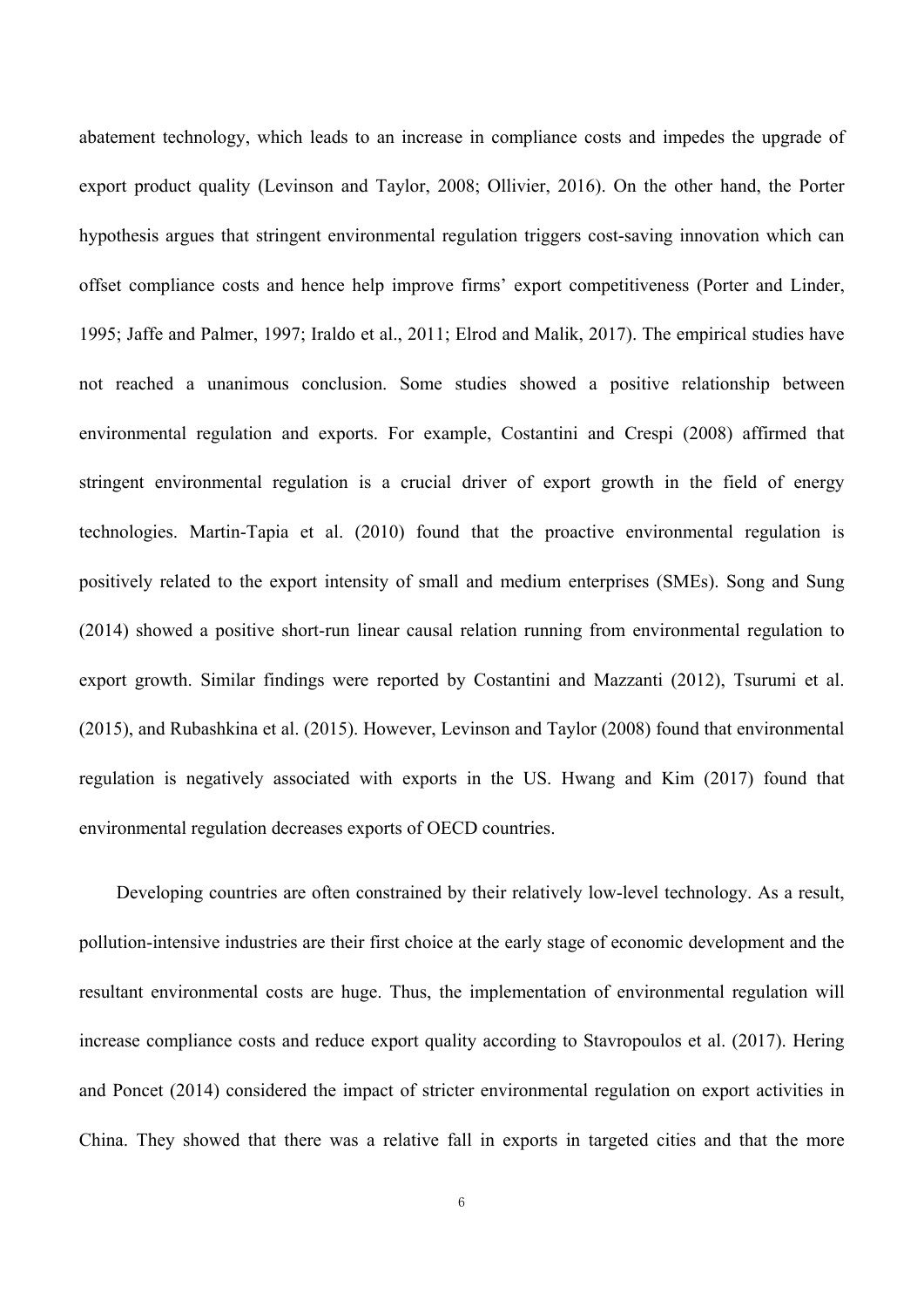polluting the industry is, the sharper the fall. Shi and Xu (2018) found that firms in more pollution-intensive industries located in provinces with higher pollution reduction targets were less likely to export. Based on the above discussion, we propose the following hypothesis.

#### *Hypothesis 1: Export product quality is negatively correlated with environmental regulation*

Significant differences exist among regions with different development conditions, environmental protection and export intensity and hence lead to regional variation in the effects of environmental regulation on export product quality. Strict environmental regulation may incentivise firms to innovate. However, whether firms ultimately choose to innovate or adopt green technologies is dependent on their innovation capacity as well as the external environment (Mohr, 2002; André et al., 2009; Dangelico and Pujari, 2010; Qiu et al., 2018). The superior institutional environment in eastern areas can alleviate the negative effects of environmental regulation on export quality. Lower technology, poorer financial ability and weaker innovation are the three major problems that firms in the central and western areas faced in recent years (Bai, 2013; Guariglia and Liu, 2014). In addition, owing to the limited financial resources, local governments in the central and western areas do not have enough resources to support green technological innovation vigorously (Fan et al., 2011; Liu et al., 2018). A weaker external environment as well as poorer innovation ability leads to the export of lower-quality products. Moreover, environmental regulation in central and western areas is less strict than that in eastern ones. Along with increasing labour costs and land prices in eastern areas, strict environmental regulation causes some enterprises to relocate from the coastal areas to central and western China. The pollution-intensive firms find it hard to have breakthrough innovations in the short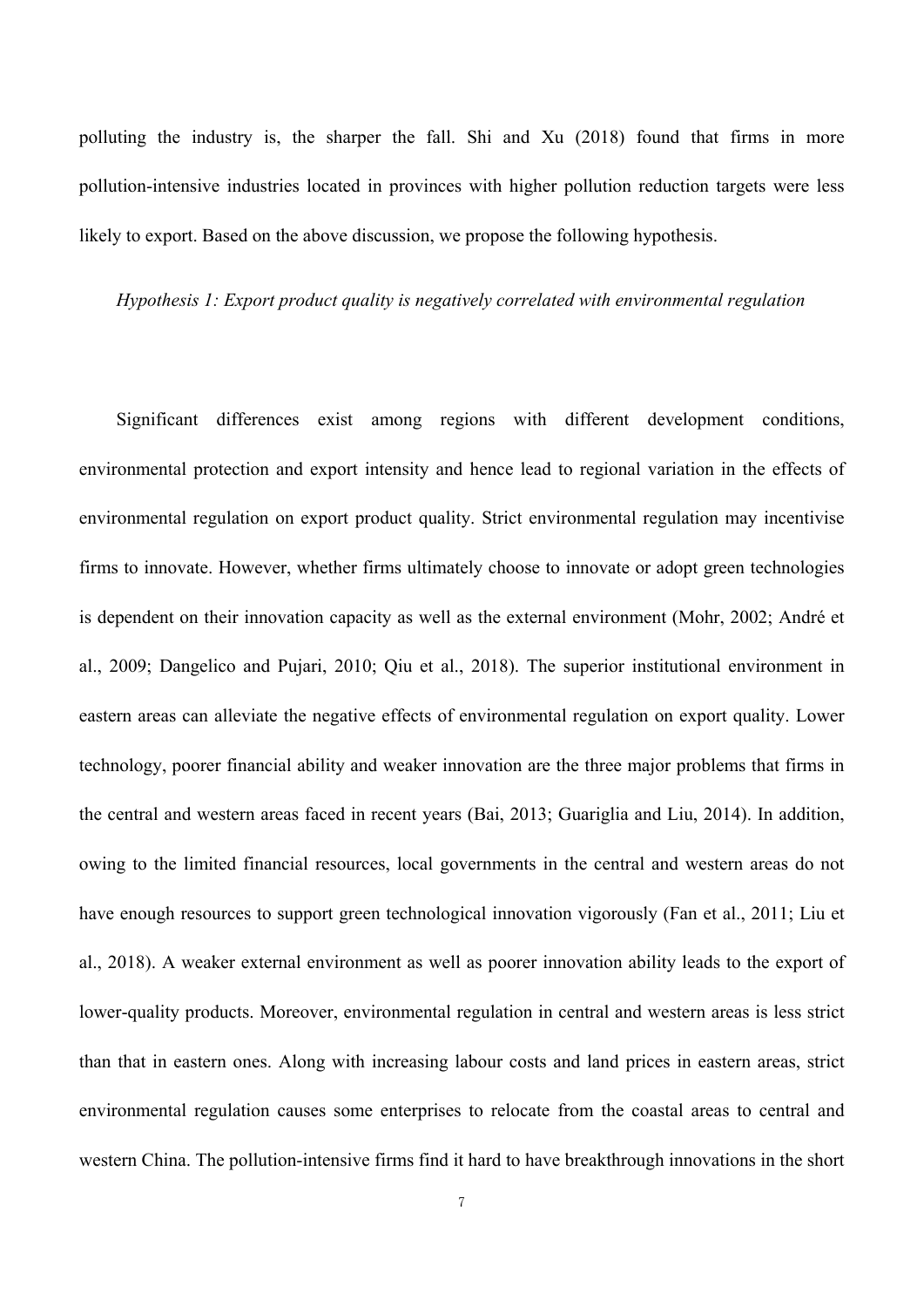term. Instead they opt to purchase emission control devices passively (Milani, 2017; Stavropoulos et al., 2018). Thus, strengthening environmental regulation will significantly increase the production costs of firms located in the central and western areas where export products are of lower quality than those in the eastern areas. Therefore, we extend hypothesis 1 as follows

*Hypothesis 1a: The negative correlation in the central and western areas is more profound than that in the eastern ones.* 

Significant differences also exist among industries with different pollution discharges, leading to industrial variation in the effects of environmental regulation on export product quality. Generally speaking, capital-intensive industries are pollution-intensive. Stringent environmental regulation will increase the production costs of capital-intensive firms and weaken their export competitiveness and price advantage, leading to a decline in export volume and export product quality (Hummels and Klenow, 2005; Bernard et al., 2006; Hering and Poncet, 2014). In addition, capital-intensive firms are easily restrained by compliance costs, mainly because their technological improvements need massive capital investment (Acemoglu, 2003; Cole et al., 2010; Lannelongue et al., 2017). Thus, an increase in environmental abatement will have crowding-out effects on their R&D expenditures and reduce export product quality (Hottenrott & Rexhauser, 2015). Compared to capital-intensive firms, technology-intensive firms are more flexible in upgrading their technology. Environmental regulation will promote these firms to actively carry out activities of technological innovation to minimise their cost under conditions that their pollution discharges are restricted (Hamamoto, 2006; Krysiak, 2011). For labour-intensive firms which are dominated by standardised and modularised production, their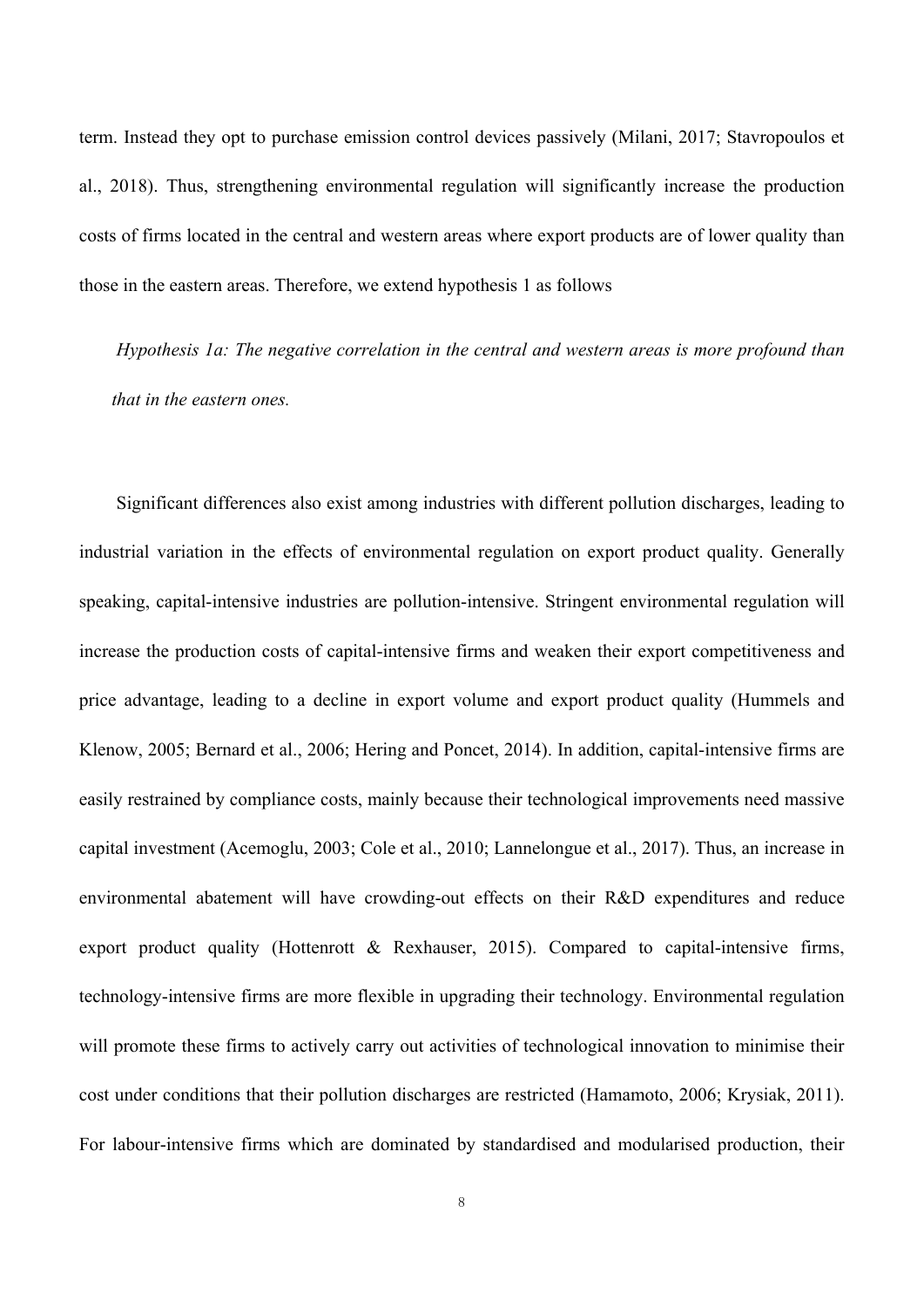intra-industry technologies tend to be homogeneous and low-end (Ritchie, 2005; Chen and Xue, 2010). So the capacity of labour-intensive firms to upgrade technology is smaller than that of technology-intensive ones. Thus, we propose the following hypothesis:

*Hypothesis 1b: Export product quality is most negatively linked with pollution reduction in capital-intensive industries and least in technology-intensive ones.* 

Ownership structure plays an important role especially in determining the enforcement of environmental regulation which affects the export product quality. The state-owned firms where the state has significant control through full, majority or significant minority ownership have great bargaining power in negotiating enforcement of environmental regulation (Pargal and Wheeler, 1996; Wang and Jin, 2007; Maung et al., 2016). For economic and political reasons, local governments may soften their environmental policies on state-owned firms for the sake of economic growth and political promotion (Hering and Poncet, 2014). So state-owned firms are less sensitive to environmental regulation and their export product quality is least negatively affected by environmental regulation. Foreign firms, which can also be classified into firms owned by investors from Hong Kong, Macao and Taiwan (HMT) and non-HMT firms, have the advantage in technology and management (Cheung and Lin, 2004; Javorcik and Spatareanu, 2008; Jeon et al., 2013). Hence, they are able to bear the burden of stricter environmental regulation (Wang and Wheeler, 2005; Cole et al., 2008; McGuire, 2014). Moreover, bank credit prefers to flow into foreign-owned firms with more efficient resource allocations (Manova et al., 2015). Sufficient financial supports make foreign-owned firms respond positively to the environmental regulation and their export product quality changes slightly. In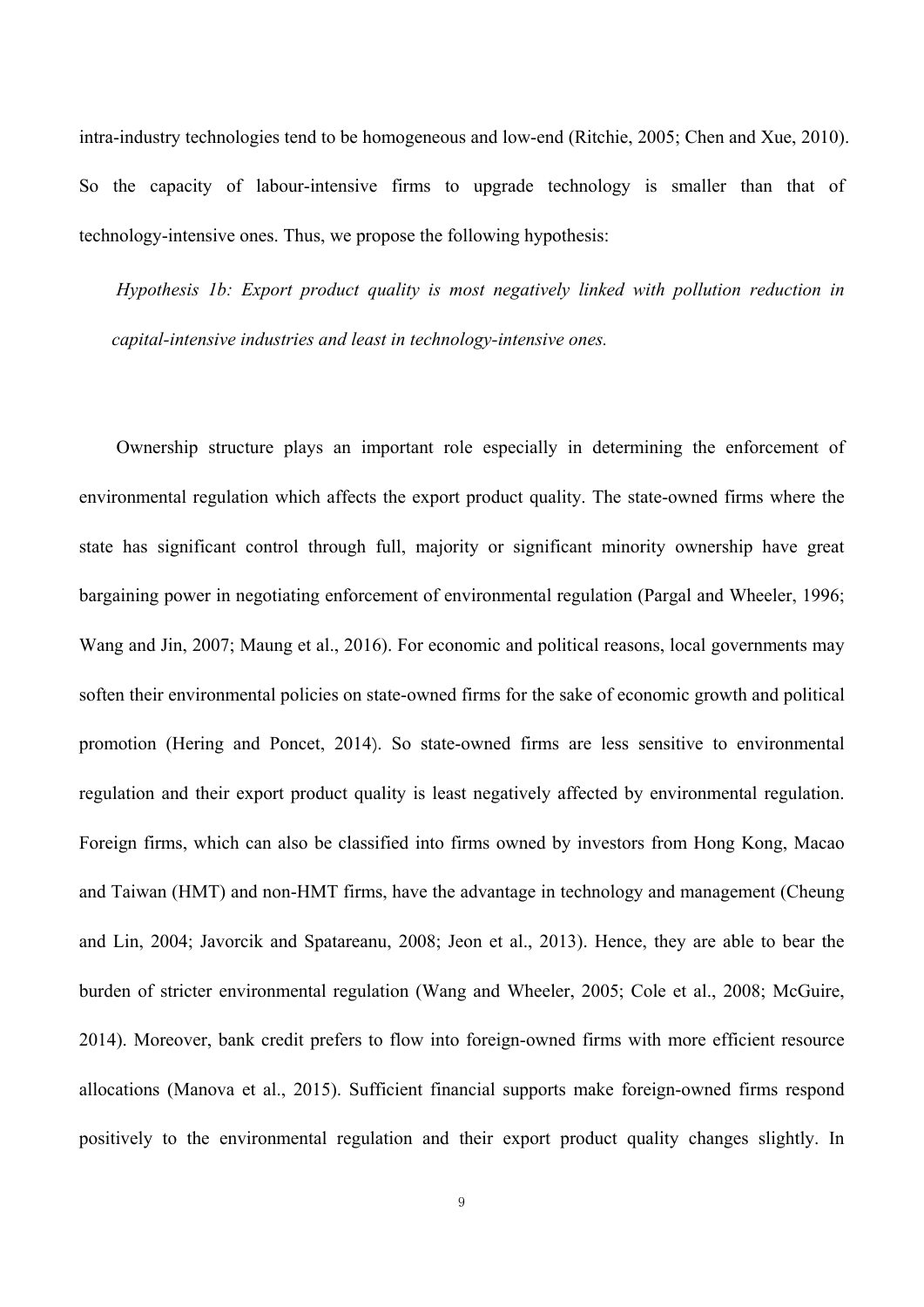contrast, private firms face not only three major problems in talent scarcity, innovation difficulties and sustained low productivity, but also the dilemma of financial difficulties (Cull and Xu, 2005; Poncet et al., 2010; Chen and Zhang, 2016). Financial constraints incentivise private firms to give priority to productive investment and the tendency to adopt end-of-pipe treatment, which eventually produces crowding-out effects on innovation investment and reduces their export quality (Gorodnichenko and Schnitzer, 2013; Fan et al., 2015). We summarise the above discussion with the following hypothesis:

*Hypothesis 1c: Export product quality is least negatively associated with environmental regulation in state-owned firms and most in private firms.* 

The differences in export destinations are another major determinant that result in the effects of environmental regulation on export quality being distinctly different. Generally speaking, consumers in OECD countries have higher environmental requirements for imported products, which will motivate firms to improve their product qualities (Saikawa, 2013; Costantini and Mazzanti, 2012). Fierce international competition forces firms exporting to OECD countries to enhance the quality of their exporting products (Harrison and Rodriguez-Clare, 2010; Atkin et al., 2017). In contrast, laxer environmental regulation in non-OECD countries facilitates the export of pollution-intensive goods. If the exporting countries tighten their environmental regulation, increasing costs of pollution-intensive goods may lead to a decline in export product quality (Ryan, 2012; Stavropoulos et al., 2018). Thus, we propose the following hypothesis.

*Hypothesis 2: The correlation between quality and environmental regulation is negative for products exported to non-OECD countries but positive for products exported to OECD countries.*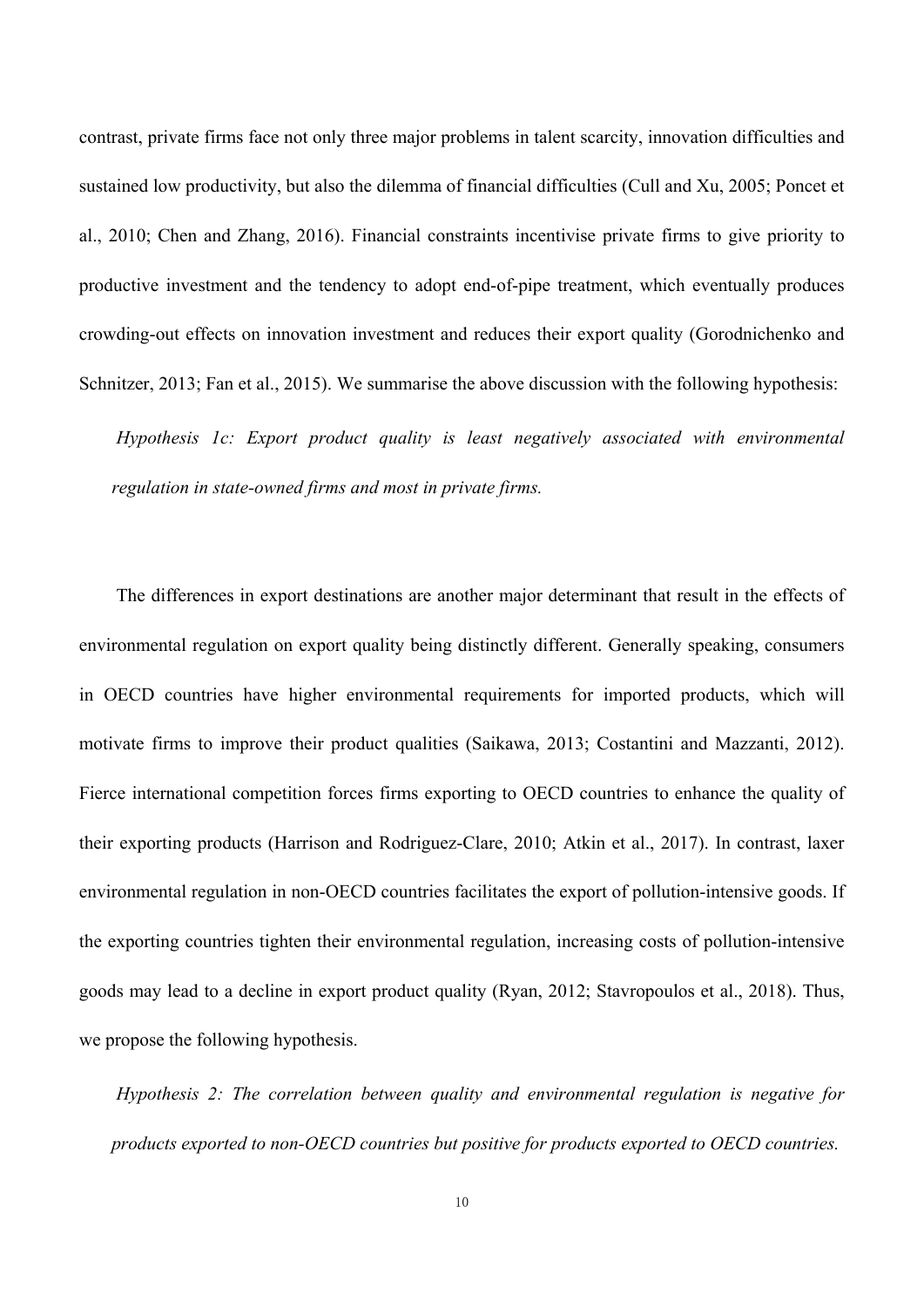Driven by compliance costs and profit maximisation, tightening environmental regulation induces firms to adjust internal resource allocation. On the one hand, tightening environmental regulation encourages firms to reduce pollution-intensive product supply, or transform their export destinations from OECD countries to non-OECD ones (Cole and Fredriksson, 2009; Kheder and Zugravu, 2012; Chung, 2014). On the other hand, tightening environmental regulation forces firms to employ more environment-friendly resources to adjust their product type (Bernard et al., 2010; Elrod and Malik, 2017). Product switching will significantly affect product quality, mainly because product switching contributes to a reallocation of resources within firms towards their most efficient use (Goldberg et al., 2010; Kawakami and Miyagawa, 2013; Bernard & Okubo, 2016). For example, firms in markets where they offer fewer products may concentrate on their core varieties by dropping low-quality goods and by shifting sales towards top-quality goods (Bernard et al., 2010; Choi and Hahn, 2013; Manova and Yu, 2017). Thus, we can test the following hypothesis.

*Hypothesis 3: The negative link between export product quality and environmental regulation may be reduced through product switching by the firms.* 

#### **3. Research Design**

#### *3.1 Background of Pollution Reduction Plan*

The cost of China's pollution damage roughly quadrupled from 2004 to 2013, and has accounted for up to 3% of annual GDP over the past decade (Wang, 2017). Environmental pollution has become a serious problem that cannot be ignored during China's economic transition. Since the late 1970s, when the system of environmental regulation was set up, China has committed to environmental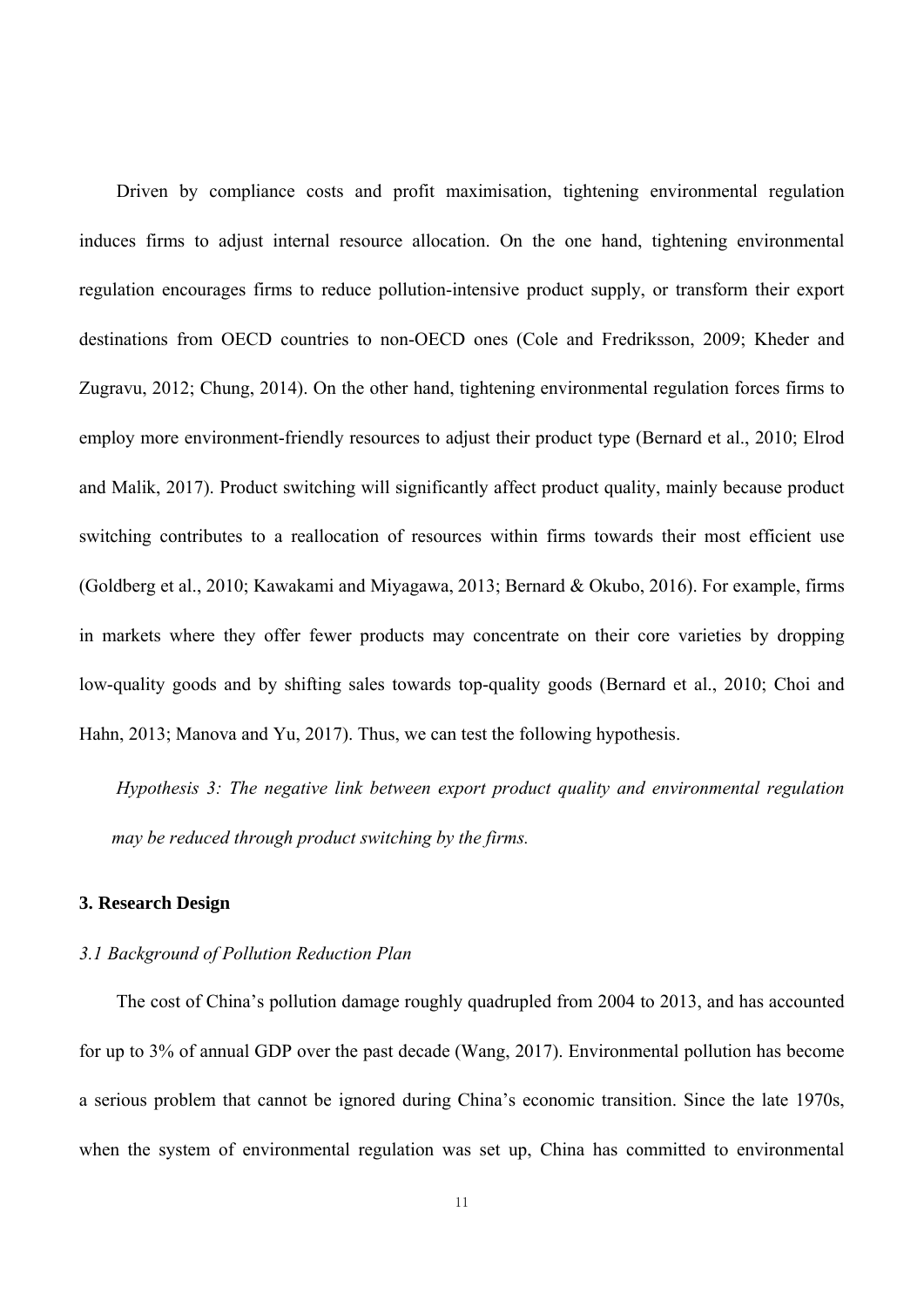pollution control. In 1987, the Chinese government issued "The Atmospheric Pollution Prevention and Control Law" which aimed to reduce sulfur dioxide (SO2) and soot emissions. Then in 1998, the State Council approved the setup of Two Control Zones (TCZ) in its document "The Official Reply of the State Council Concerning Acid Rain Control Areas and SO2 Pollution Control Areas". Among 380 prefecture-cities, 175 cities were designated as TCZ cities (Cai et al., 2016). After that the Tenth Five-Year Plan (2001-2005) was the first to set total SO2 reduction target of 10% at a national level. However, it did not set a reduction target for each province and lacked a clearly defined evaluation scheme and implementation of this target was completely ineffective eventually (Shi and Xu, 2018).

In 2006, the State Council issued the "*11th Five Year Energy Conservation and Emission Reduction Work Plan*", in which the major pollutant reduction targets were proposed and linked with local officials' promotion. Subsequently, authorised by the State Council, the National Environmental Protection Agency signed a contract named "*The Documents of Objectives and Responsibilities in Reducing the Total Amount of Major Pollutants During the Eleventh Five-Year Plan*" (the Documents hereafter) with local governments of the 31 provinces, municipalities and autonomous regions, which stipulated the emission reduction targets of SO2 and chemical oxygen demand (COD) in each province (as shown in Fig.1). The allocation principle of major emission reduction targets is to comprehensively consider provincial differences in environmental quality, environmental capacity, emission amounts and economic growth on the premise that the national reduction target can be achieved. Another principle is that the eastern, central and western areas are treated differently and required to implement differentiated reduction targets. In addition, the Documents reported that total target amount of SO2 emissions was 22.944 million tons, among which 22.467 million tons were allocated to each province and 477 thousand tons were reserved to carry out a pilot program of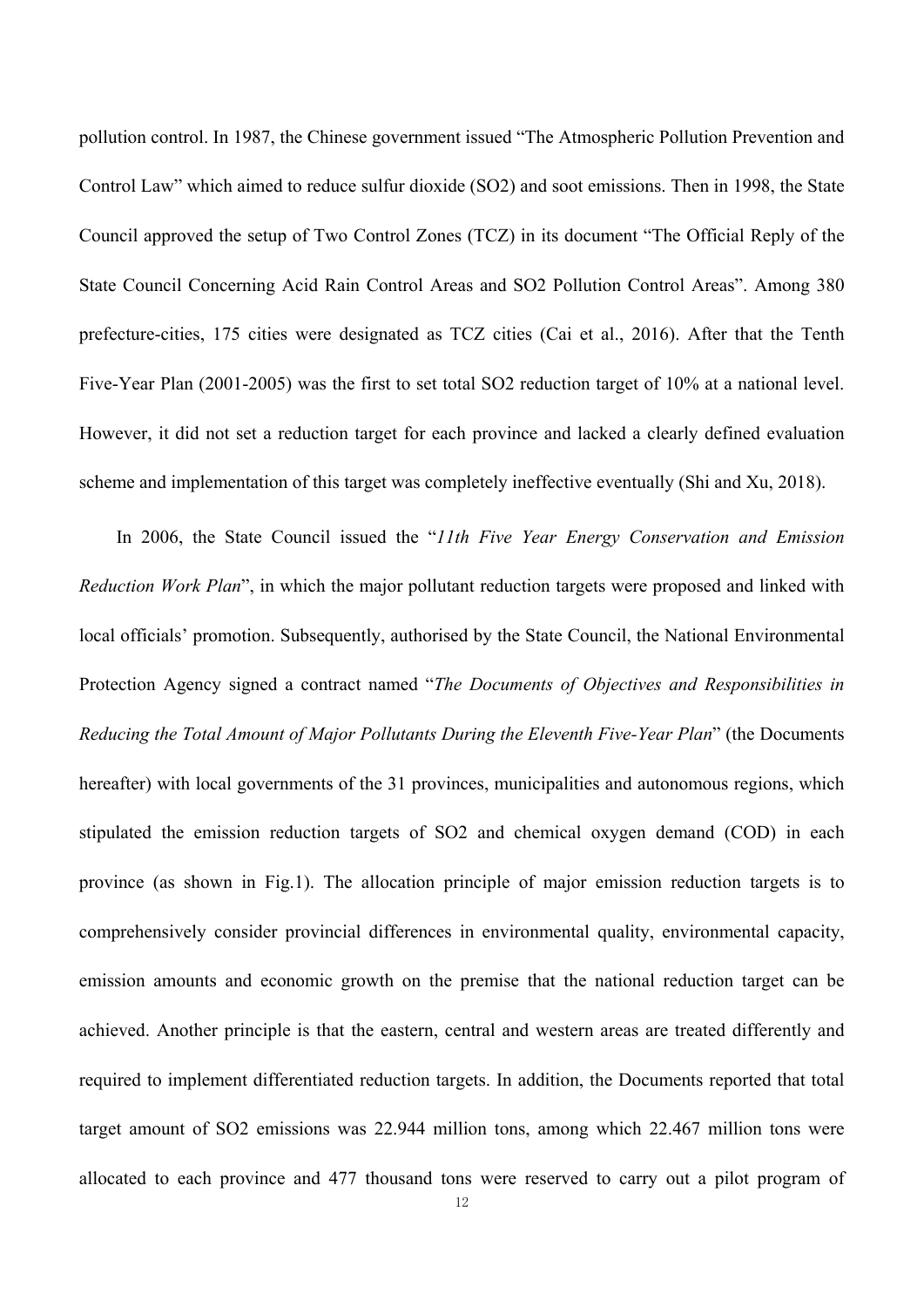tradeable pollution rights and emissions trading. The total target amount of COD emissions was 12.728 million tons, among which 12.639 million tons were allocated to each province and 89 thousand tons were reserved.



Fig.1 Allocation of Pollution Reduction Targets.

Moreover, the National Environmental Protection Agency, the National Statistics Bureau and the National Development and Reform Commission needed to disclose discharge data every six months and conduct annual inspections and assessment from 2006. An interim assessment on the implementation of pollution reduction targets was conducted in 2008, and the final assessments were conducted in 2010. The assessment result was an essential component of cadre selection and appointment, and the "one-vote veto" system for areas and units where significant ecological damage and environmental pollution occurred was implemented in cadre appointments and awards. Thus, the pollution reduction target led to the implementation of a variety of environmental regulations in all regions of the country (rather than the TCZ areas only).

### *3.2 Empirical Specifications*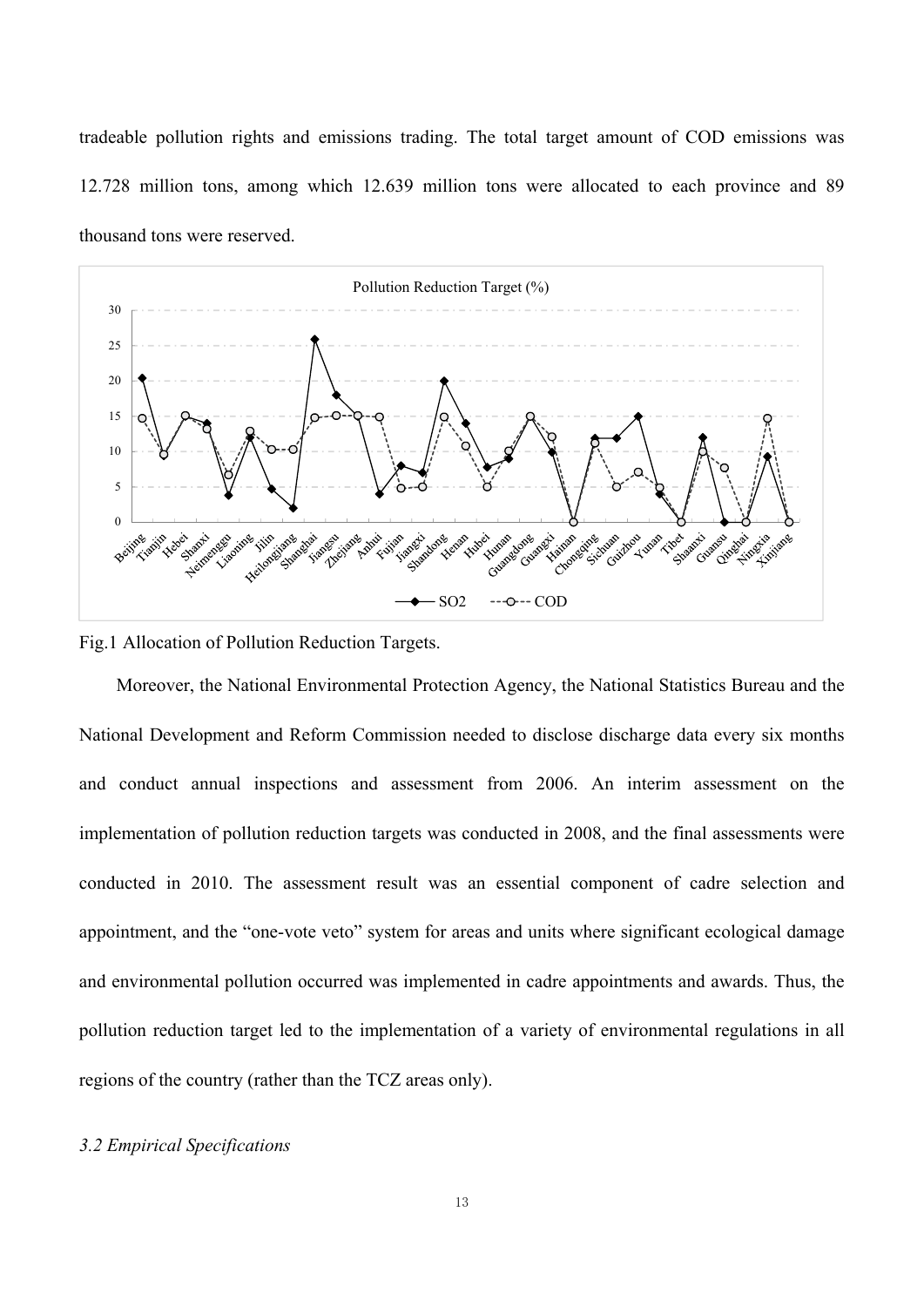The time and regional variations in pollution reduction targets provide an opportunity to estimate the impact of environmental regulation on firms' export product quality using a quasi-difference-in-differences (quasi-DID) strategy. The difference between our method and the standard DID model is that we use a continuous treatment to capture the relative impact of the pollution reduction targets proposed in the Eleventh Five-Year Plan. The DID specification is as follows:

LnQuality<sub>frct</sub> = 
$$
\beta_0 + \beta_1 Ln(Target_{pt}) \times Post_t + \beta_2 LnZ_{ft} + \mu_{fhc} + \eta_t + \varepsilon_{fhc} (1)
$$

where *Quality<sub>fhct</sub>* is the export quality of product in HS6 digit industry *h* exported by firm *f* to destination country *c* at time *t*; Target<sub>p</sub> is the pollution reduction target for province *p* where firm *f* is located; Post<sub>t</sub> is a dummy variable equal to 0 for 2001-2005 and 1 for 2006-2010; Z is firm-specific control variable;  $\mu_{fhc}$  and  $\eta_t$  are firm-industry-destination triple fixed effects and year fixed effects; and  $\varepsilon_{\text{fhot}}$  is the error term.

#### *3.3 Data Sources*

We construct data samples from four major sources. The data on pollution reduction targets are collected from a document named "*The Documents of Objectives and Responsibilities in Reducing the Total Amount of Major Pollutants During the Eleventh Five-Year Plan*", issued by the China State Council in 2006.

The manufacturing firm data are sourced from the China Industrial Enterprises Database as collected by the National Bureau of Statistics of China (NBS). This database covers all state-owned firms and non-state-owned firms with sales above RMB 5 million and has been widely used in recent studies on firm behaviour, productivity and economic growth (see, for example, Brandt et al., 2012;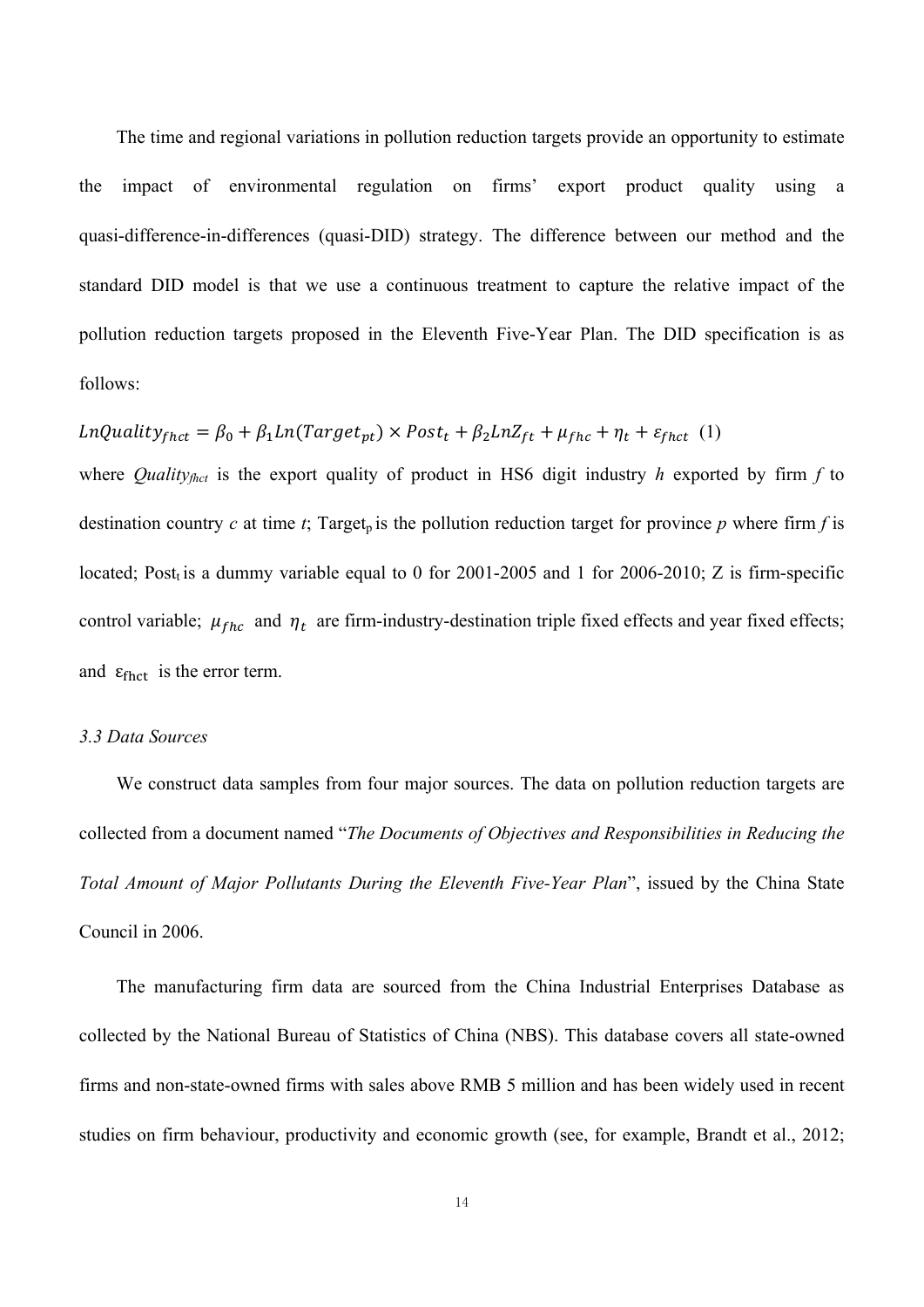Hering and Poncet, 2014; Brandt et al., 2017). Consequently, the basic information for each firm such as location, establishment year, ownership, output, employment, capital and other operations-related data can be obtained.

The third major data source for our analysis is the China Customs Import and Export Database, which provides us with the record of all Chinese trade transactions by importing and exporting firms at the HS eight-digit level. The initial customs data are then aggregated to the HS6 level for the concord of the product codes because the main adjustment for Chinese HS eight-digit codes occurred before and after 2002.

Our province-level data are 2001-2010 yearly data from the Chinese Statistical Yearbook, which provides us data series for GDP growth rate and regional output for 27 provinces and 4 municipality cities as well as pollution emissions in 36 industries.

We match the data on pollution reduction targets with the China Industrial Enterprises Database according to the firms' location and statistical year. Then we merged the above matched data with China Customs Import and Export Database in accordance with firm's name and statistical year. As some firms may change their names during the sample period, we re-merged the datasets according to the zip code where the firm is located and the seven digits at the end of the firm's telephone number. Lastly, we matched the firm-level dataset with macro statistics. After matching the above-stated five datasets, we excluded firms that show a negative or zero value for their total revenue, employment, fixed assets or total sales, as well as firms with less than eight workers. Moreover, firms whose total sales are less than exports, or with current assets greater than total assets, or with a value of fixed assets greater than total assets are excluded from the sample. Finally, firms with fewer than two years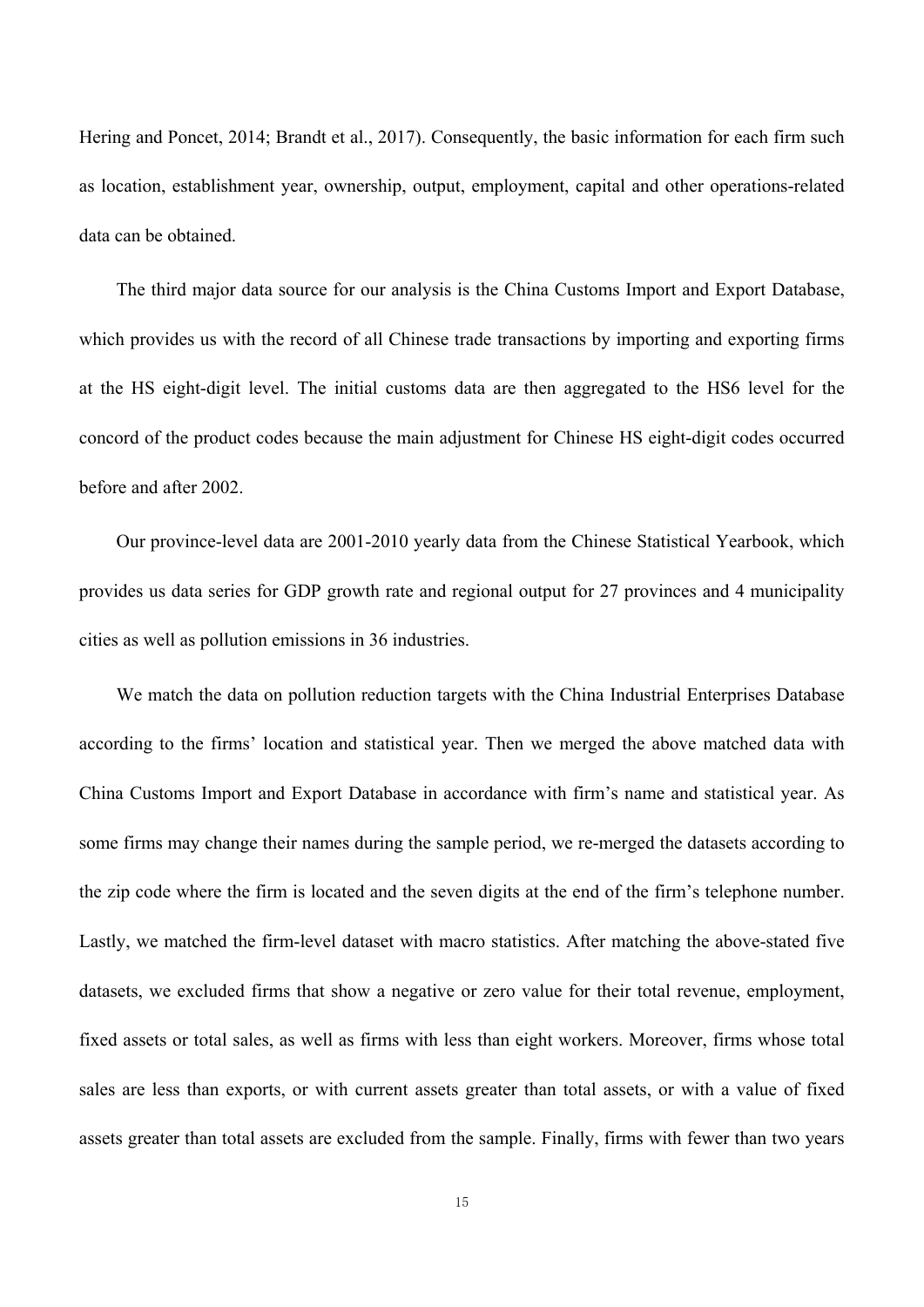of data available in the database are excluded. After data-cleaning, the final sample comprises of 58,974 firms, 236 export destinations and 5,231 product categories (HS6 level of disaggregation) covering the years from 2001 to 2010. Capital variables are deflated by using the price index of investment in fixed assets with a base year of 2000, and output are deflated by using the GDP price index.

## *3.4 Variable Definitions*

#### *3.4.1 Dependent Variables*

The dependent variable is export product quality (*Lnquality*). The quality of an export product is the unobserved attribute that influences the way in which consumers perceive the good and their decision to purchase despite relatively high prices (Crinò and Ogliari, 2017). Following Khandelwal et al. (2013) and Fan et al. (2015), we estimate the quality of exported product *h* shipped to destination country *c* by firm *f* in year *t* via the empirical demand equation.

$$
x_f \t_{ct} = q_f^{\sigma - 1} t_f^{-\sigma} t_f^{-\sigma} t_c^{T} + Y_{ct} \t\t(2)
$$

where  $x_{\text{fhot}}$  and  $q_{\text{fhot}}$  denote the demand and quality for firm  $f$ 's export of product  $h$  in destination country *c* in year *t* respectively. *pfhct* denotes the unit value export price of HS6 product *h* exported by firm  $f$  to destination country  $c$  in year  $t$ .  $P_{ct}$  and  $Y_{ct}$  are the overall price index and total income in year *t*.  $\sigma$  is the elasticity of substitution across different products. Taking logs, the quality for each firm-product-country-year observation can be estimated as the residual from the following OLS regression.

$$
ln(x_{f h c t}) + \sigma ln(p_{f h c t}) = \varphi_h + \varphi_{c t} + \varepsilon_{f h c t} \tag{3}
$$

where product fixed effect  $\varphi_h$  captures the difference in prices and quantities across product categories due to the inherent characteristics of products. The country-year fixed effect  $\varphi_{ct}$  collects the destination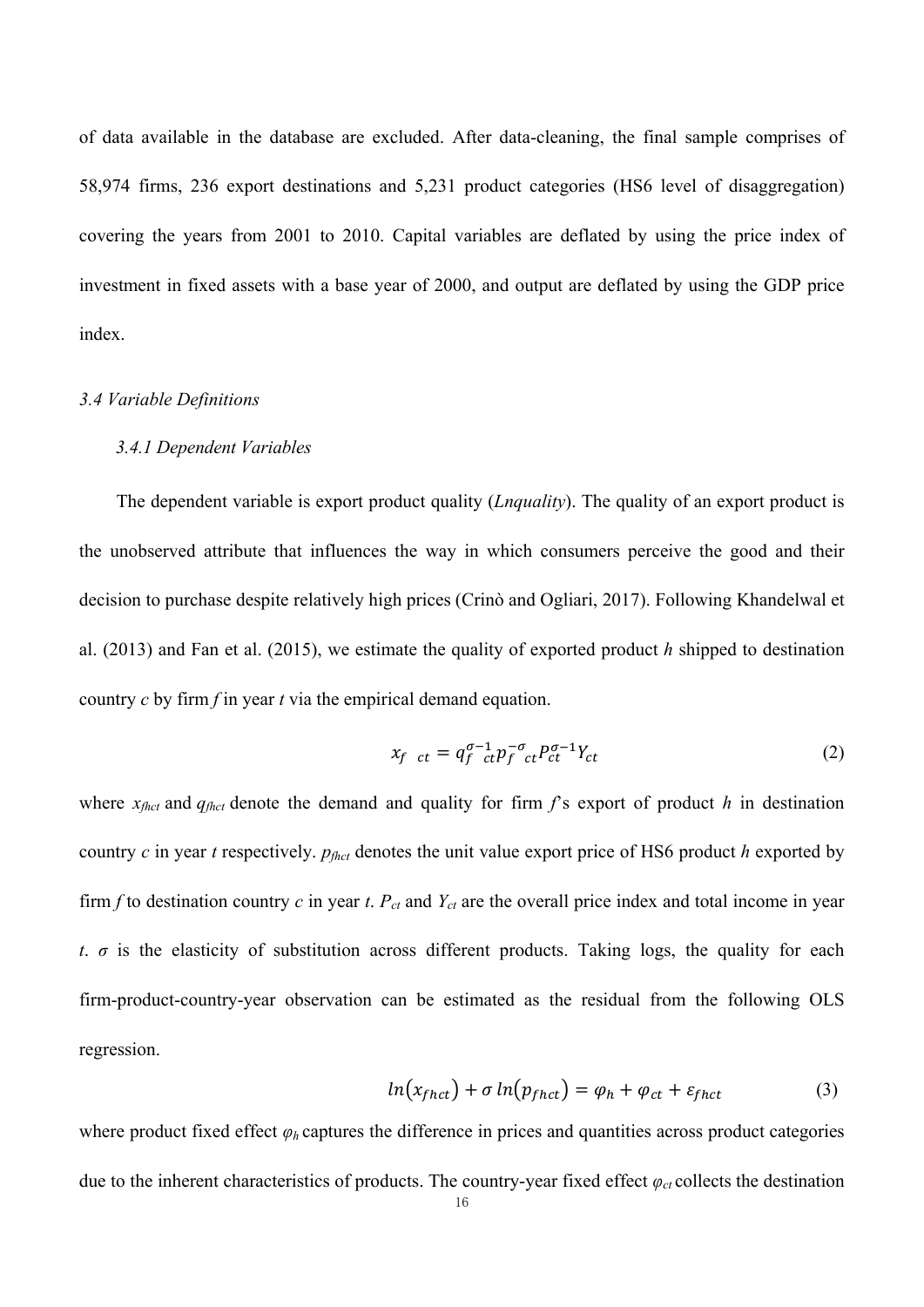country's income and price index.  $\varepsilon_{f h c t} = (\sigma - 1) ln q_{f h c t}$  is the error term. Then the estimated quality is

$$
ln(\hat{q}_{f \ ct}) = \hat{\varepsilon}_{f \ ct}/(\sigma - 1) \tag{4}
$$

We allow the elasticity of substitution  $(\sigma)$  to vary across industries using the estimates of Broda and Weinstein (2006) because their estimates are the closest to the relevant parameter in China (see, for example, Khandelwal et al., 2013; Fan et al., 2015).

#### *3.4.2 Main Explanatory Variable and Control Variables*

Our main explanatory variable is pollution reduction targets (*Lntarget*) for each province and incorporated in its natural logarithm form into the regression equation. For provinces with 0 pollution reduction targets, *Lntarget* equals zero. Additionally, we also construct explanatory variables of *Lntarget COD* to examine to what extent environmental regulation on COD influences export product quality as a robustness test.

To minimise estimation biases due to omitted variables, we add some firm-specific control variables that may affect export quality. These control variables are illustrated as follows.

Firm age (*Lnage*). On the one hand, old firms may have more experienced workers who are familiar with product features and know how to improve their quality (Love et al., 2016). On the other hand, firm age may be an indicator of sclerotic thinking or of inertia on the part of the management team or the firm as a whole (D'Angelo et al., 2013). So older firms are much more likely to stick to obsolete physical capital, which is not conducive to quality improvement. We use the actual ages of firms from when they started operating until the time of the survey to measure firm age.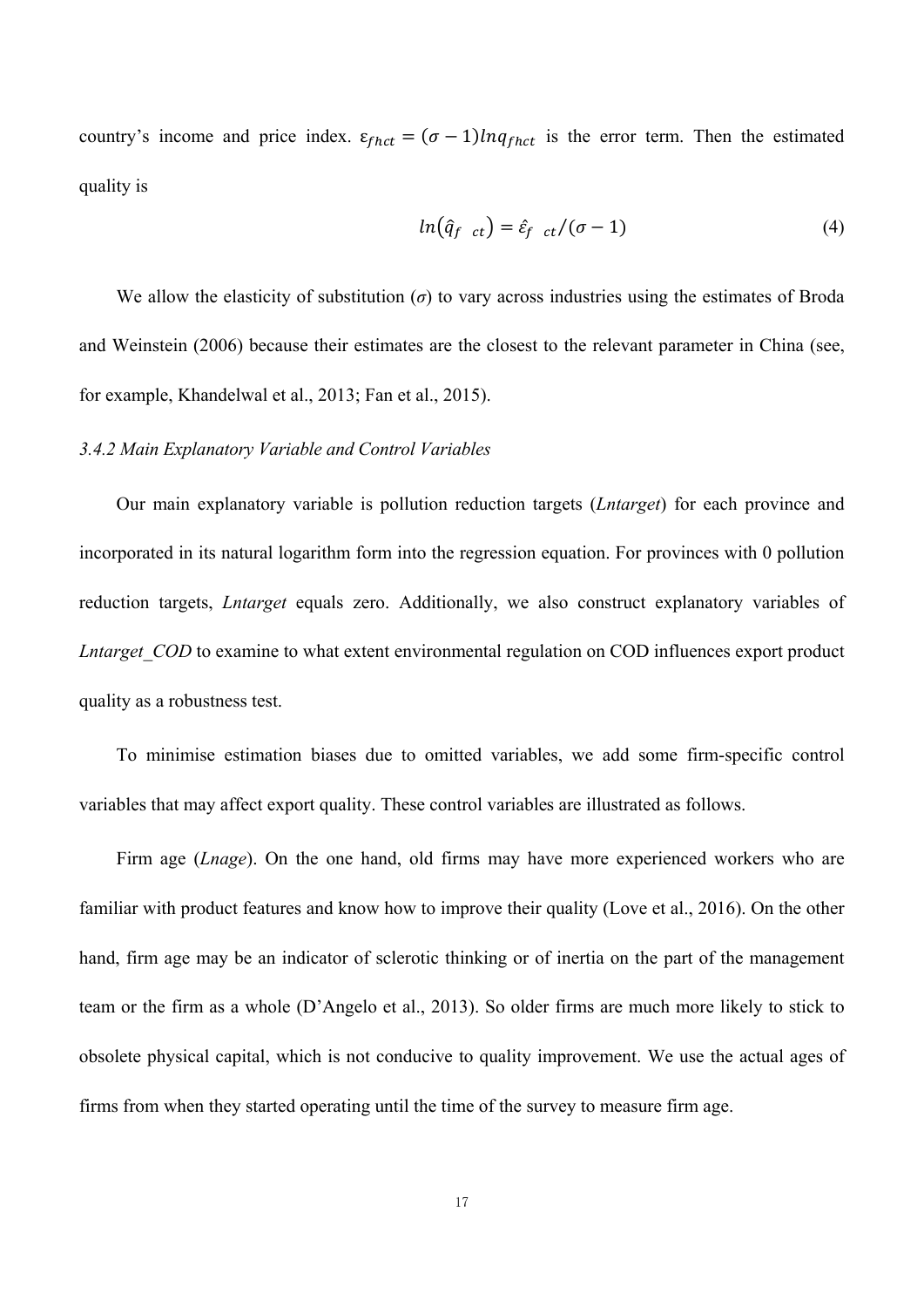Firm size (*Lnsize*). Firm size is proxied by the number of employees in a firm. According to the new trade theory, larger firms can lower average production costs (cost per unit of output) as outputs increase, and have lower average unit costs than smaller firms. They can also aim for economies of scope, being more efficient in the production of a number of different products and improve their export product quality (Brouthers et al., 2009; Williams, 2011).

Total factor productivity (*Lntfp*). Firms with higher total factor productivity (TFP) are more competent to bear the higher costs that higher-quality products generate (Baldwin and Harrigan, 2011; Crozet et al., 2012). We estimate a firm's TFP using the Olley and Pakes (1996) production function. The capital stock is calculated using the perpetual inventory method  $K_{it} = K_{it-1} + I_{it} - D_{it}$ , where  $K_{it}$  is capital stock in year t;  $I_{it}$  and  $D_{it}$  are new investment and depreciation in year t, respectively. The initial capital stock is measured by the first observation of net fixed assets in China Industrial Enterprises Database, and new investment is calculated by the difference between fixed assets in the current year and the year before. The depreciation  $D_{it}$  is directly reported by the China Industrial Enterprises Database.

Government subsidy (*Lnsubsidy*). Government subsidies can reduce average production and transaction costs via financial support (Martincus and Carballo,2008), which contributes to export quality improvement. Government subsidy data are readily available.

Ownership structure (*Ownership*). A sizable body of research has focused on the role of ownership in export quality (Rasiah and Gachino, 2005; Bustos, 2011; Gan et al., 2016; Anwar and Sun, 2018). Following Guariglia et al. (2011), we differentiate firm ownership according to the share of a firm's equity owned by each type of investor in that year. For instance, a firm is categorised as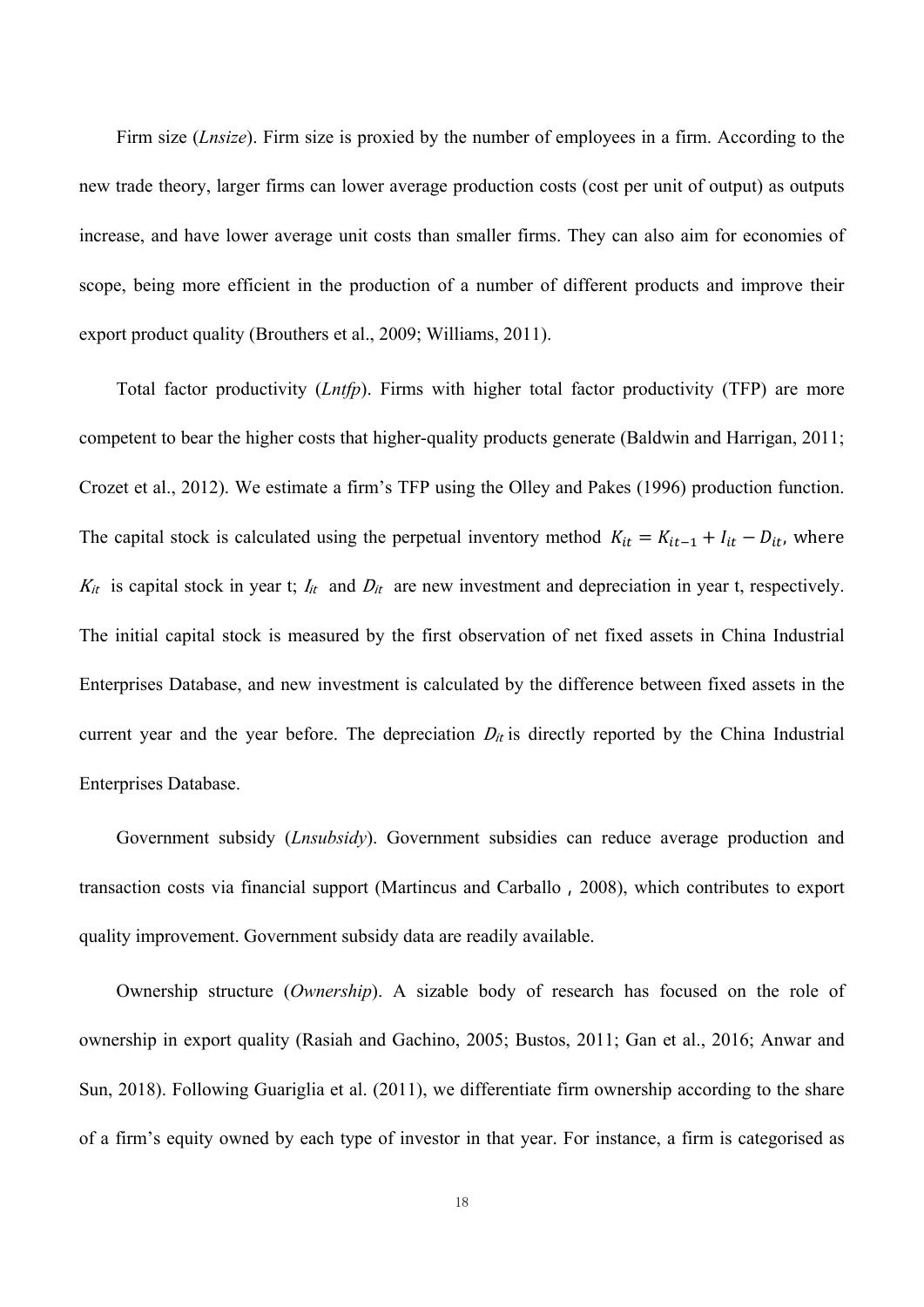state-owned in a given year if the proportion of its equity owned by the state in that year is greater than 50%. In our empirical models, we choose the state-owned firms as the references and incorporate the dummy variables of collective-owned firms (*Collective*), legal person owned firms (*Legal*), private firms (*Private*), foreign firms owned by investors from Hong Kong, Macao and Taiwan (*HMT*) and foreign firms owned by non-HMT foreign investors (*Foreign*). In the case that the shares of a firm's equity owned by two types of investors are the same, we further consider the type of registration to classify ownership structure.

Table 1 presents the summary statistics for major variables discussed in Section 3. It can be seen that a large variation of export product quality is shown across the sample, indicating that there are significant differences between firms' product quality. The average SO2 reduction target is 2.7154, with a standard deviation of 0.3616. The statistics of control variables show the maximum of firm size is 12.2880, which is about 6 times larger than in the smallest firm. Foreign-owned and HMT firms account for 26.24 and 24.61 percent respectively. The proportion of state-owned and collective-owned firms are relatively lower and they account for 2.48 and 2.49 percent respectively.

| Variables    | <b>Definition</b>                                                                | Mean   | S.D    | Minimum   | Maximum |
|--------------|----------------------------------------------------------------------------------|--------|--------|-----------|---------|
| Lnquality    | Export product quality, Calculated by Eq. $(3)$ - $(5)$                          | 1.0698 | 7.1557 | -49.9999  | 49.9997 |
| Lntarget     | SO <sub>2</sub> reduction targets for each province                              | 2.7154 | 0.3616 | $\theta$  | 3.2542  |
| Lntarget COD | COD reduction targets for each province                                          | 2.5730 | 0.3525 | $\theta$  | 2.7147  |
| Post         | A dummy variable, equal to 0 for 2001-2005 and 1<br>for $2006 - 2010$            | 0.5446 | 0.4980 | $\theta$  | 1       |
| Lnage        | The logarithm of the age of the firm                                             | 2.2458 | 0.5982 | $\theta$  | 5.0499  |
| Lnsize       | The logarithm of the number of employees by the<br>end of year                   | 5.8781 | 1.2623 | 2.0794    | 12.2880 |
| Lntfp        | The logarithm of TFP calculated by Olley and<br>Pakes (1996) production function | 1.9284 | 1.1616 | $-2.1617$ | 3.2687  |
| Lnsubsidy    | The logarithm of government subsidies                                            | 5.1253 | 1.2860 | 2.0723    | 13.9198 |

**Table 1** Descriptive Statistics for the Major Variables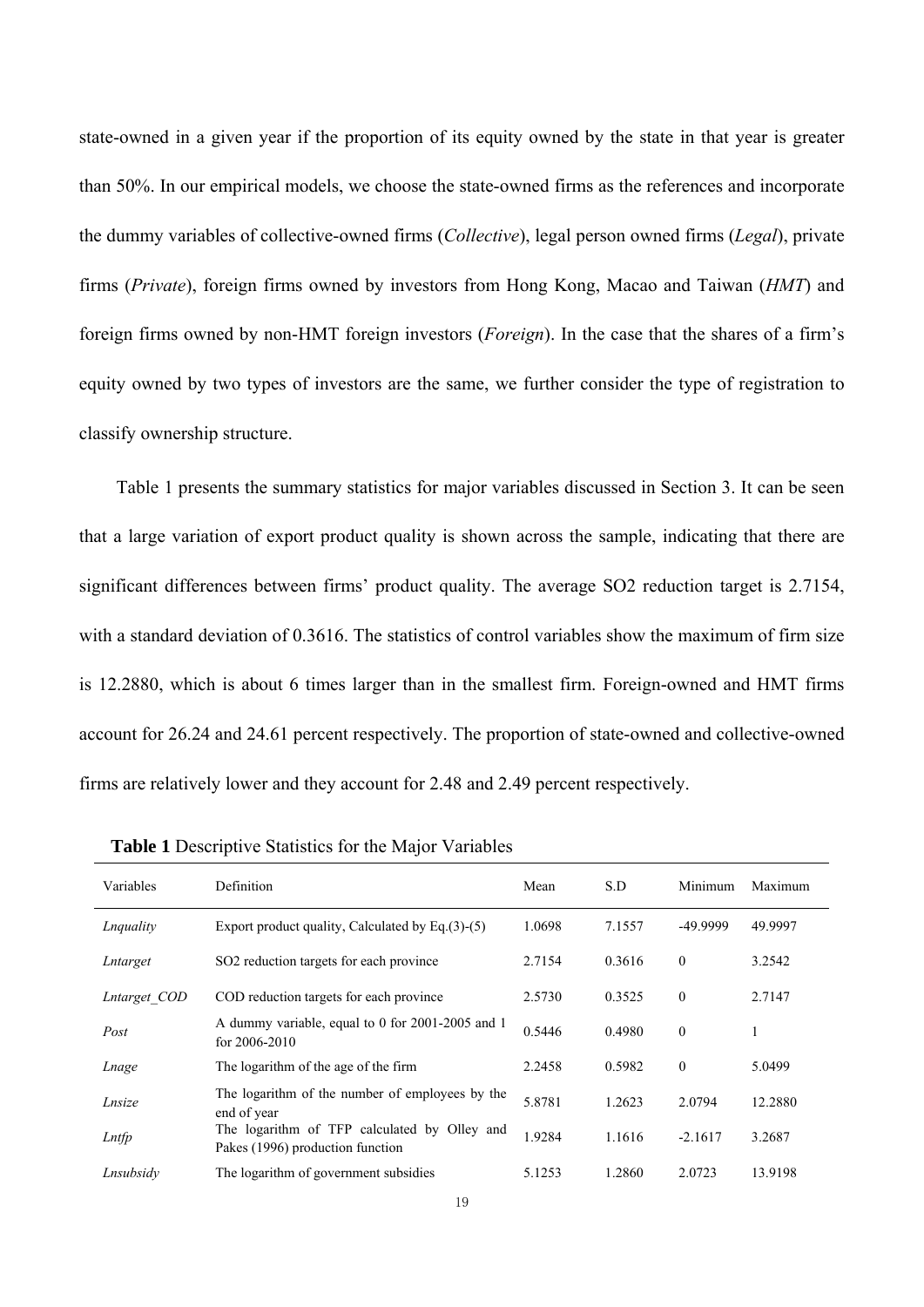| Collective | A dummy variable, equal to one if the proportion of<br>its equity owned by the collective is greater than                                               | 0.0249 | 0.1558 | $\Omega$ |  |
|------------|---------------------------------------------------------------------------------------------------------------------------------------------------------|--------|--------|----------|--|
| Legal      | 50% and 0 otherwise.<br>A dummy variable, equal to one if the proportion of<br>its equity owned by legal persons is greater than<br>50% and 0 otherwise | 0.1801 | 0.3843 | $\Omega$ |  |
| Private    | A dummy variable, equal to one if the proportion of<br>its equity owned by private persons is greater than<br>50% and 0 otherwise.                      | 0.2616 | 0.4395 | $\theta$ |  |
| Foreign    | A dummy variable, equal to one if the proportion of<br>its equity owned by non-HMT foreign investors is<br>greater than 50% and 0 otherwise.            | 0.2624 | 0.4399 | $\theta$ |  |
| HMT        | A dummy variable, equal to one if the proportion of<br>its equity owned by HMT investors is greater than<br>50% and 0 otherwise.                        | 0.2461 | 0.4307 | $\theta$ |  |

#### **4. Empirical Results**

#### *4.1 Baseline Estimates*

Table 2 reports the estimated results of the effects of environmental regulation on export product quality. All results are estimated by year fixed effects and firm-industry-destination triple fixed effects, and regressions are corrected for clustering at firm-industry-destination level. Columns (1) and (2) present our baseline estimates based on Equation (1). The estimated result in Column (1) of Table 2 shows that the coefficient of *Lntarget×Post* is significant and negative, indicating that the implementation of pollution reduction plan is associated with lower export quality. After incorporating firm-specific control variables, we find that the coefficient of *Lntarget×Post* is -0.0781 and passes the significance test at the 1% level, which implies that stringent environmental regulation leads to a 0.0781 percentage drop in export product quality. Thus, we can draw the conclusion that the pollution reduction plan that the Chinese government put forward in the Eleventh Five-Year Plan significantly reduced the export production quality. Hence, Hypothesis 1 is confirmed.

The estimated coefficients of the control variables have the expected signs. For example, the results in Column (2) of Table 2 demonstrate that the coefficient of *Lnage* is positive and passes the significance test at the 1% level, indicating that firm age is positively associated with export quality.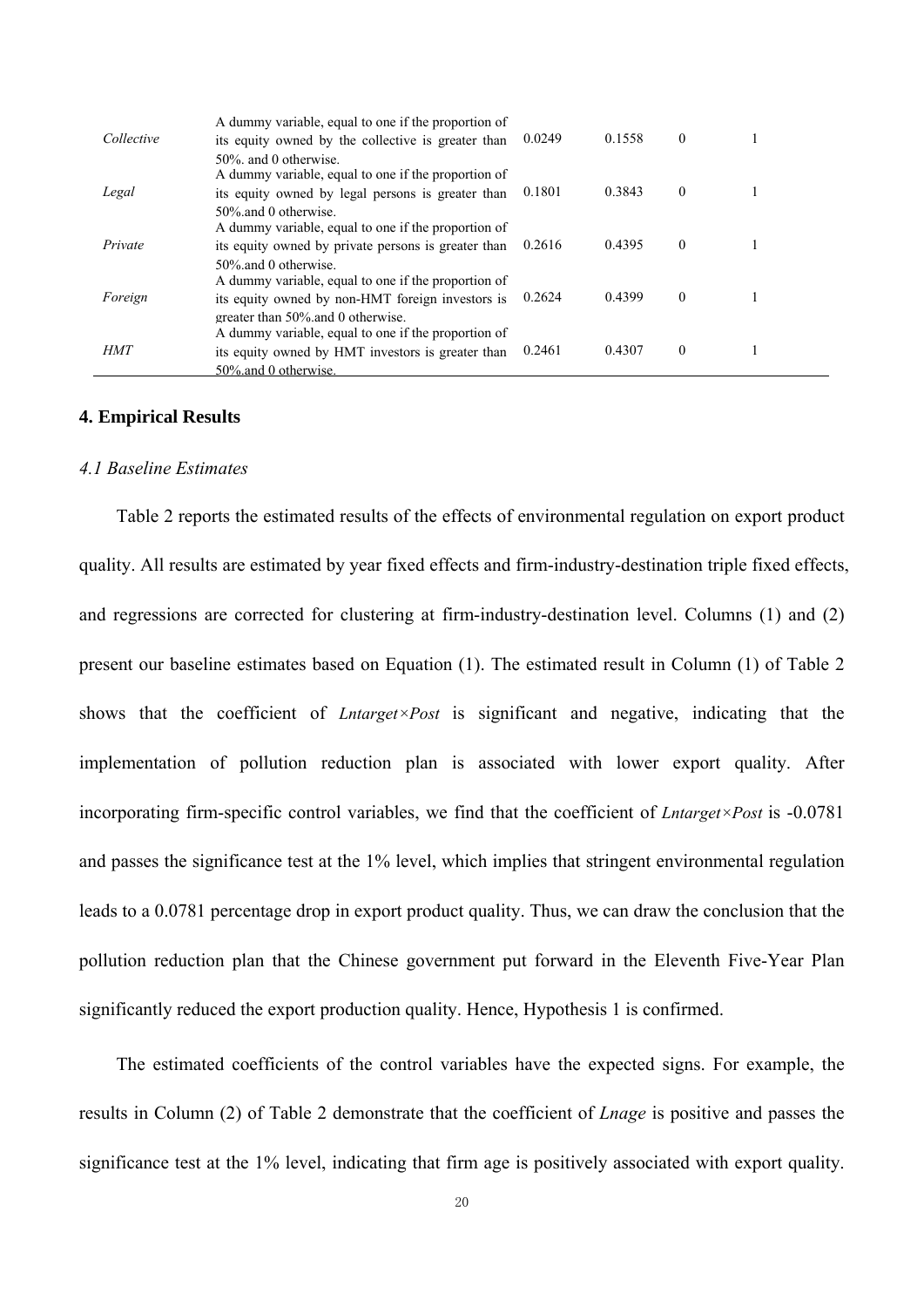Additionally, firm size has a significant and positive influence on its export product quality. More specifically, an increase in firm size will improve its export product quality by 0.0612. Increases in TFP and government subsidies are also beneficial for firms in significantly improving their export product quality. Moreover, the estimated coefficients of ownership suggest that the export product quality is significantly higher among state-owned firms, followed by HMT firms.

|                             | Dependent variable: <i>Lnquality</i> |                          |                          |                          |  |  |  |  |  |
|-----------------------------|--------------------------------------|--------------------------|--------------------------|--------------------------|--|--|--|--|--|
| Variables                   | (1)                                  | (2)                      | (3)                      | (4)                      |  |  |  |  |  |
| Lntarget×Post               | $-0.0721***$<br>(0.0214)             | $-0.0781***$<br>(0.0214) |                          | $-0.1884***$<br>(0.0302) |  |  |  |  |  |
| Lntarget×Post <sub>-5</sub> |                                      |                          | $0.1186***$<br>(0.0422)  |                          |  |  |  |  |  |
| Lntarget×Post <sub>-4</sub> |                                      |                          | $-0.0076$<br>(0.0359)    |                          |  |  |  |  |  |
| Lntarget×Post <sub>-3</sub> |                                      |                          | 0.0164<br>(0.0314)       |                          |  |  |  |  |  |
| Lntarget×Post <sub>-2</sub> |                                      |                          | 0.0036<br>(0.0260)       |                          |  |  |  |  |  |
| Lntarget×Post <sub>-1</sub> |                                      |                          | $-0.0156$<br>(0.0214)    |                          |  |  |  |  |  |
| $Lntarget \times Post_I$    |                                      |                          | $-0.0145$<br>(0.0441)    |                          |  |  |  |  |  |
| $Lntarget \times Post_2$    |                                      |                          | $-0.2648***$<br>(0.0459) |                          |  |  |  |  |  |
| $Lntarget \times Post_3$    |                                      |                          | $-0.2759***$<br>(0.0518) |                          |  |  |  |  |  |
| $Lntarget \times Post_4$    |                                      |                          | $-0.3541***$<br>(0.0493) |                          |  |  |  |  |  |
| Lntarget×Post×Central       |                                      |                          |                          | $-0.0373*$<br>(0.0189)   |  |  |  |  |  |
| Lntarget×Post×West          |                                      |                          |                          | $-0.0660***$<br>(0.0181) |  |  |  |  |  |
| Lntarget×Post×Capital       |                                      |                          |                          | $-0.0715***$<br>(0.0075) |  |  |  |  |  |
| Lntarget×Post×Labor         |                                      |                          |                          | $-0.0396***$<br>(0.0062) |  |  |  |  |  |
| Lntarget×Post×Collective    |                                      |                          |                          | $-0.0424*$<br>(0.0255)   |  |  |  |  |  |
| Lntarget×Post×Legal         |                                      |                          |                          | $-0.0371*$<br>(0.0197)   |  |  |  |  |  |

**Table 2** Impact of environmental regulation on firms' export product quality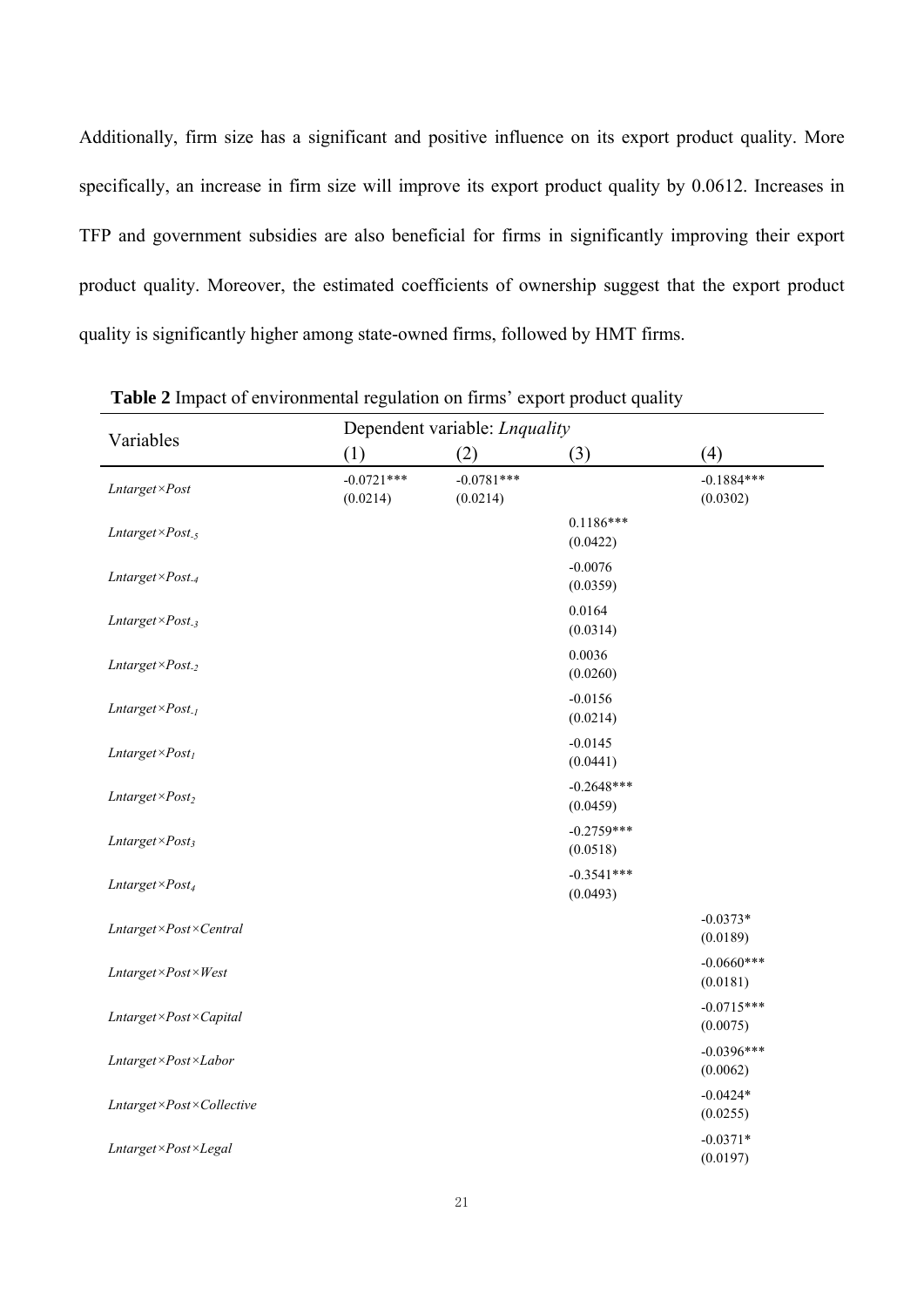| Lntarget×Post×Private                   |           |                          |                          | $-0.0486**$<br>(0.0197)  |
|-----------------------------------------|-----------|--------------------------|--------------------------|--------------------------|
| Lntarget×Post×Foreign                   |           |                          |                          | $-0.0436**$<br>(0.0199)  |
| $Lntarget \times Post \times HMT$       |           |                          |                          | 0.0299<br>(0.0200)       |
| Lntarget×Post×oecd                      |           |                          |                          | $0.2179***$<br>(0.0056)  |
| Lnage                                   |           | $0.0612***$<br>(0.0204)  | $0.0607***$<br>(0.0204)  | $0.0480**$<br>(0.0204)   |
| Lnsize                                  |           | $0.1007***$<br>(0.0093)  | $0.1021***$<br>(0.0093)  | $0.1057***$<br>(0.0093)  |
| Lntfp                                   |           | $0.1176***$<br>(0.0273)  | $0.1074***$<br>(0.0274)  | $0.1363***$<br>(0.0274)  |
| Lnsubsidy                               |           | $0.0033*$<br>(0.0018)    | $0.0038**$<br>(0.0018)   | $0.0038**$<br>(0.0017)   |
| Collective                              |           | $-0.1004***$<br>(0.0384) | $-0.1009***$<br>(0.0384) | $-0.0532$<br>(0.0398)    |
| Legal                                   |           | $-0.0822**$<br>(0.0328)  | $-0.0827**$<br>(0.0328)  | $-0.0334$<br>(0.0343)    |
| Private                                 |           | $-0.1086***$<br>(0.0342) | $-0.1097***$<br>(0.0342) | $-0.0447$<br>(0.0356)    |
| Foreign                                 |           | $-0.1336***$<br>(0.0354) | $-0.1349***$<br>(0.0354) | $-0.0866**$<br>(0.0368)  |
| HMT                                     |           | $-0.1944***$<br>(0.0352) | $-0.1952***$<br>(0.0352) | $-0.2128***$<br>(0.0365) |
| Year fixed effects                      | Yes       | Yes                      | Yes                      | Yes                      |
| Firm-industry-destination fixed effects | Yes       | Yes                      | Yes                      | Yes                      |
| Observations                            | 2,759,184 | 2,759,184                | 2,759,184                | 2,759,184                |
| R-squared                               | 0.8067    | 0.8068                   | 0.8068                   | 0.8070                   |

Note: Standard errors are corrected for clustering at the firm-industry-destination level. \*, \*\* and \*\*\* indicate significance at the 10%, 5% and 1% levels, respectively.

## *4.2 Lags, Leads and Time Trends*

Equation (1) examines the average effect of the pollution reduction plan on export product quality after its implementation, however, we are still unable to comment whether or not this effect is advanced or delayed. The reason is that the State Council set an SO2 reduction target of 10% as early as in the Tenth Five-Year Plan. One may be concerned whether there is any expectation effect, that is, firms with more pollution discharges in provinces with higher reduction targets could have expected the event and changed their export quality before the Eleventh Five-Year Plan. Meanwhile, there is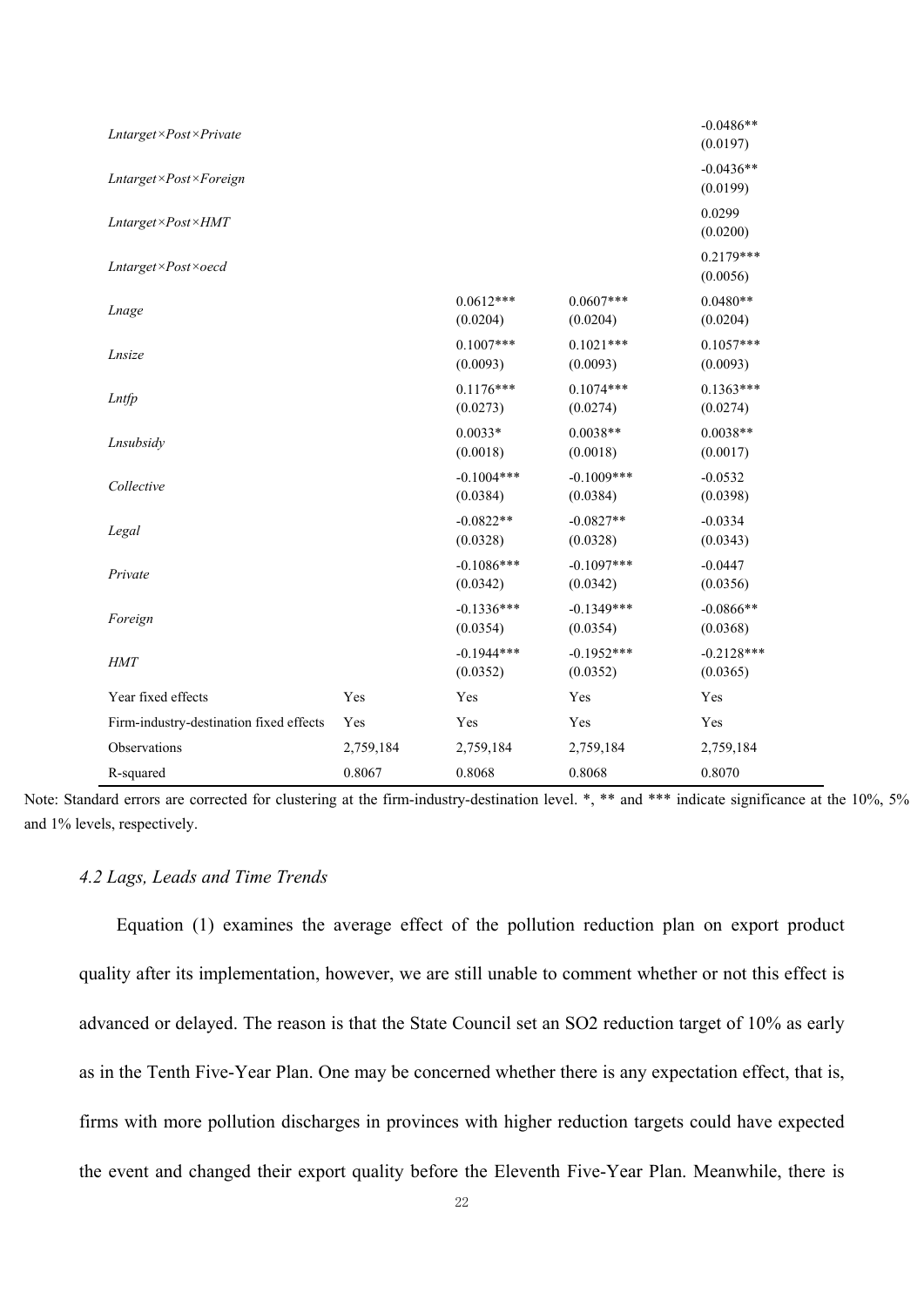also a possibility of the lagged effect of environmental regulation on export product quality. To address these concerns, we follow Hering and Poncet (2014) by estimating all lag and lead effects of environmental regulation. Specifically, we choose the effective year of the pollution reduction plan (i.e., 2006) as the reference year and estimate the following equation:

$$
LnQuality_{f hct} = \beta_0 + \beta_1 Ln(Target_{pt}) \times Post_{-5} + \beta_2 Ln(Target_{pt}) \times Post_{-4} + \cdots + \beta_5 Ln(Target_{pt})
$$
  

$$
\times Post_{-1} + \beta_6 Ln(Target_{pt}) \times Post_1 + \cdots + \beta_9 Ln(Target_{pt}) \times Post_4 + \beta_{10} LnZ_{ft} + \mu_{f h c}
$$
  

$$
+ \eta_t + \varepsilon_{f hct}
$$

(6)

where Post<sub>-5</sub> is time dummy indicating the five-year period before the implementation of the pollution reduction plan; Post-4 and Post-1 are time dummies indicating the four-year period and one-year period before the implementation of environmental regulation, respectively; and Post<sub>1</sub> and Post<sub>4</sub> are time dummies indicating one year and four years after the implementation of environmental regulation.

The estimated results in Column (3) of Table 2 show that the coefficients of *Lntarget* $\times Post_n$  $(n=-1,-2,-3,-4)$  fail to pass the 10% significance test. However, the coefficient of *Lntarget*  $\times$ *Post<sub>-5</sub>* is 0.1186% and significant at the 1% level, indicating that the export product quality in the fifth year before the pollution reduction plan is implemented is 0.1186% higher than that in the effective year of the pollution reduction plan. One possible explanation for this finding is that China joined the World Trade Organization in the fifth period before the implementation of the pollution reduction plan (i.e., 2001), and the State Council first set the 10% SO2 reduction target at a national level. Thus, exporters might improve export product quality to meet the international environmental standards. After the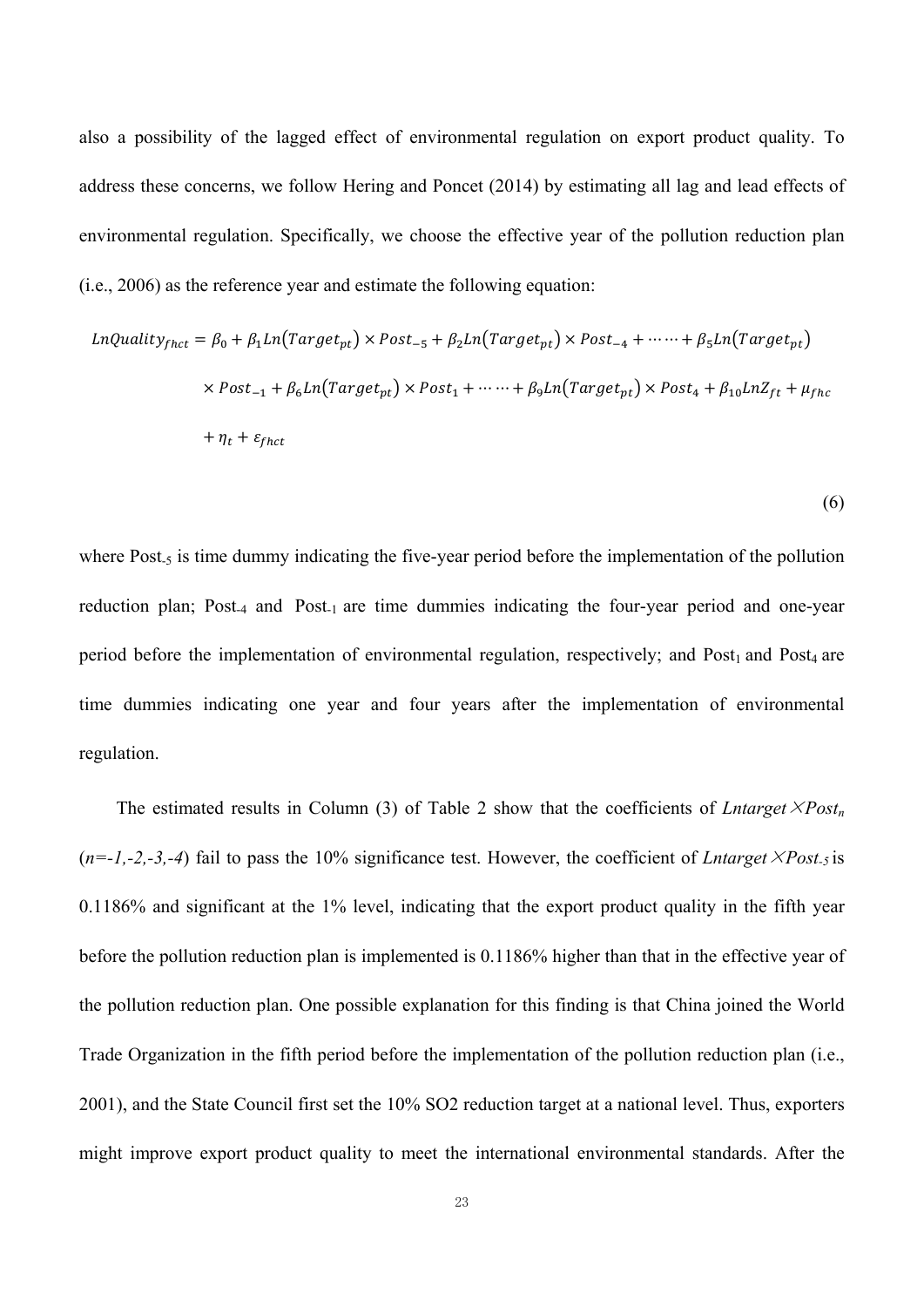pollution reduction plan was implemented in 2006, there was a clear increase in the absolute value of the estimates *Lntarget*  $\times Post_n$  (n=2,3,4) and they remain significant at the 1% level, while the coefficient of *Lntarget*  $\times$ *Post<sub>1</sub>* fails to pass the 10% significance test. Therefore, there are one-year lagged effects between the pollution reduction plan implemented in the Eleventh Five-Year Period and export product quality. The negative effects of this pollution reduction plan then gradually increase.

## *4.3 Effects of Firm Heterogeneity*

In this section, we consider heterogeneity across regions, sectors and firms. The estimated results are shown in Column (4) of Table 2. Firstly, two dummy variables identifying central and western areas are introduced to examine regional variation. It is noted that the coefficients of the triple interaction in Column (4) reveal that the export-effect of the pollution reduction plan in the eastern areas is 0.0373% higher than in the central areas and 0.0660% higher than in the western areas. Thus, the environmental regulation policy implemented during the Eleventh Five-Year Plan period led to higher export product quality in the eastern areas than that of the central and western areas. As a result, Hypothesis 1a is also supported.

Subsequently, to check whether the main effects also vary by sector, triple interaction terms among *Lntarget, Post* and industrial dummy variables are incorporated into the regressions. The labour and capital variables represent the firms in labour-intensive and capital-intensive sectors, respectively. The estimated results in Column (4) of Table 2 illustrate that export product quality in capital-intensive industries is most negatively affected by the pollution reduction plan, followed by labour-intensive industries. Specifically, export product quality in labour-intensive industries is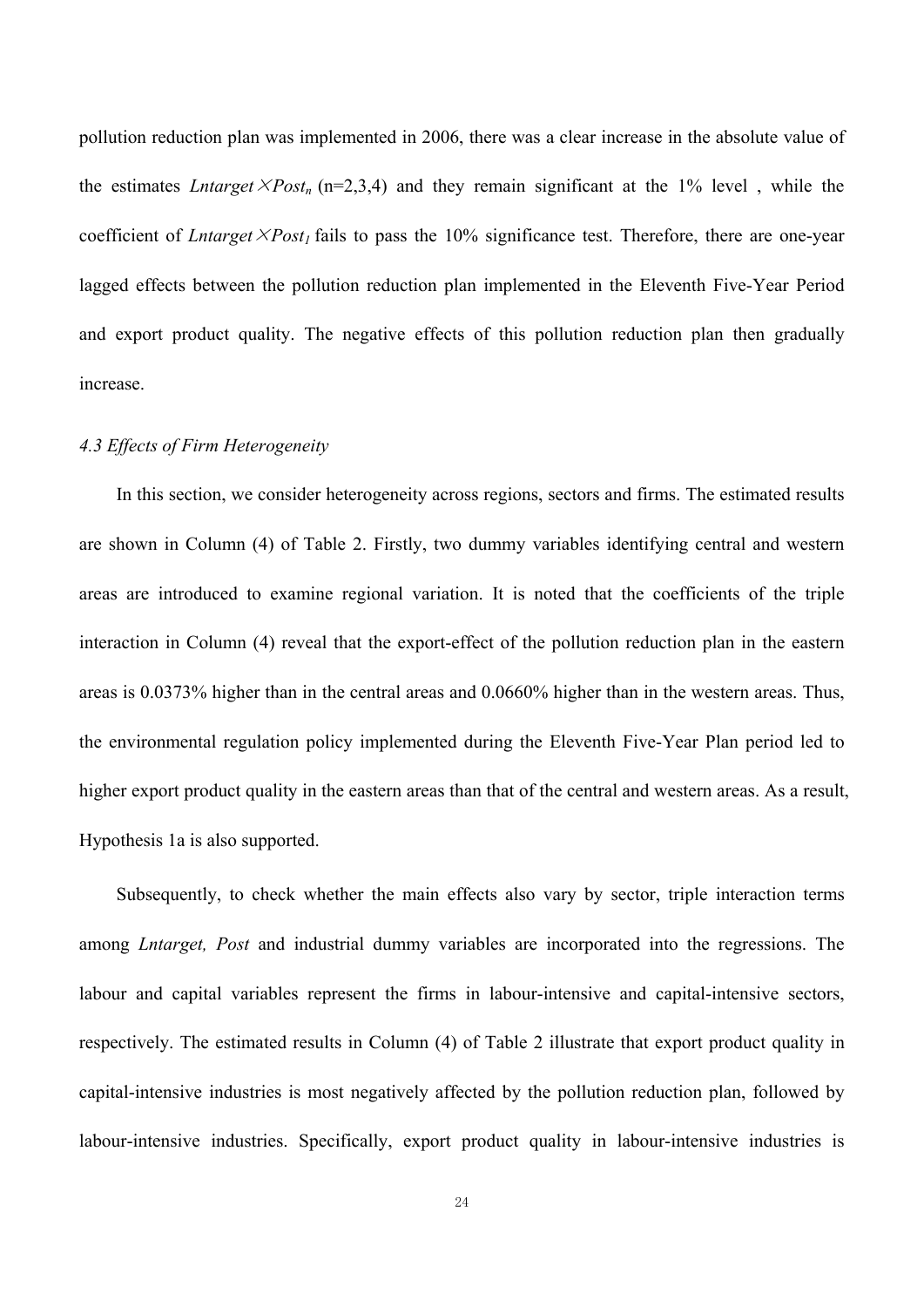0.0396% lower than that in skill-intensive industries, while export product quality in capital-intensive industries is 0.0715% lower than in skill-intensive ones. Thus, Hypothesis 1b is also verified.

Then, to investigate whether the effects of the pollution reduction plan on export product quality will vary because of different ownership, triple interaction terms among *Lntarget, Post* and ownership dummy variables are incorporated into the regressions. The estimated results suggest an insignificant difference between HMT firms and state-owned ones in terms of the negative relationship between environmental regulation and export product quality. Additionally, the negative effects of pollution reduction policy on export quality are the largest in private firms, as the estimated results indicate that export product quality in private firms is 0.0486% lower than that in state-owned ones. Lastly, induced by pollution reduction policy, the export product quality in collective-owned firms is 0.024% lower than that in state-owned ones, while export product quality in foreign-owned firms owned by non-HMT foreign investors is 0.0436% lower than that in state-owned ones. Thus, the pollution reduction plan has the largest negative effects on export product quality of private firms, followed by foreign-owned firms owned by non-HMT foreign investors. This conclusion is inconsistent with the hypothesis that environmental regulation has smaller negative effects on export product quality of foreign-owned firms (Hypothesis 1c). The reason might be that the majority of foreign investment is dominated by small and medium-sized enterprises. In search of cheap labour and resources, these foreign-owned firms are mainly concentrated in labour-intensive industries and are not motivated to engage in upgrading green technology or are not interested in environmental protection. Therefore, stringent environmental regulation increases the environmental abatement costs of foreign firms and leads to lower export product quality.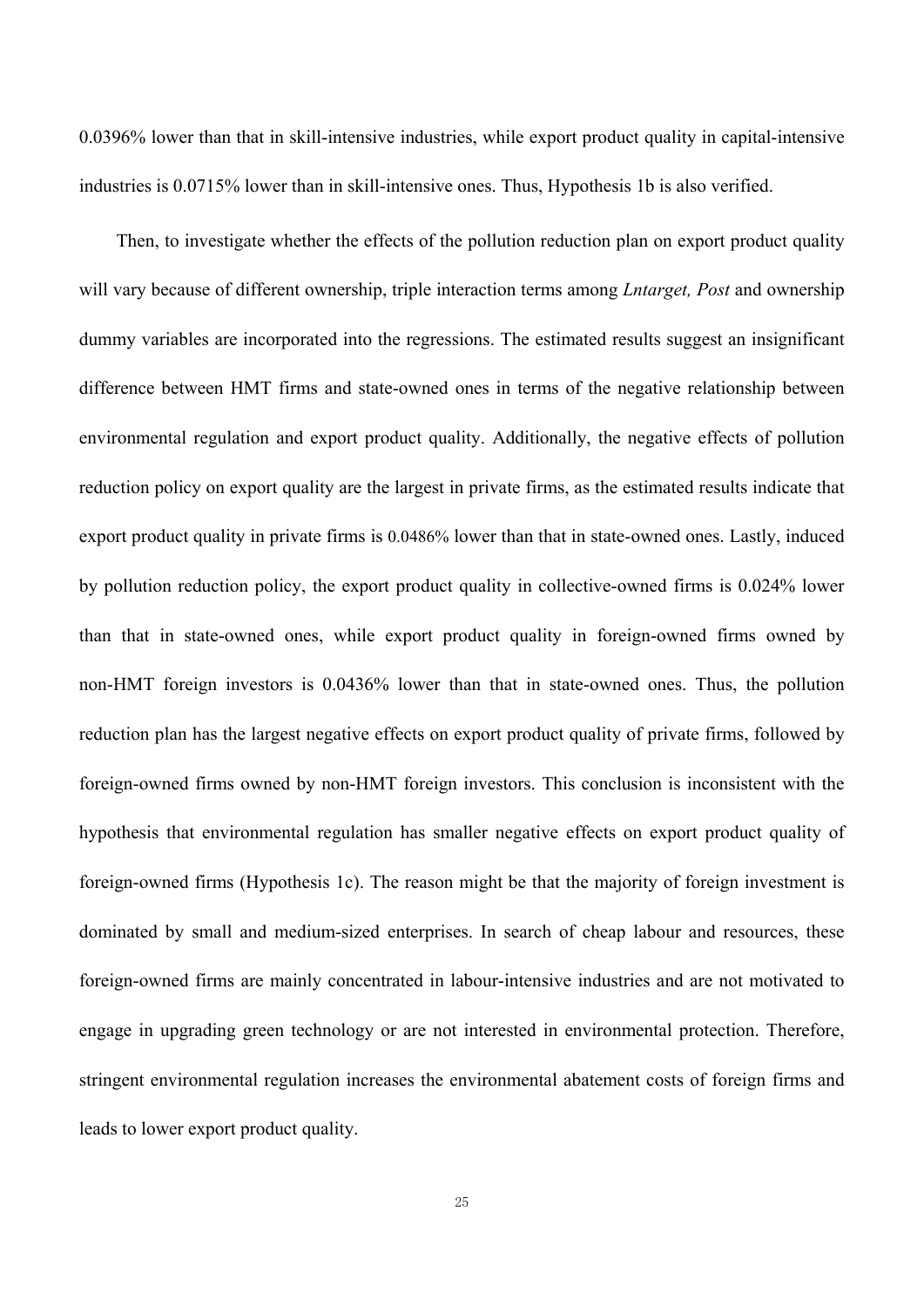Finally, the interaction terms between *Lntarget×Post* and a dummy variable capturing exporting destination are incorporated into the regressions. The dummy variable *oecd* takes the value of one if a firm's exporting destination belongs to OECD countries and zero otherwise. The estimation results in Column (4) of Table 2 show that pollution reduction plan leads to export product quality of firms exporting to OECD countries being 0.2179% higher than those exporting to non-OECD countries. Meanwhile, the coefficient of *Lntarget×Post* is -0.1884 and passes the 1% significance test, indicating that pollution reduction plan leads export product quality of firms exporting to non-OECD countries to decline by 0.1884%. Thus, the new environmental policy reduces export product quality of firms exporting to non-OECD countries, whereas it increases export product quality of firms exporting to OECD countries. Overall, Hypothesis 2 is supported.

### *4.4 Robustness Checks*

In this section, we conduct several sensitivity tests to make sure our major findings are robust to alternative specifications.

## *4.4.1 Alternative Measures for Export Product Quality and Pollution Reduction Plan*

The first modification considers export unit values, the ratio of total export values to quantities, as an alternative measure of export product quality. The logic behind this is that high-quality products are always associated with higher unit price, and it has been widely used in existing literature (for example, Hallak and Schott, 2011; Baldwin and Harrigan, 2011; Manova and Yu, 2017).

In addition, following Crinò and Ogliari (2017), we construct export product quality as the value-weighted average of the product-specific quality estimates. The equation is as follows.

$$
r_{\text{.}quality}_{f h c t} = \frac{quality_{f h c t} - \text{min} quality_{f h c t}}{\text{max} quality_{f h c t} - \text{min} quality_{f h c t}} \tag{5}
$$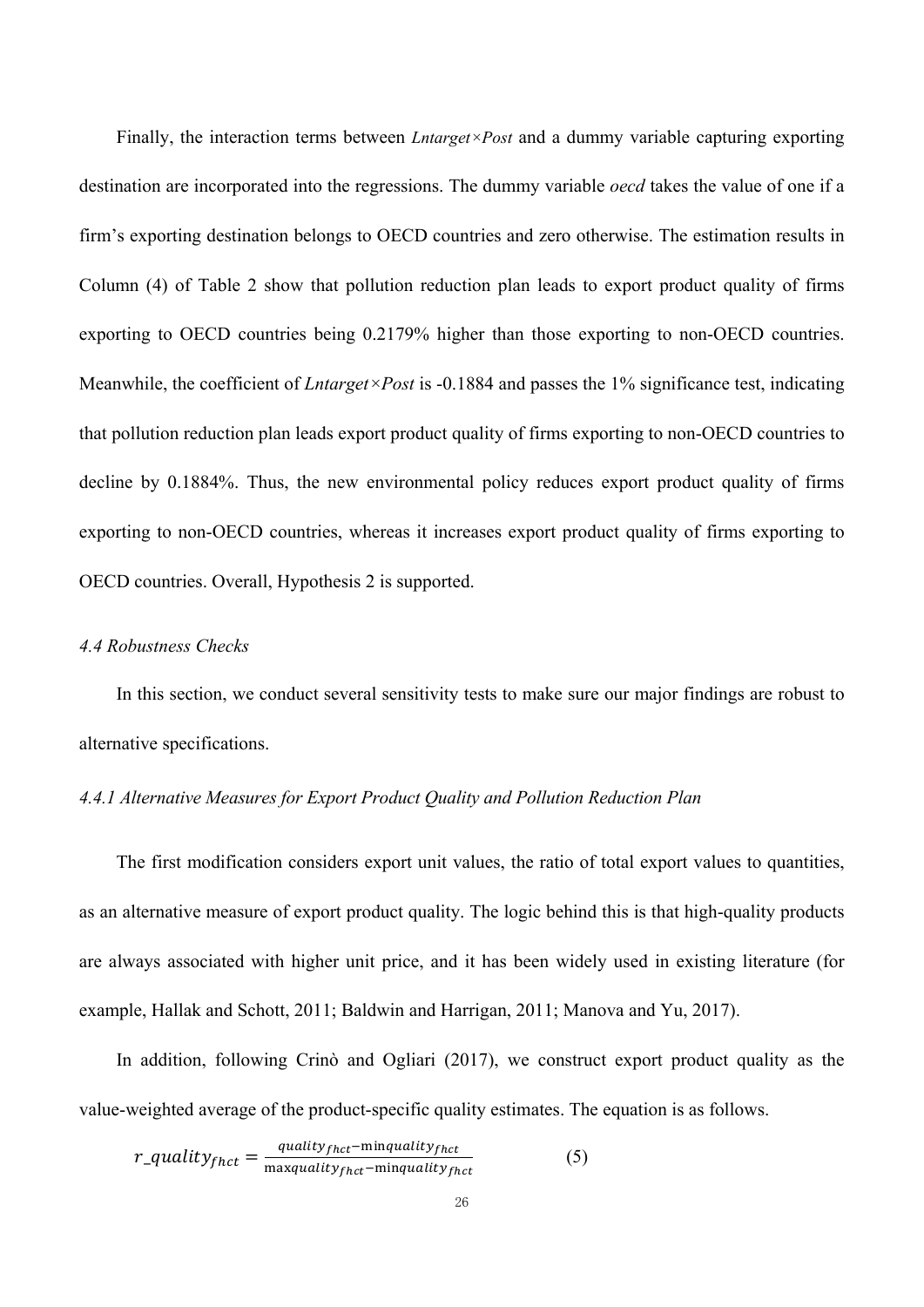where maxquality $_{fhot}$  and minquality $_{fhot}$  are the maximum and minimum of the export quality at the six-digit product level, respectively.  $r_{\text{quality}}_{\text{fhot}}$  is the standardised estimate of export quality at the product level. Then the value-weighted average of the product-specific quality can be expressed as

$$
quality'_{thct} = \frac{v_{thct}}{\Sigma_{fhct \in \Omega} v_{fhct}} \times r\_quality_{fhct}
$$
 (6)

Finally, we consider the COD reduction plan mentioned in Section 3.4 as a proxy for the new environmental policy during the Eleventh Five-Year Plan Period.

The estimated results in Columns (1)-(3) of Table 3 show that the coefficients of the interaction term between *Lntarget* and *Post* are negative and significant at the 5% level, suggesting that the pollution reduction plan has a negative effect on export product quality. Thus, we can conclude that, regardless of the way in which we measure export product quality and environmental regulation in the estimations, we find strong support that the new environmental policy leads firms to significantly reduce their export production quality.

## *4.4.2 Excluding Effects of Concurrent Events*

Following Shi & Fu (2018), we exclude the effects of other concurrent events during the Eleventh Five-Year Plan Period. These events are the financial crisis and the Beijing Olympic Games. To investigate the effects of the global financial crisis, we drop samples in 2008 and 2009 and the estimated results are shown in Column (4) of Table 3. In addition, during the Beijing Olympic Games, the Chinese government exerted considerable effort to reduce pollution in provinces around Beijing. The specific areas involved included Tianjin, Hebei, Liaoning, Shanxi and Inner Mongolia. To investigate the potential effects of this event, we exclude firms in the provinces affected by the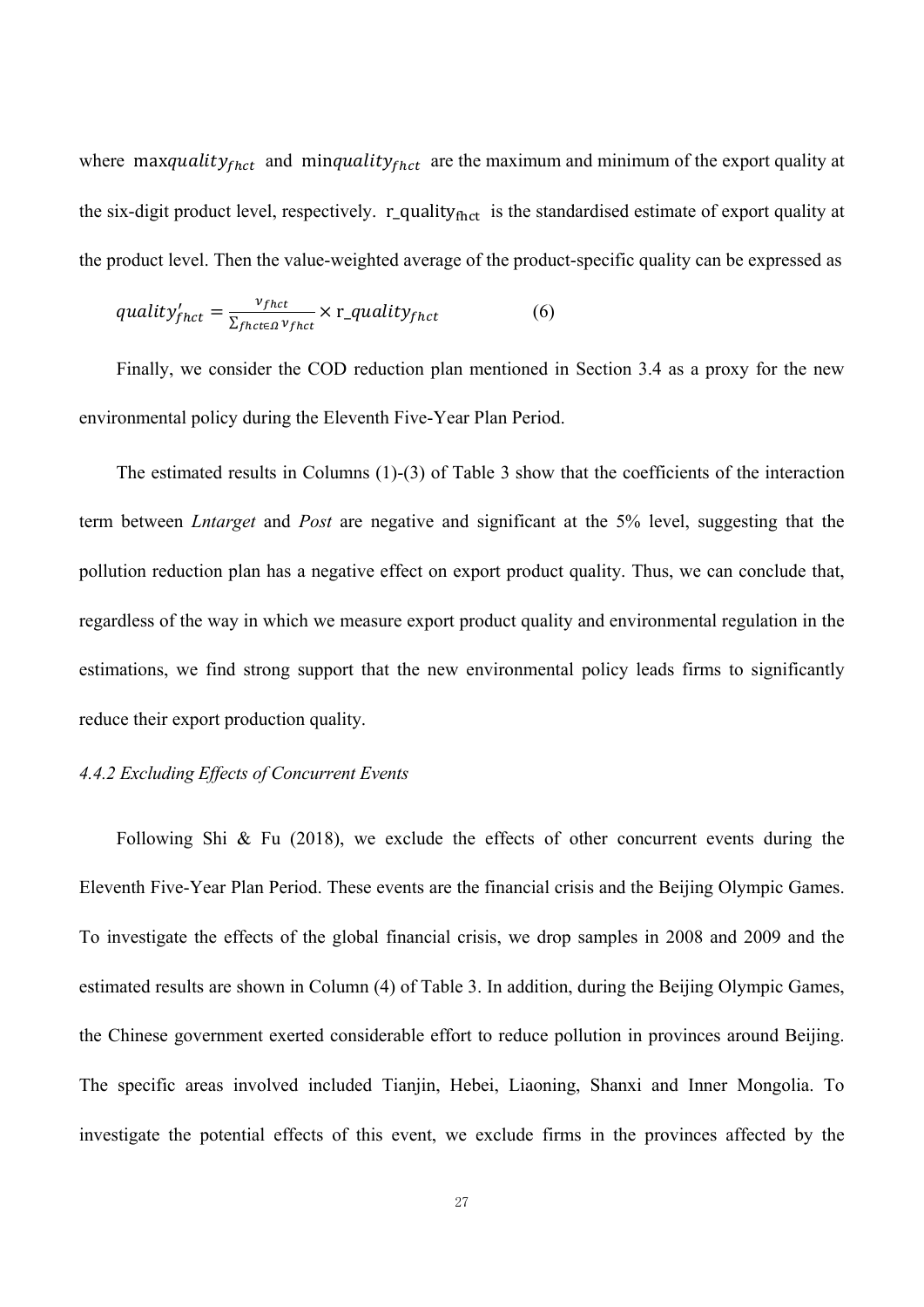Olympic Games in 2008 and the estimated results are shown in Column (5) of Table 3. It can be seen that the coefficients of the interaction term *Lntarget×Post* are still significant and negative, implying that these two concurrent events do not affect our estimates.

## *4.4.3 Only Measuring Firms that Existed Before and After the Eleventh Five-Year Plan*

It is interesting to see that stricter environmental policy leads firms to lower their export quality. However, the evidence would be more compelling if we can demonstrate that firms turn to reduce their export product quality after they experience different environmental policies. We therefore restrict the sample to firms existing before and after the Five-Year Plan and conduct the same analysis. The results are shown in Column (6) of Table 3, where the coefficient of the interaction remains robust.

## *4.4.4. The Effect of Outliers*

In accordance with Crinò and Ogliari (2017), all continuous variables are winsorized at the top and bottom one percent to remove the effect of outliers. The result listed in Column (7) of Table 3 implies the same set of inferences we obtained from our baseline specification. That is, the estimation results in terms of signs and significance tests are consistent with those presented in the baseline model.

| Variables                                  | Dependent variable: <i>Lnquality</i> |                         |                          |                         |                          |                          |                          |  |  |
|--------------------------------------------|--------------------------------------|-------------------------|--------------------------|-------------------------|--------------------------|--------------------------|--------------------------|--|--|
|                                            | (1)                                  | (2)                     | (3)                      | $\left( 4\right)$       | (5)                      | (6)                      | (7)                      |  |  |
| $Lntarget \times post$                     | $-0.0225***$<br>(0.0028)             | $-0.0185**$<br>(0.0091) | $-0.0834***$<br>(0.2196) | $-0.0512**$<br>(0.0213) | $-0.0791***$<br>(0.0214) | $-0.0782***$<br>(0.0214) | $-0.0732***$<br>(0.0200) |  |  |
| Control variables                          | Yes                                  | Yes                     | Yes                      | Yes                     | Yes                      | Yes                      | Yes                      |  |  |
| Year fixed effects                         | Yes                                  | Yes                     | Yes                      | Yes                     | Yes                      | Yes                      | Yes                      |  |  |
| Firm-industry-destination<br>fixed effects | Yes                                  | Yes                     | Yes                      | Yes                     | Yes                      | Yes                      | Yes                      |  |  |
| <b>Observations</b>                        | 2,759,184                            | 2,759,184               | 2,759,184                | 2,282,414               | 2,737,603                | 2,446,327                | 2,759,184                |  |  |

**Table 3** Estimation Results for Robustness Checks (I)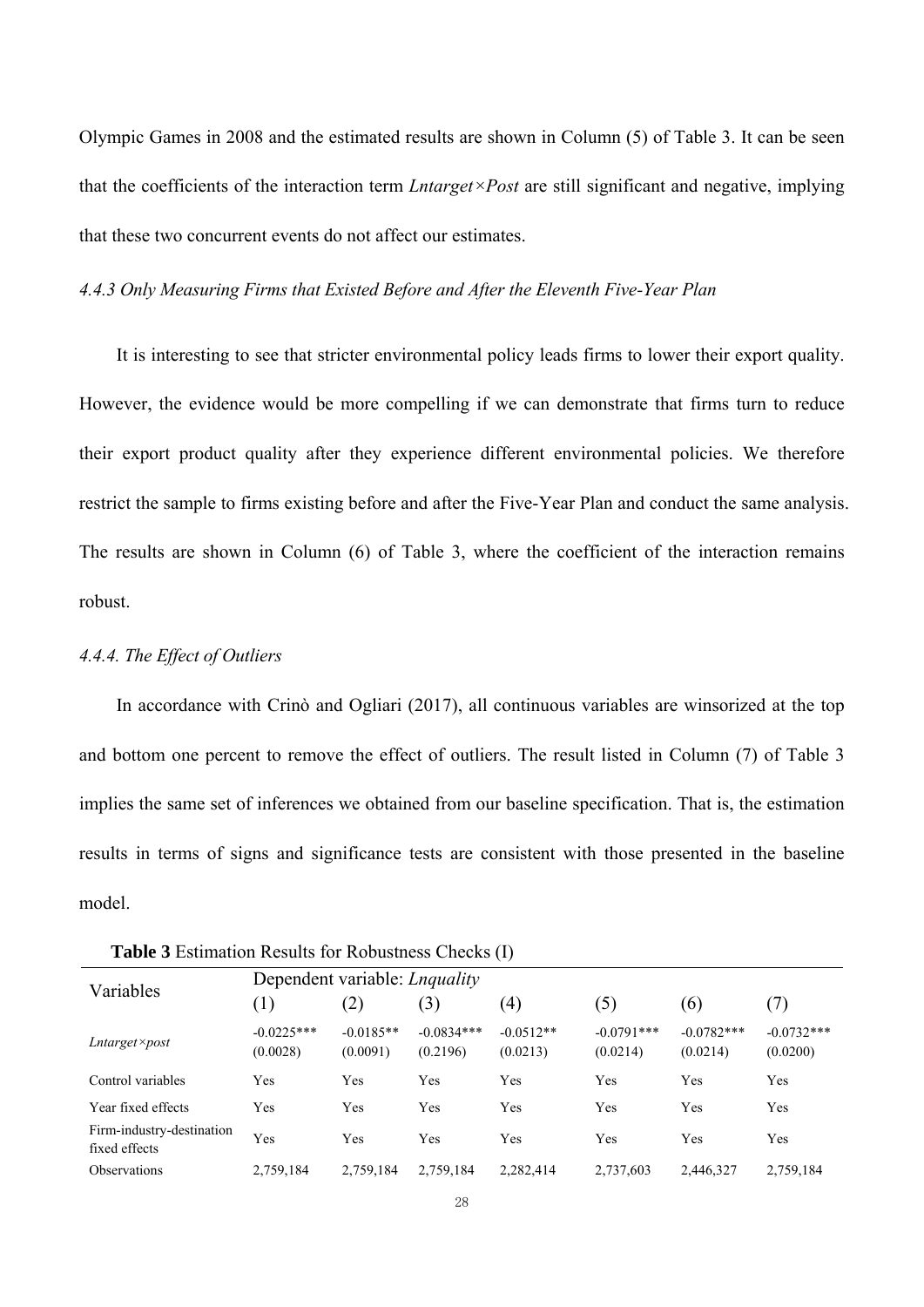| R-squared | 0.9567 | 0.7900 | 0.8068 | 0.8238 | 0.8074 | 0.8014 | 0.8093 |
|-----------|--------|--------|--------|--------|--------|--------|--------|
|-----------|--------|--------|--------|--------|--------|--------|--------|

Note: The dependent variables are listed in the first row. The export product quality in Column (1) is estimated by export unit values; the export product quality in Column (2) is estimated by value-weighted average of the product-specific quality estimates; and the pollution reduction targets in Column (3) are constructed by COD reduction plan mentioned in Section 3.4. All continuous variables are winsorized at the top and bottom one percent in Column (7). Standard errors are corrected for clustering at the firm-industry-destination level. \*, \*\* and \*\*\* indicate significance at the 10%, 5% and 1% levels, respectively.

### *4.4.5. The Difference-in-difference-in-differences Estimation*

A concern about the quasi-difference-in-differences analysis is that some time-varying regional characteristics correlate with outcome variables and the regressor at the same time, leading to bias in our estimates (Cai et al., 2016; Shi and Xu, 2018). In light of this concern, we exploit the fact that industries which have different pollution emissions are affected by environmental regulation differently, and conduct a difference-in-difference-in-differences (DDD) estimation for the robustness checks.

 $\label{eq:1} \textit{LnQuality}_{f \ ct} = \beta_0 + \beta_1 \textit{Ln}(\textit{Target}_{pt}) \times \textit{Post}_{t} \times \textit{Ln}(\textit{SO2}_{i}) + \beta_2 \textit{LnZ}_{ft} + \mu_{f \ c} + \eta_{t} + \varepsilon_{f \ ct} \ (7)$ where SO2 is the average SO2 emissions or intensity from 2001 to 2010 for each industry. Given that the data of SO2 emissions are only available at the two-digit industry level, we convert the six-digit industry codes to two-digit industry codes according to GB/T 4754-2002. The estimated results are reported in Columns (1) and (2) of Table 4. We continue to find a negative and statistically significant effect of the pollution reduction plan on export product quality, indicating that our findings are not driven by estimation.

### *4.4.6. Endogeneity*

Our baseline analysis relies on a quasi-DID estimate to assess the effects of the new environmental policy on export product quality. However, since pollution may be correlated with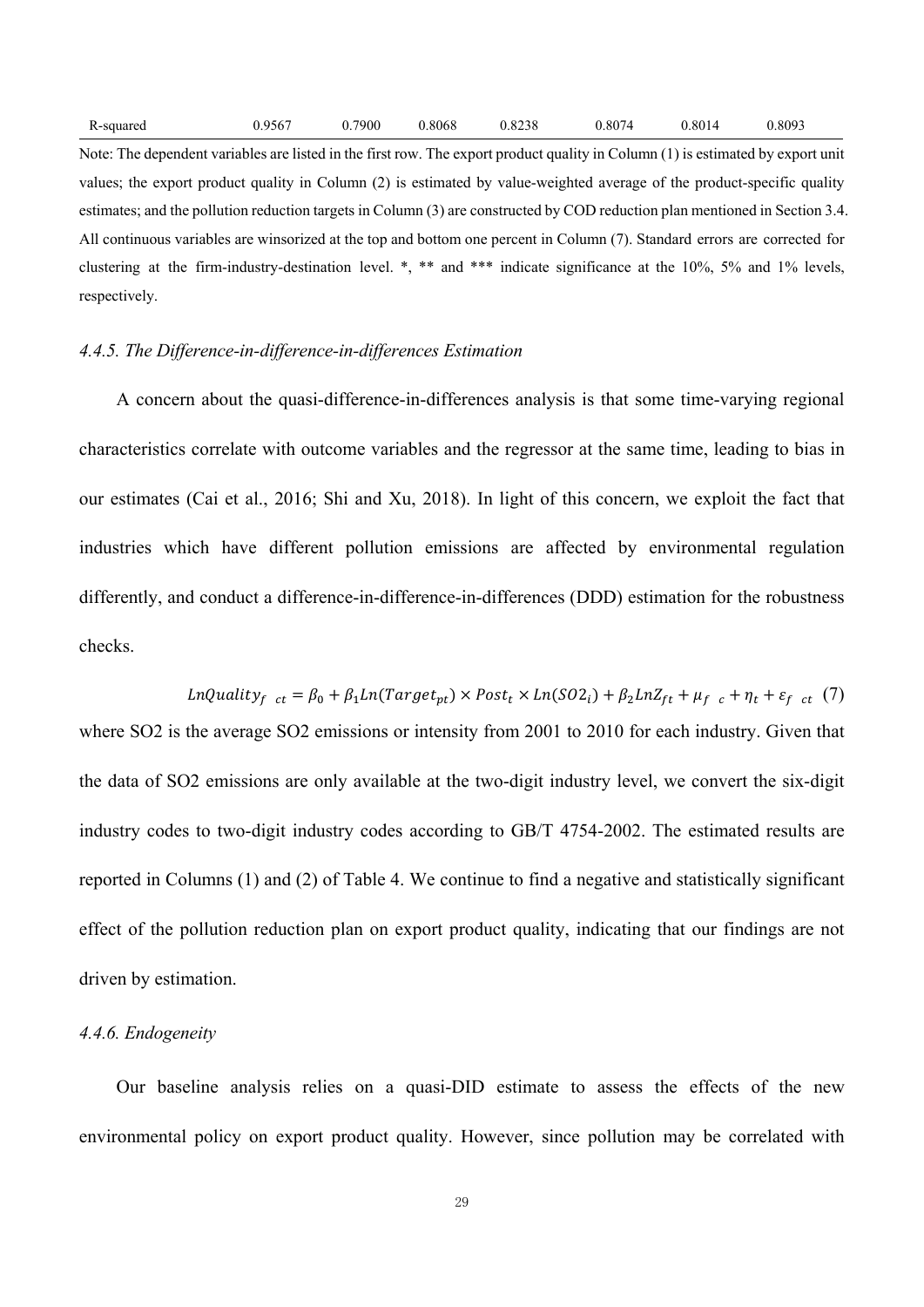other characteristics that in turn affect exports, we may still have endogeneity problems even though we controlled for numerous other factors in the previous section (Shi and Xu, 2018). Thus, we also use the ventilation coefficient, a variable based on the product of wind speed and the mixing height, as an instrument for environmental policy. Here, provinces where pollution is dispersed more slowly are more likely to be targeted by high pollution reduction, because given local SO2 emissions, the SO2 concentration in the air remains higher for longer (Hering and Poncet, 2014). According to Jacobsen (2002), the ventilation coefficient is the product of the wind speed and boundary layer height. The ERA-Interim data provided by the European Center for Medium-Range Weather Forecasts reports the wind speed information at the 10-m height and the boundary layer height for a global grid of  $75^\circ \times 75^\circ$  cells (about 83 square kilometres). We match the ERA-interim dataset with the capital city of each province by its latitude and longitude. The ventilation coefficient we use is the average coefficient of each province from 2001 to 2005 for the cells nearest to the capital city. The second-stage results are shown in Column (3) of Table 4. We continue to find significant and negative effects of the pollution reduction plan on export product quality, with a coefficient of -0.3713. Following Kleibergen and Paap (2006), we perform an underidentification test and weak-identification test to verify the validity of instrumental variables. The LM test rejects underidentification at the 1% significance level, while the Wald F test also rejects the null hypothesis that our instruments are weak at the 1% level. Thus, our instrumental variables are reasonable. Overall, our main findings hold after considering potential endogeneity problems by using an instrumental approach.

## *4.4.6. Sample Selection Bias*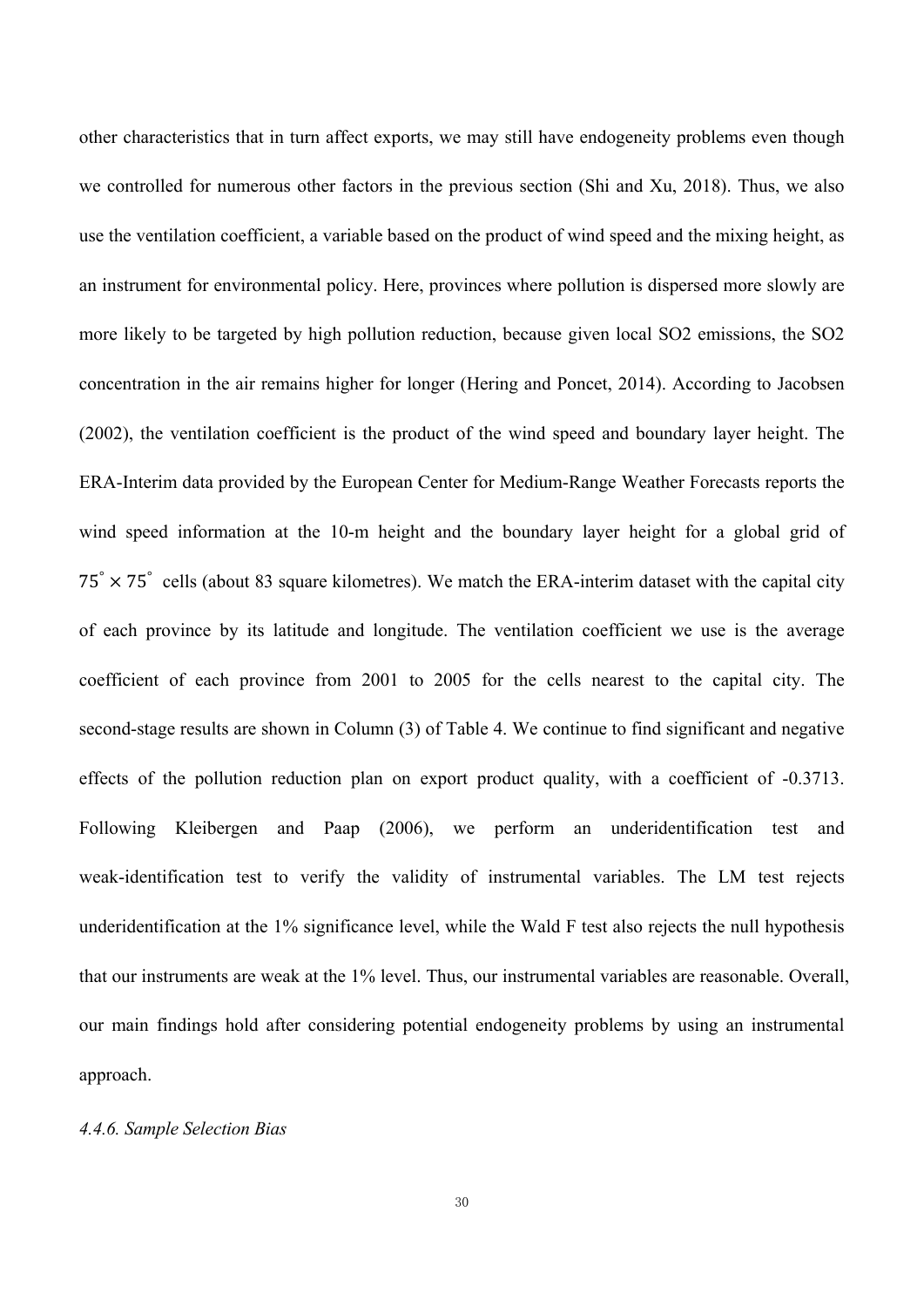The essence of sample selection bias is the bias that results from the failure to ensure the proper randomisation of a sample. The main reasons can be summarised into two main areas: one is the availability of the data or improper sampling, the other is self-selection bias. The first problem in our study comes mainly from the fact that the China Industrial Enterprises Database does not cover non-state-owned firms with sales below RMB 5 million, leading to bias in our estimates. A feasible way forward is to exclude state-owned firms with sales above RMB 5 million. The estimated result in Column (4) of Table 4 shows that the coefficient of *Lntarget×Post* is negative and significant at the 1 % level, suggesting that our main conclusions still hold.

The second problem in our study is that we delete non-exporting firms and focus on the relationship between environmental regulation and export product quality, which may result in sample self-selection bias and inconsistent estimates. Thus, we use the two-stage procedure of Heckman (1979) to address this problem. In the first stage, we perform a probit regression to analyse which factors may influence firms' export decisions. According to Richter and Schiersch (2017), firms' age, size, TFP and ownership are incorporated into the probit model to control for firm characteristics. The resulting inverse Mills ratio (imr) is incorporated into the second-stage regression to correct any potential bias. Column (5) of Table 4 presents the estimated results of the second-stage regression. The coefficient of *Lntarget×Post* is significant and negative and hence implies that our main conclusions are still valid after the consideration of sample self-selection bias.

| Variables                           | Dependent variable: <i>Lnquality</i> |                          |     |                          |                          |
|-------------------------------------|--------------------------------------|--------------------------|-----|--------------------------|--------------------------|
|                                     | (1)                                  | (2)                      | (3) | 4)                       | (5)                      |
| $Lntarget \times Post$              |                                      |                          |     | $-0.0758***$<br>(0.0214) | $-0.0762***$<br>(0.0214) |
| $Lntarget \times Post \times LnSO2$ | $-0.0274***$<br>(0.0011)             | $-0.0475***$<br>(0.0018) |     |                          |                          |

**Table 4** Estimation Results for Robustness Checks (II)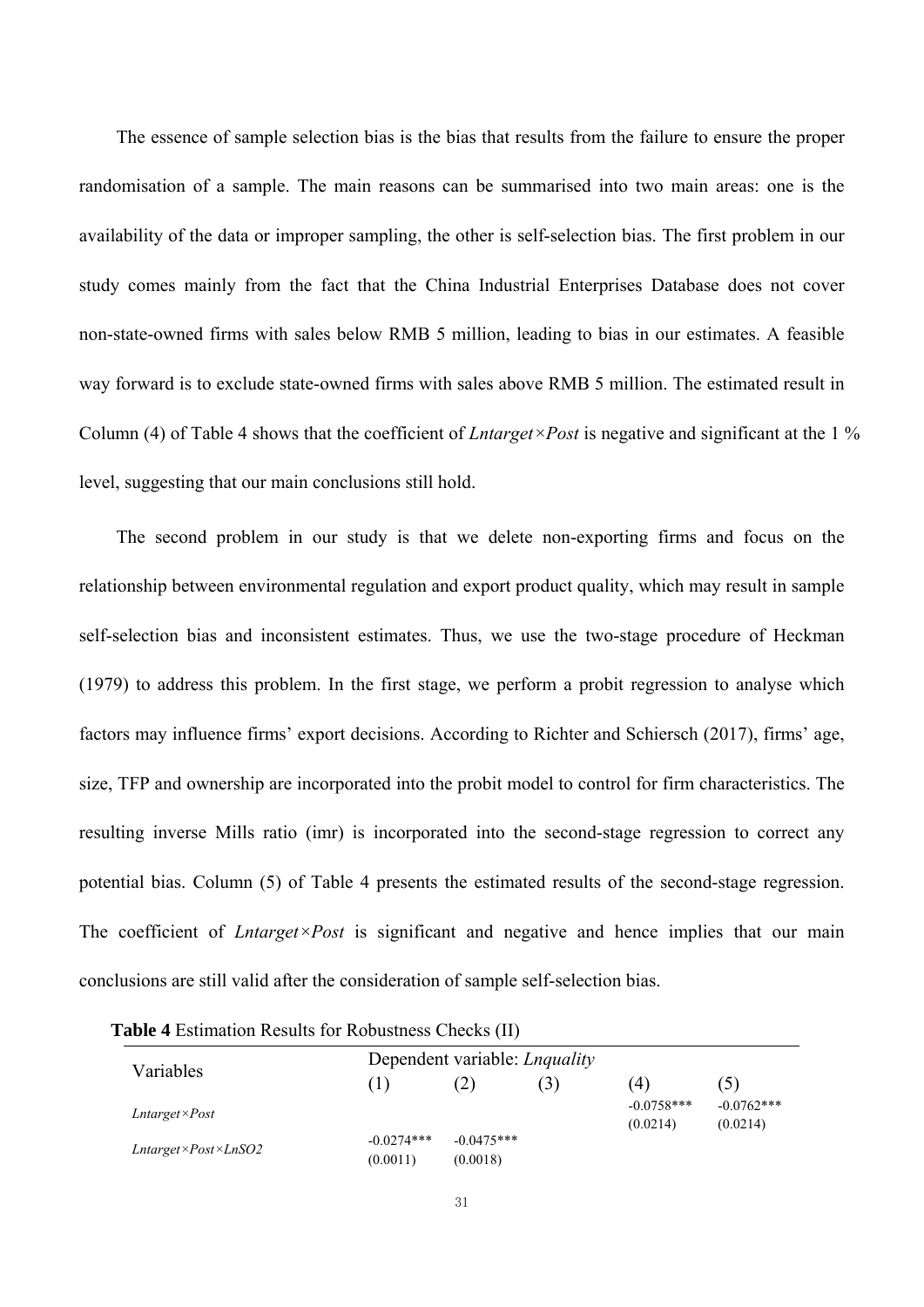| ( <i>Lnventilation</i> $\times$ <i>Post</i> ) as <i>IV</i> |           | $-0.3713***$ |           |           |              |  |
|------------------------------------------------------------|-----------|--------------|-----------|-----------|--------------|--|
|                                                            |           | (0.0409)     |           |           |              |  |
| Imr                                                        |           |              |           |           | $-0.1677***$ |  |
|                                                            |           |              |           |           | (0.0260)     |  |
| Control variables                                          | Yes       | Yes          | Yes       | Yes       | Yes          |  |
| Year fixed effects                                         | Yes       | Yes          | Yes       | Yes       | Yes          |  |
| Firm-industry-destination fixed effects                    | Yes       | Yes          | Yes       | Yes       | Yes          |  |
| <b>Observations</b>                                        | 2,759,184 | 2,759,184    | 2,759,184 | 2,755,758 | 2,759,184    |  |
| R-squared                                                  | 0.8068    | 0.8068       | 0.8067    | 0.8069    | 0.8068       |  |

Note: The dependent variables are listed in the first row. SO2 in Columns (1) and (2) are measured by average SO2 emissions and intensity from 2001 to 2010 for each industry; Column (3) reports IV estimation; Column (4) reports estimation based on samples excluding non-state-owned firms with sales below RMB 5 million; and Column (5) presents the results for the self-selection bias test using Heckman's two-stage procedure. Standard errors are corrected for clustering at the firm-industry-destination level. \*, \*\* and \*\*\* indicate significance at the 10%, 5% and 1% levels, respectively.

## **5. The Role of Product Switching**

In this section, we investigate the channels through which the negative effects of the pollution reduction plan on export product quality can be mitigated. Specifically, we test the role of product switching induced by the new environmental policy in determining export product quality. We choose firms continuously exporting for at least two years in our sample, and divide them into three categories according to how firms alter their mix of products. A product add rate (*add*) in year *t* is computed as the number of product categories a firm adds in year *t* divided by the number of product categories the firm produced in year *t-1*. A product drop rate (*drop*) in year *t* is computed as the number of product categories a firm drops in year *t* divided by the number of product categories the firm produced in year *t-1.* Thus, the total product switching rate *(total) is* computed as the sum of a product add rate and drop rate. Similarly, we divide the samples into three categories according to how firms alter their exporting destinations. A destination add rate in year *t* is computed as the number of exporting destinations a firm adds in year *t* divided by the number of exporting destinations the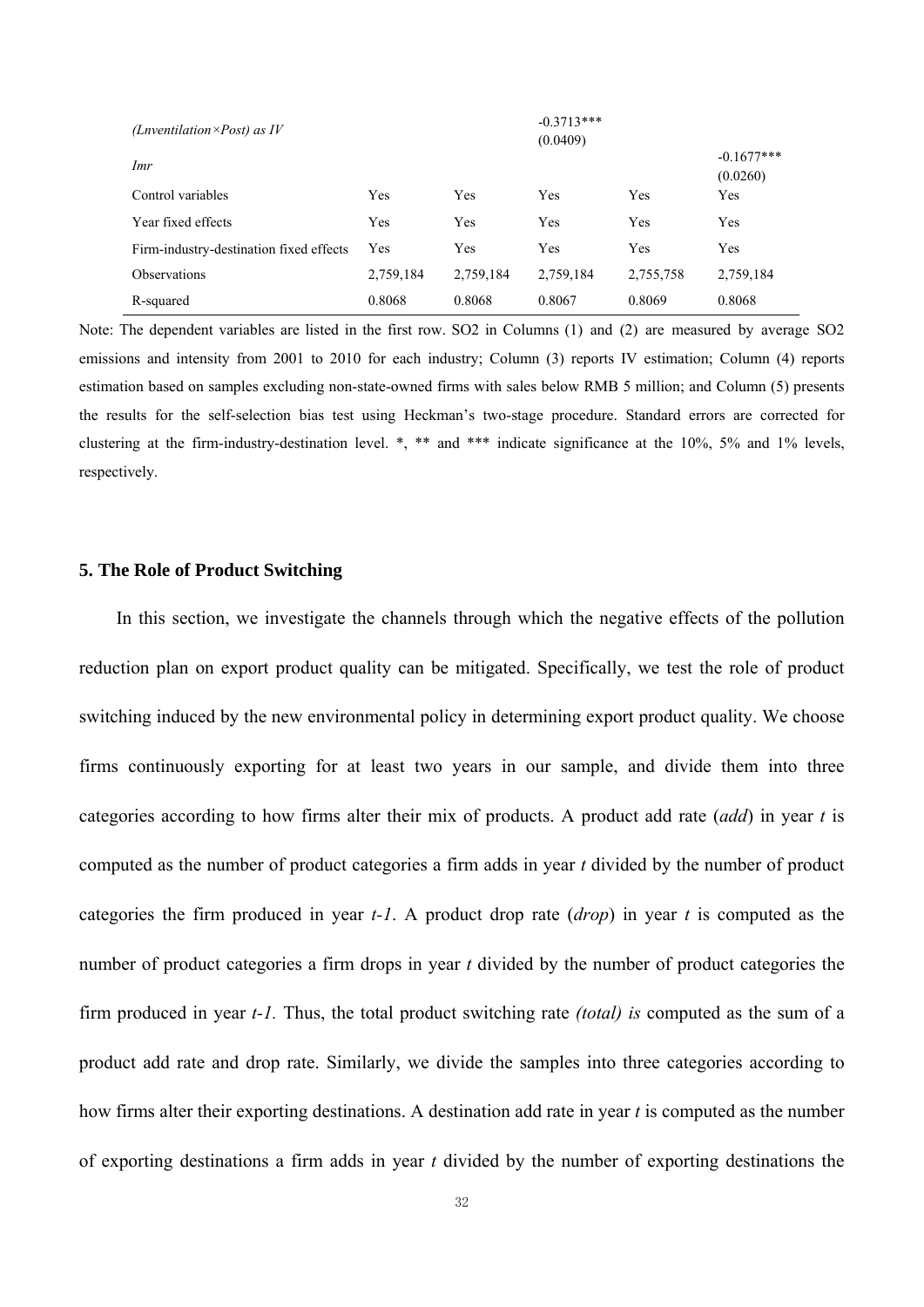firm had in year *t-1*. A destination drop rate in year *t* is computed as the number of exporting destinations a firm drops in year *t* divided by the number of exporting destinations the firm had in year *t-1*. The total destination switching rate is computed as the sum of the destination add rate and drop rate.

To examine whether product switching can mitigate the negative effects of new environmental policy on export product quality, we incorporate the interaction term between the pollution reduction targets and product switching into the models. The estimated results in Columns (1)-(6) show that the coefficients of the interaction terms between *Lntarget* and *Post* are significant and negative regardless of whether or not product switching is accounted for, indicating that the new environmental policy is negatively associated with export product quality. Columns (1) and (5) in Table 5 report the estimated results for firms whose number of product categories or exporting destinations remains unchanged between year *t* and year *t-1*. It can be found that the coefficients of *Lntarget×Post* are -0.1351 and -0.1122 respectively, both of which pass the 10% significance test. Thus, the pollution reduction plan leads the export product of firms whose number of product categories remains unchanged to reduce about 0.1351%, which is about 0.0229% higher than those whose number of exporting destinations remains unchanged.

In addition, the coefficients of *Lnadd* and *Lndrop* are significant and negative, suggesting that increasing product switching rates are beneficial to export quality improvement. One possible explanation for this finding is that the category switching and destination switching can enhance the efficiency of resource allocation within firms and improve their productivity (Melitz and Ottaviano, 2008; Bernard et al., 2010). Firms with higher productivity find it much easier to enter exporting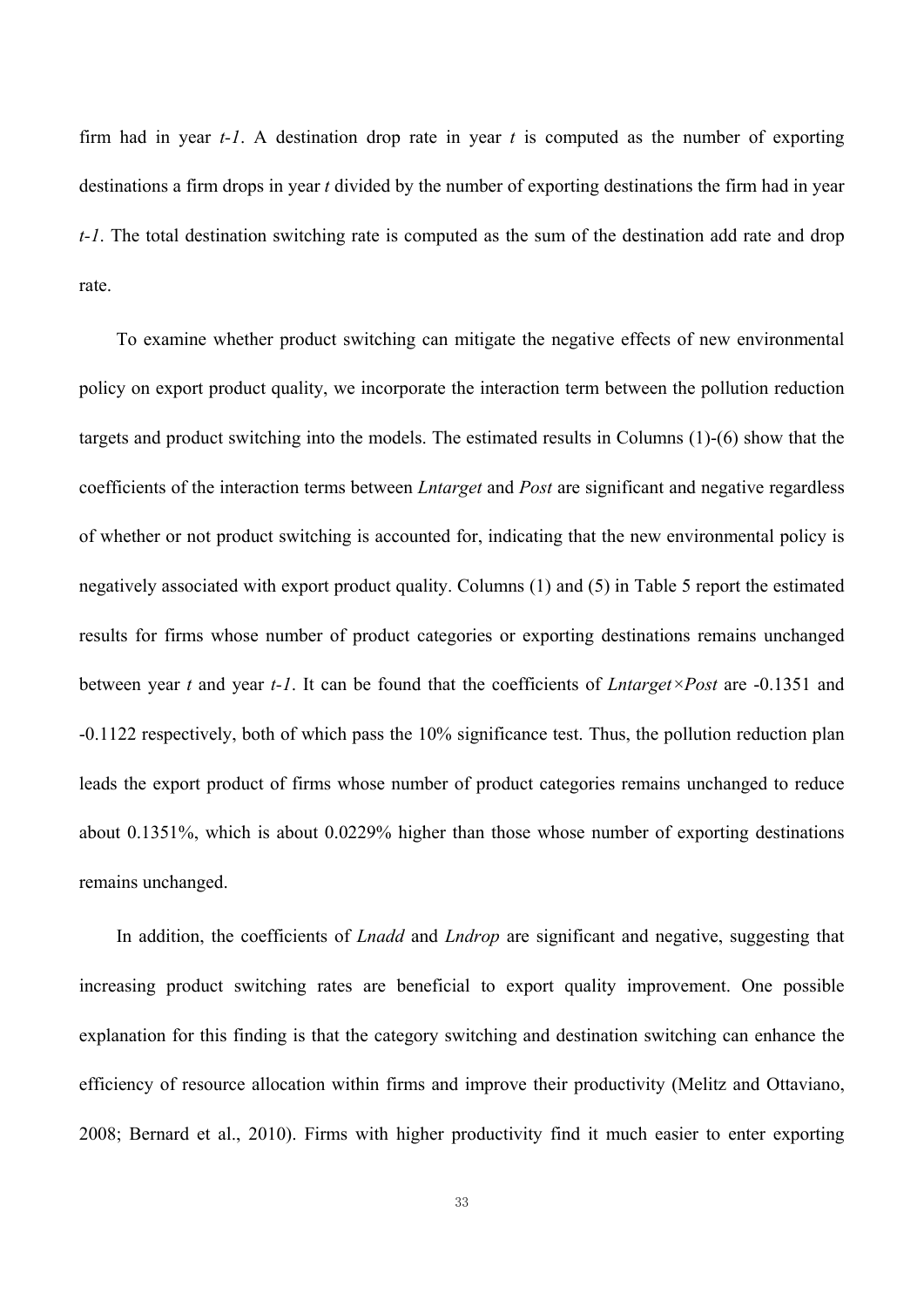markets and import raw materials in a more convenient way, their export value added being improved accordingly (Fan et al., 2015).

Moreover, the estimated results in Columns (2) and (6) show that the coefficients of the triple interaction *Lntarget×Post×Lntotal* are significant and positive, indicating that product switching can mitigate the negative effects of the pollution reduction plan on export quality. Our further analysis in Columns (7) and (8) shows that, induced by the new environmental policy, an increase in the number of exporting destinations or a decline in the number of exporting destinations will significantly improve export product quality, with the latter having a greater positive effect. Additionally, the results reported in Columns (3) and (4) imply that an increase in the number of product categories will significantly improve export product quality, while a decline in the number of product categories will have no significant effects on export quality. The reason might be that stricter environmental regulation leads multiple-product and multiple-destination firms to extend their product and market range to reduce average sunk costs and spread exporting risks (Zahavi and Lavie, 2013). Thus, when environmental policies are tightening, firms can improve their export product quality not only by using the appropriate product diversification strategies, but also by optimising resource allocation to realise market specialisation.

|                        | Dependent variable: <i>Lnquality</i> |                           |                          |                          |                        |                               |                          |                          |  |  |
|------------------------|--------------------------------------|---------------------------|--------------------------|--------------------------|------------------------|-------------------------------|--------------------------|--------------------------|--|--|
| Variables              |                                      | <b>Product Categories</b> |                          |                          |                        | <b>Exporting Destinations</b> |                          |                          |  |  |
|                        | (1)                                  | (2)                       | (3)                      | (4)                      | (5)                    | (6)                           | (7)                      | (8)                      |  |  |
| $Lntarget \times Post$ | $-0.1351***$<br>(0.0517)             | $-0.0493*$<br>(0.0262)    | $-0.0643***$<br>(0.0260) | $-0.0738***$<br>(0.0245) | $-0.1122*$<br>(0.0607) | $-0.0923***$<br>(0.0265)      | $-0.2181***$<br>(0.0358) | $-0.2180***$<br>(0.0469) |  |  |
| Lntotal                |                                      | $0.0279***$<br>(0.0052)   |                          |                          |                        | $0.0250***$<br>(0.0048)       |                          |                          |  |  |
| Lntarget×Post×Lntotal  |                                      | $0.0077***$<br>(0.0027)   |                          |                          |                        | $0.0042*$<br>(0.0024)         |                          |                          |  |  |
| Lnadd                  |                                      |                           | $0.0052**$<br>(0.0023)   |                          |                        |                               | $0.0159***$<br>(0.0057)  |                          |  |  |

**Table 5** The moderating effects of production switching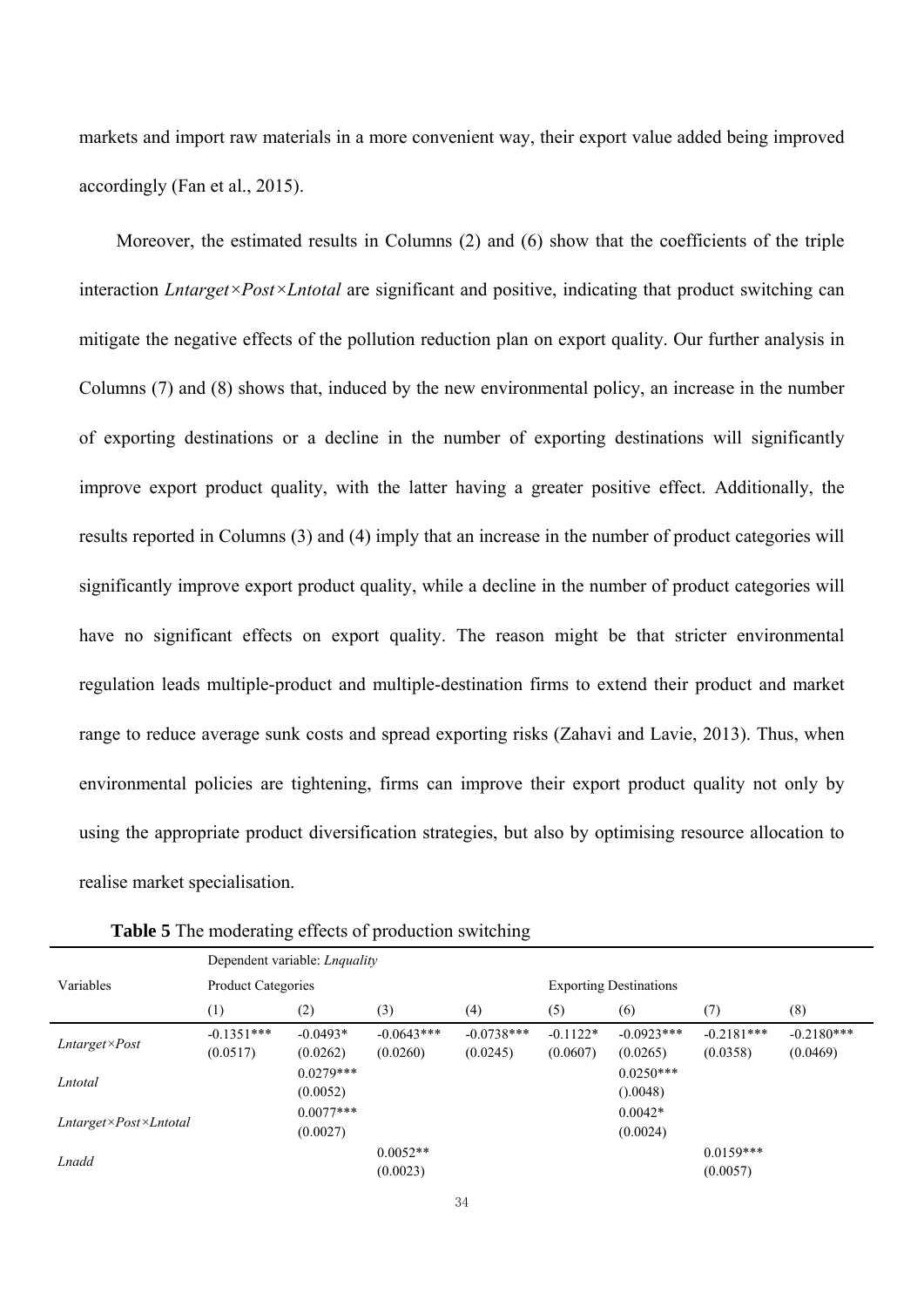| Lntarget×Post×Lnadd                            |         |           | $0.0024*$<br>(0.0014) |                                              |         |           | $0.0101***$<br>(0.0028) |                                                    |
|------------------------------------------------|---------|-----------|-----------------------|----------------------------------------------|---------|-----------|-------------------------|----------------------------------------------------|
| Lndrop<br>$Intarget \times Post \times Lndrop$ |         |           |                       | $0.0068**$<br>(0.0027)<br>0.0007<br>(0.0017) |         |           |                         | $0.0218***$<br>(0.0065)<br>$0.0257***$<br>(0.0040) |
| Control variables                              | Yes     | Yes       | Yes                   | Yes                                          | Yes     | Yes       | Yes                     | Yes                                                |
| Year fixed effects                             | Yes     | Yes       | Yes                   | Yes                                          | Yes     | Yes       | Yes                     | Yes                                                |
| Firm-industry-destinati                        |         |           |                       |                                              |         |           |                         |                                                    |
| on fixed effects                               | Yes     | Yes       | Yes                   | Yes                                          | Yes     | Yes       | Yes                     | Yes                                                |
| <b>Observations</b>                            | 456,526 | 2,294,498 | 1,646,216             | 648,282                                      | 103,179 | 2,647,845 | 1,943,467               | 704,378                                            |
| R-squared                                      | 0.8494  | 0.8089    | 0.8089                | 0.8065                                       | 0.8925  | 0.8098    | 0.8222                  | 0.8229                                             |

Note: The dependent variables are listed in the first row. Column (1) reports for firms whose number of product categories remains unchanged between year t and year t-1; and Column (5) reports for firms whose number of exporting destinations remains unchanged between year t and year t-1. Standard errors are corrected for clustering at the firm-industry-destination level. \*, \*\* and \*\*\* indicate significance at the 10%, 5% and 1% levels, respectively.

### **6. Conclusions and Policy Recommendations**

Even though the environmental pollution accompanied the acceleration of industrialisation in China has received significant public attention, the situation is worse than we thought. As a consequence, environmental governance has become a very prominent problem which concerns the national economy and people's livelihood, with administrative regulation being the most direct and effective method in environmental protection. At present, the objectives of environmental regulation have changed to win-win strategy in pollution reduction and energy saving. Thus, it is of great importance to examine the impacts of environmental regulation on trade. Although some literature has tested the impact of environmental regulation on firm exports, studies on the relationship between environmental regulation and product-level export quality are nearly non-existent.

In this paper, we investigate the effects of environmental regulation on export product quality. To control for the potential endogeneity of environmental regulation, we choose the pollution reduction plan that the Chinese government put forward in the Eleventh Five-Year Plan as a quasi-experiment.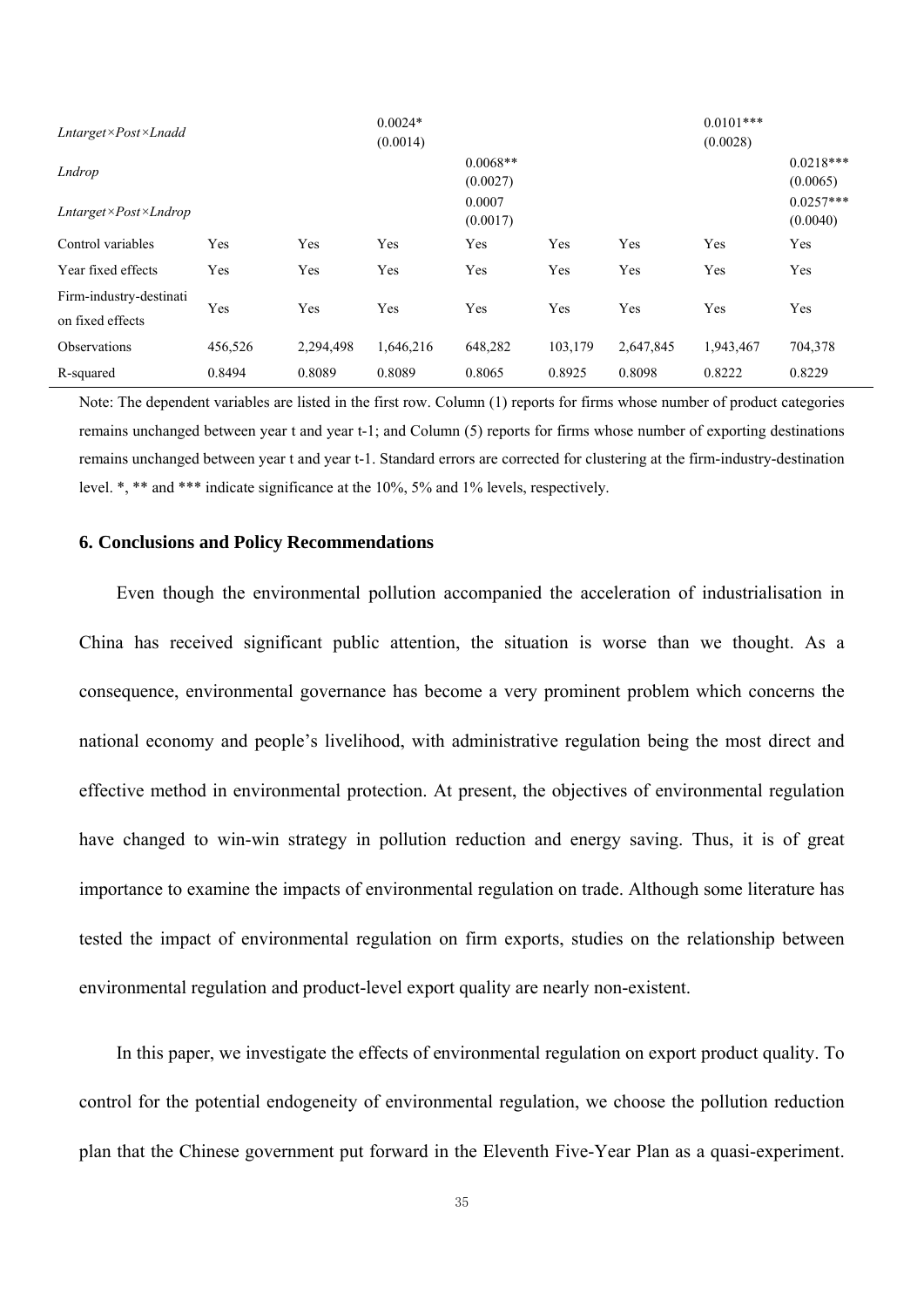By using a uniquely detailed dataset comprising Chinese export data at the firm, product and destination country levels from 2000 to 2010, we find that the pollution reduction plan is significantly and negatively associated with export product quality. This result is robust to a series of robustness checks and consideration of endogeneity problems, as well as sample selection bias. Moreover, this negative impact is more profound if: (1) the firm is located in western regions; (2) the products that firms export are in capital-intensive sectors; (3) the firm is privately-owned; or (4) the exporting destinations are concentrated in non-OECD countries. Our extended results suggest that product switching contributes to resources allocated within firms being put toward their most efficient use and mitigates the negative effects of the new environmental policy on export product quality. Firms can appropriately diversify their products and focus on their targeted exporting destinations when they face tighter environmental regulation.

Our findings have important policy implications for realising a win-win outcome in environmental protection and trade upgrading. The central government should reinforce the effects of innovation offsets through strengthening intellectual property rights protection and policy support. In addition, local governments should avoid implementing a one-size-fits-all policy in environmental regulation. More preferential policies supplemented by innovation incentive ones should be provided for undeveloped regions. For capital-intensive industries, proper R&D subsidies and command-and-control regulation (such as pollution limits, environmental standards, etc.) can be used to incentivise firms to invest in green technology innovation. Favourable credit and pollution abatement subsidies should be increased in non-state-owned firms to weaken the adverse effects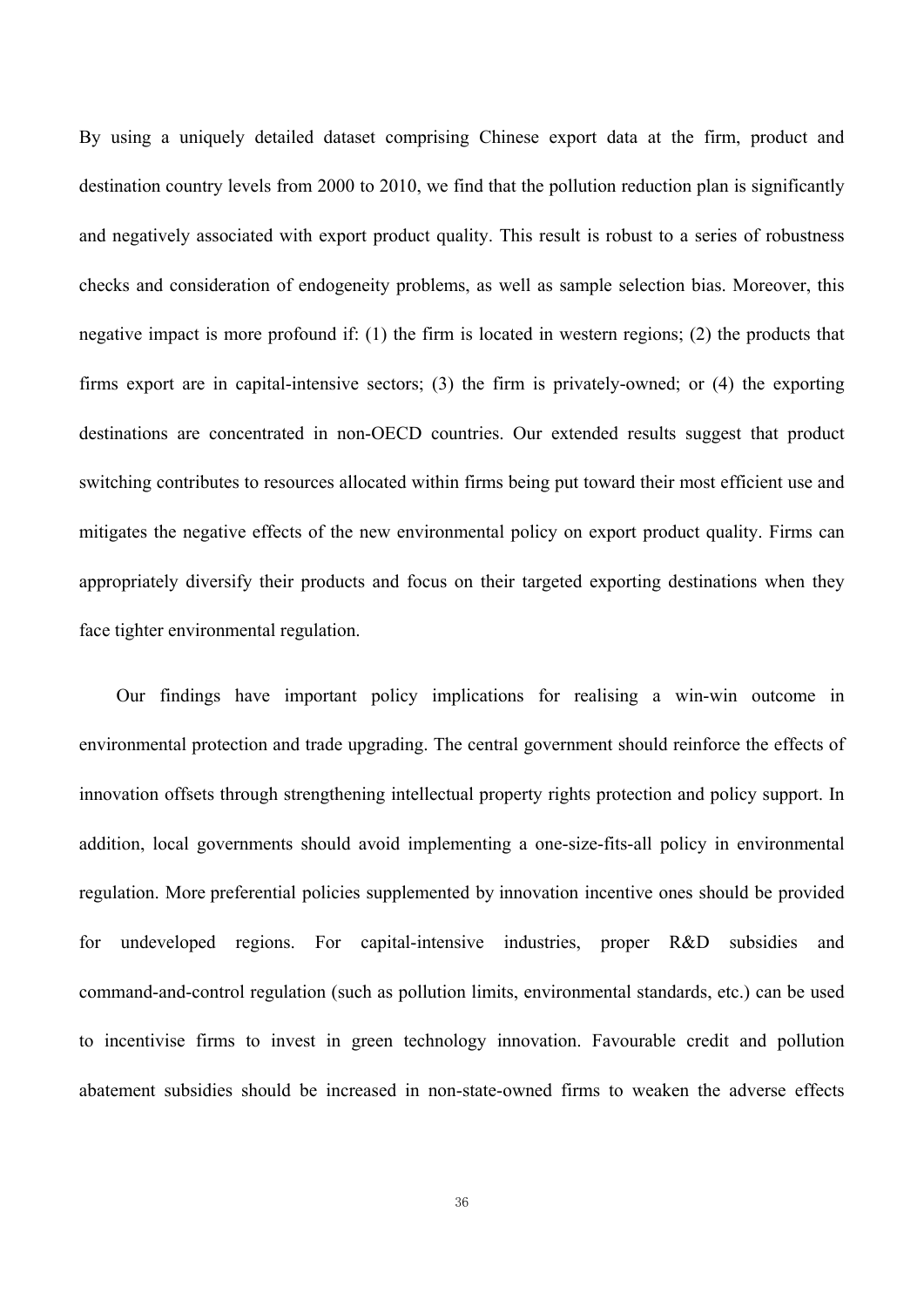induced by an increase in environmental costs. Finally, governments should formulate favourable policies to guide firms to reallocate their resources by product switching.

## **7. References**

- Acemoglu, D. (2003). Labor- and Capital-Augmenting Technical Change. *Journal of European Economic Association*, 1 (1), 1-37.
- Albrizio, S., Kozluk, T., & Zipperer, V. (2017). Environmental Policies and Productivity Growth: Evidence across Industries and Firms. *Journal of Environmental and Management*, 81(C), 209-226.
- André, F.J., González, P., & Porteiro, N. (2009). Strategic Quality Competition and the Porter Hypothesis. *Journal of Environmental Economics and Management,* 57, 182- 194.
- Anwar, S. & Sun, S. Z. (2018). Foreign Direct Investment and Export Quality Upgrading in China's Manufacturing Sector. *International Review of Economics & Finance,* 54(C), 289-298.
- Arouri, M., Caporale, G. M., Rault, C., Sova, R., & Sova, A. (2012). Environmental Regulation and Competitiveness: Evidence from Romania. *Ecological Economics,* 81(3), 130-139.
- Atkin, A., Khandelwal, A. K., & Osman, A. (2017). Exporting and Firm Performance: Evidence from a Randomized Experiment. *The Quarterly Journal of Economics*, 132(2), 551-615.
- Bai, J. H. (2013). On Regional Innovation Efficiency: Evidence from Panel Data of China's Different Provinces. *Journal of Regional Studies*, 47(5), 773-788.
- Baldwin, R. & Harrigan, J. (2011). Zeros, Quality, and Space: Trade Theory and Trade Evidence. *American Economic Journal: Microeconomics*, 3(2), 60-88.
- Bernard A., Jensen B., & Schott P. (2006). Trade Costs, Firms and Productivity. *Journal of Monetary Economics*, 53(5), 917-937.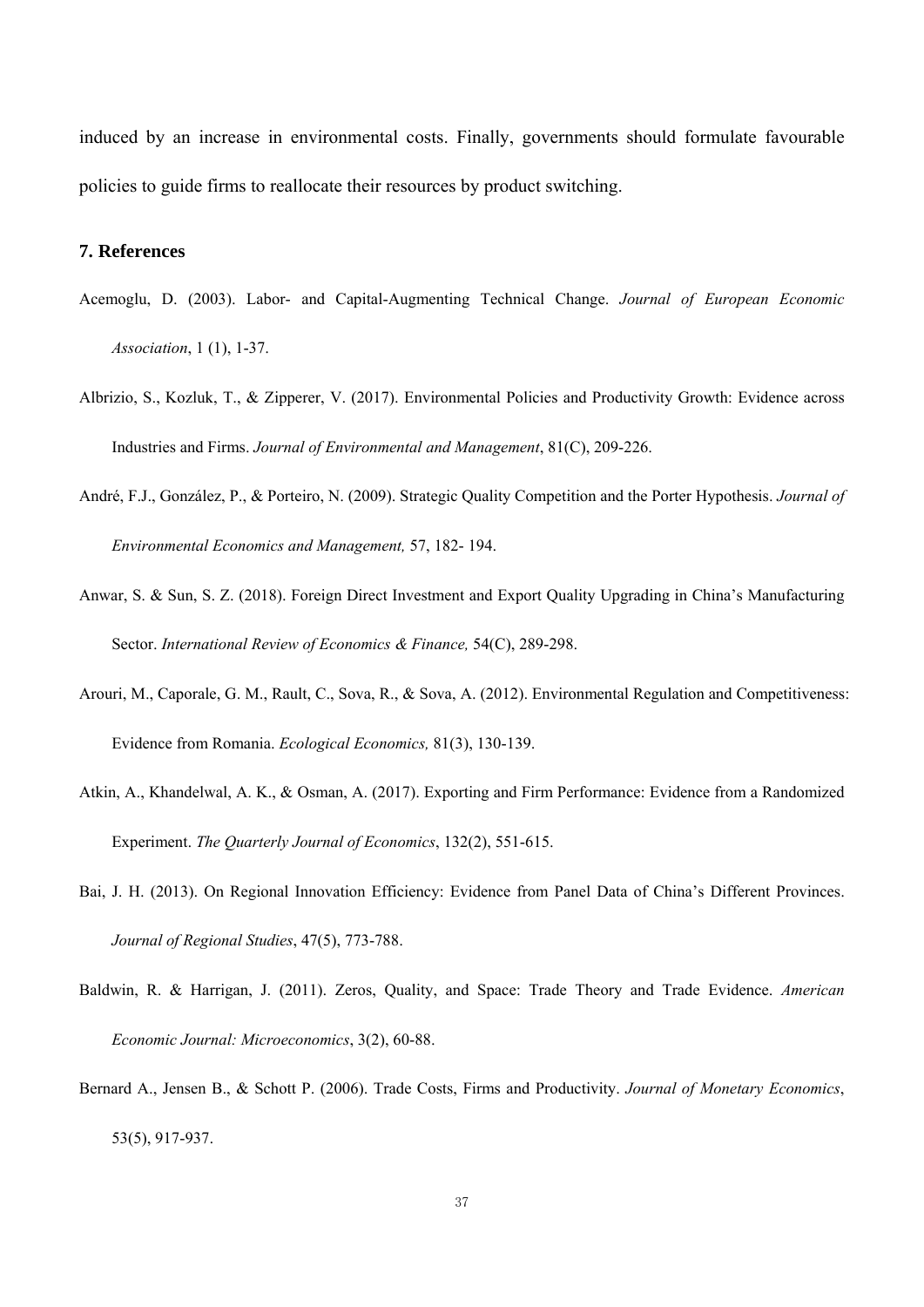Bernard, A. B. & Okubo, T. (2016). Product Switching and the Business Cycle. *NBER Working Paper No. 22649*.

- Bernard, A. B., Redding, S. J., & Schott, P. T. (2010). Multiple-product Firms and Product Switching. *American Economic Review*, 100, 70-97.
- Brandt, L., Biesebroeck, J., Wang, L., & Zhang, Y. F. (2017). WTO Accession and Performance of Chinese Manufacturing Firms. *American Economic Review,* 107(9), 2784-2820.
- Broda, C. & Weinstein, D. E. (2006). Globalization and the Gains from Variety. *Quarterly Journal of Economics,* 121(2), 541-585.
- Brouthers, L., Nakos, G., Hadjimarcou, J., & Brouthers, K. (2009). Key Factors for Successful Export Performance for Small Firms. *Journal of International Marketing*, 17(3):21-38.
- Bustos, P. (2011). Trade Liberalization, Exports, and Technology Upgrading: Evidence on the Impact of MERCOSUR on Argentinian Firms. *American Economic Review*, 101(1), 304-340.
- Cai, X. Q., Lu, Y., Wu, M., & Yu, L. H. (2016). Does Environmental Regulation Drive Away Inbound Foreign Direct Investment? Evidence from a Quasi-Natural Experiment in China. *Journal of Development Economics,* 123(C), 73-85.
- Chen L., & Xue, L. (2010). Global Production Network and the Upgrading of China's Integrated Circuit Industry. *China &World Economy*, 18(6), 109-126.
- Chen, Y. L. & Zhang, J. (2016). The Bank-firm Relationship: Helping or Grabbing?, *International Review of Economics and Finance*, 42, 385-403.
- Cheung, K. Y. & Lin, P. (2004). Spillover Effects of FDI on Innovation in China: Evidence from the Provincial Data. *China Economic Review*, 15(1), 25-44.
- Choi, Y. S. & Hahn, C. H. (2013). Effects of Imported Intermediate Varieties on Plant Total Factor Productivity and Product Switching: Evidence from Korean Manufacturing. *Asian Economic Journal*, 27(2), 125-143.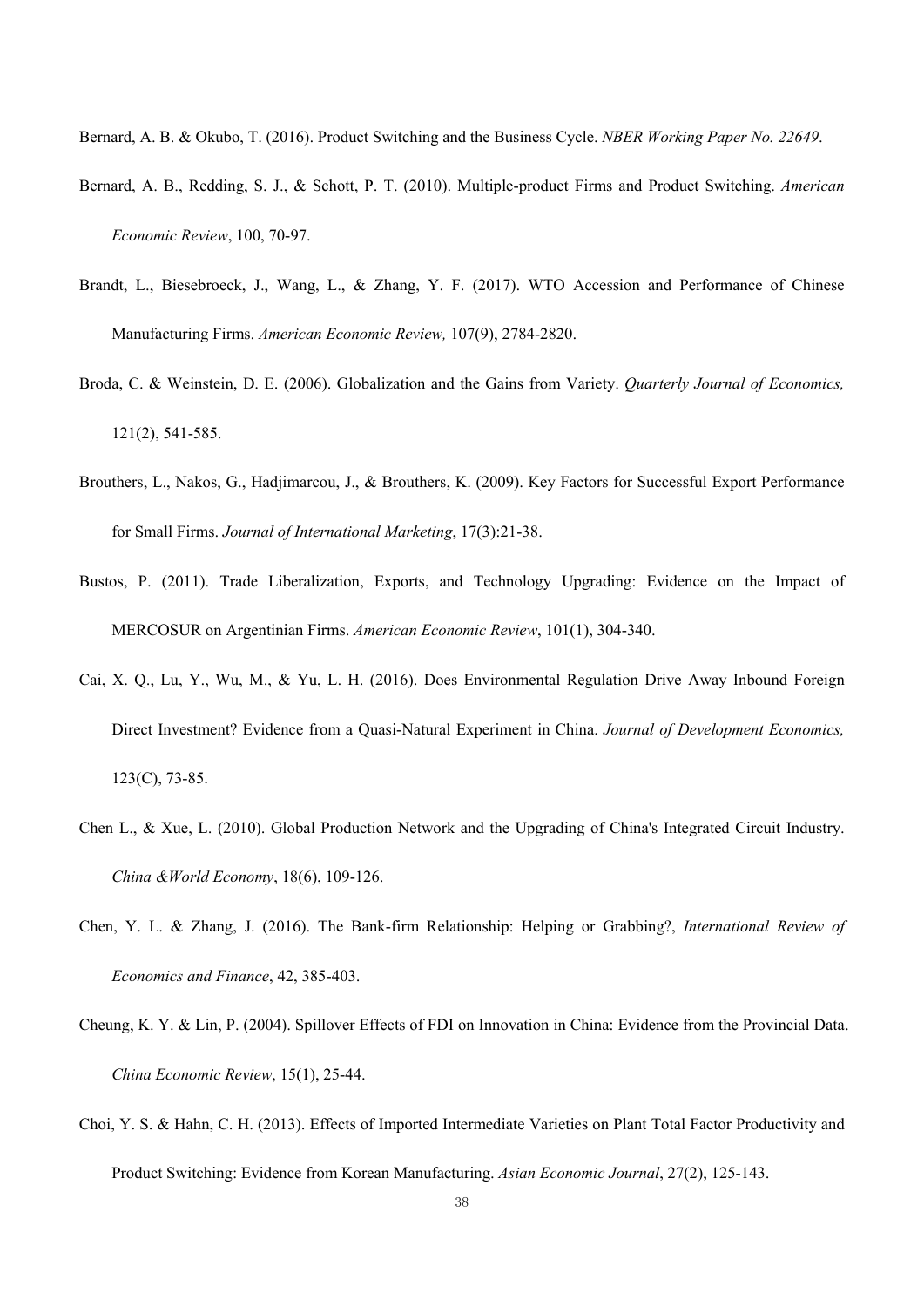- Chung, S. (2014). Environmental Regulation and Foreign Direct Investment: Evidence from South Korea. *Journal of Development Economics*, 108(C), 222-236.
- Cole, M. A. & Fredriksson, P. G. (2009). Institutionalized Pollution Havens. *Ecological Economics*, 68(4), 1239-1256.
- Cole, M. A., Elliott, J.R., & Strobl, E. (2008). The Environmental Performance of Firms: The Role of Foreign Ownership, Training, and Experience. *Ecological Economics,* 65(3), 538-546.
- Costantini, V. & Mazzanti, M. (2012). On the Green and Innovative Side of Trade Competitiveness? The Impact of Environmental Policies and Innovation on EU exports. *Research Policy,* 41(1), 132-153.
- Crinò, R. &Ogliari, L. (2017). Financial Imperfections, Product Quality, and International Trade. *Journal of International Economics,* 104(C), 63-84.
- Crozet, M., Head, K. & Mayer, T. (2012). Quality Sorting and Trade: Firm-level Evidence for French Wine. *Review of Economic Studies*, 2012, 79(2), 609-644.
- D'Angelo, A., Majocchi, A., Zucchella, A., & Buck, T. (2013). Geographical Pathways for SME internationalization: Insights from an Italian sample. *International Marketing Review*, 30(2), 80-105.
- Dangelico, R. & Pujari, D. (2010). Mainstreaming Green Product Innovation: Why and How Companies Integrate Environmental Sustainability. *Journal of Business Ethics*, 99(3), 471-486.
- Dechezlepretre, A. & Sato, M. (2017). The Impacts of Environmental Regulations on Competitiveness. *Review of Environmental Economics and Policy*, 11(2), 183-206.
- Ederington, J., Levinson, A., & Minier, J. (2006). Footloose and Pollution-free. *Review of Economics and Statistics*, 87 (1), 92-99.
- Fan, H. C., Li, Y., & Yeaple, S. R. (2015). Trade Liberalization, Quality, and Export Prices. *Review of Economics and Statistics*, 97(5), 1033-1051.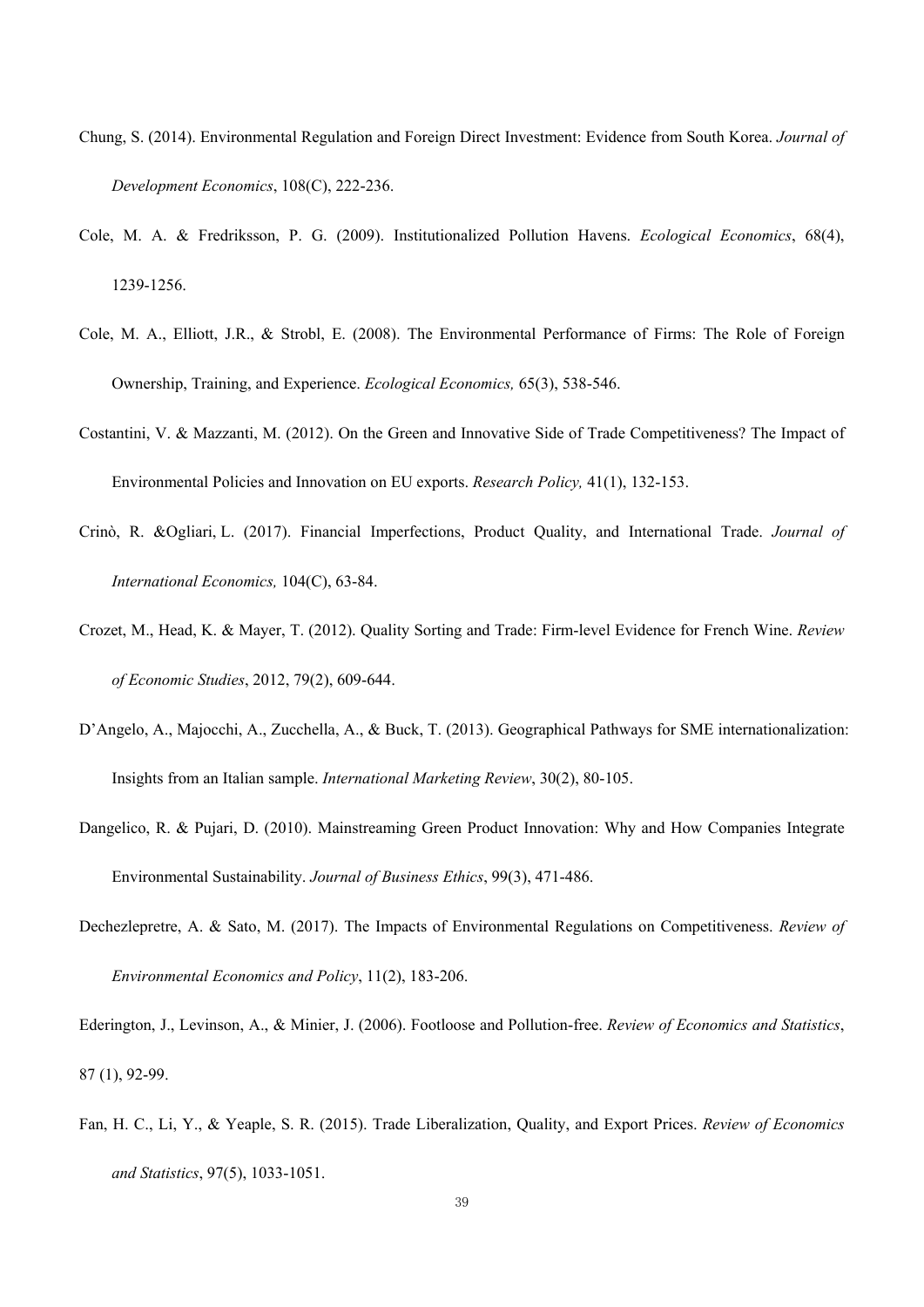- Fan, S. G., Kanbur, R., & Zhang, X. B. (2011). China's Regional Disparities: Experience and Policy. *Review of Development Finance,* 1, 47-56.
- Ford, T. C., Rork, J. C., & Elmslie, B. T. (2008). Foreign direct investment, economic growth, and the human capital threshold: Evidence from US states. *Review of International Economics*, 16(1), 96–113.
- Gan, L., Hernandez, M. A., & Ma, S. The Higher Costs of Doing Business in China: Minimum Wages and Firms' Export Behavior. *Journal of International Economics,* 100(C), 81-94.
- Goldberg , P. K., Khandelwal, A. K., Pavcnik, N., & Topalova, P. (2010). Imported Intermediate Inputs and Domestic Product Growth: Evidence from India. *The Quarterly Journal of Economics*, 125(4), 1727-1767.
- Gorodnichenko, Y. & Schnitzer, M. (2013). Financial Constraints and Innovation: Why Poor Countries Don't Catch Up. *Journal of European Economic Association*, 11(5), 1115-1152.
- Griliches, Z. & Regev, H. (1995). Firm Productivity in Israeli Industry 1979-1988. *Journal of Econometrics,* 65(1), 175-203.
- Guariglia, A. & Liu, P. (2014). To what extent do financing constraints affect Chinese firms' innovation activities? *International Review of Financial Analysis,* 36, 223-240.
- Guariglia, A., Liu, X., & Song, L. (2011). Internal Finance and Growth: Microeconometric Evidence on Chinese Firms. *Journal of Development Economics*, 96(1), 79-94.
- Hallak, J. C. & Schott, P. K. (2011). Estimating Cross-Country Differences in Product Quality. *The Quarterly Journal of Economics*, 126(1), 417-474.
- Hamamoto, M. (2006). Environmental Regulation and the Productivity of Japanese Manufacturing Industries. *Resource and Energy Economics,* 28(4), 299-312.
- Harrison, A. & Rodríguez-Clare, A. (2010). Trade, Foreign Investment, and Industrial Policy for Developing Countries. *Handbook of Development Economics*, 5, 4039-4214.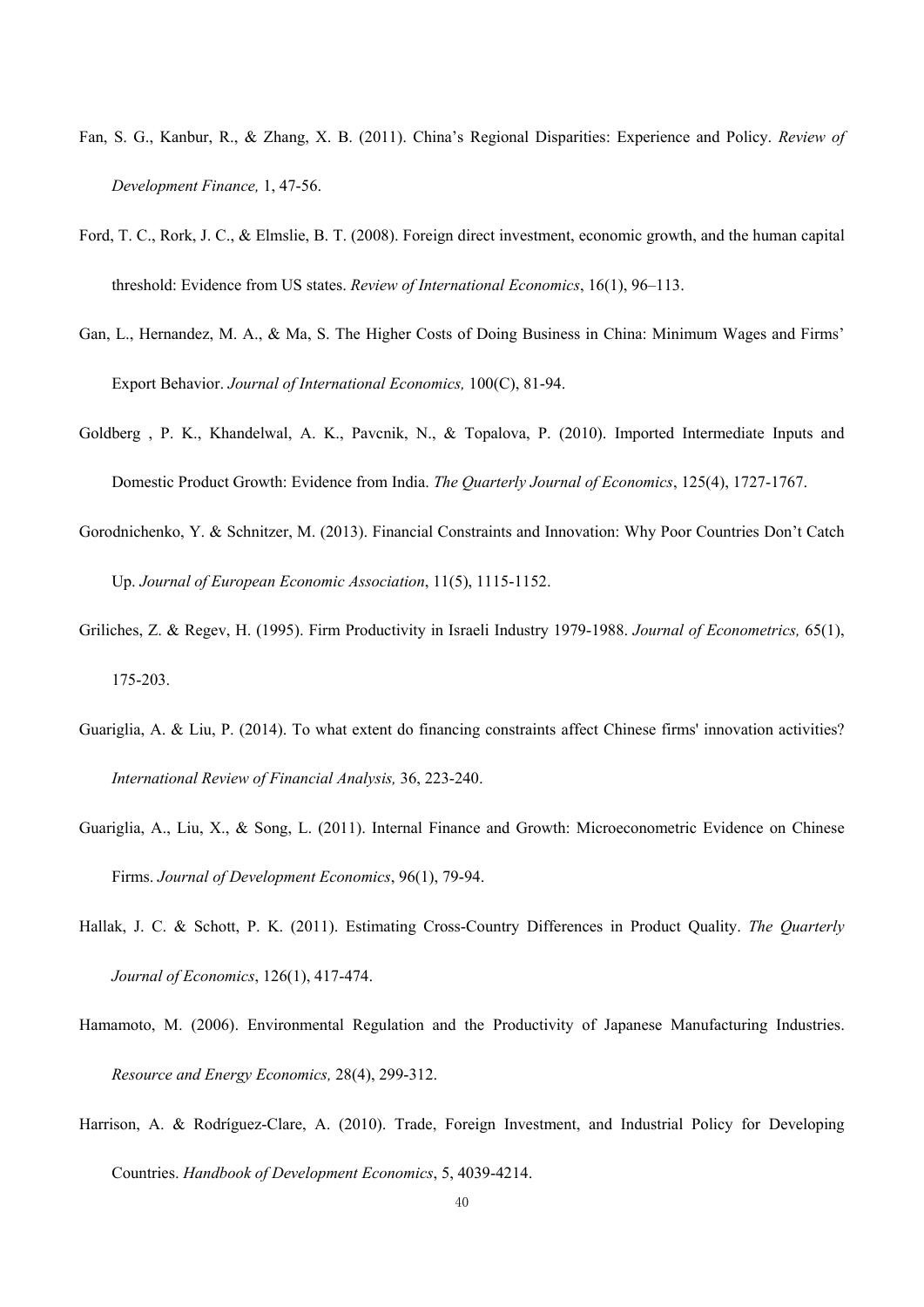Heckman, J. (1979). Sample Selection Bias as A Specification Error. *Econometrica,* 47(1),153-161.

- Hering, L. & Poncet, S. (2014). Environmental Policy and Exports: Evidence from Chinese Cities. *Journal of Environmental Economics and Management*, 68, 296-318.
- Hummels, D. & Klenow, P. J. (2005). The Variety and Quality of a Nation's Exports. *American Economic Review*, 95 (3), 704-723.
- Hwang, J. A. & Kim, Y. (2017). Effects of Environmental Regulations on Trade Flow in Manufacturing Sectors: Comparison of Static and Dynamic Effects of Environmental Regulations. *Business Strategic and the Environment*, 26, 688-707.
- Javorcik, B. S. & Spatareanu, M. (2008). To Share or Not to Share: Does Local Participation Matter for Spillovers from Foreign Direct Investment? *Journal of Development Economics*, 85(1), 194-217.
- Jeon, Y., Park, B. I., & Ghauri, P. N. (2013). Foreign Direct Investment Spillover Effects in China: Are They Different Across Industries with Different Technological Levels? *China Economic Review*, 26, 105-117.
- Kawakami, A. & Miyagawa, T. (2013). Product Switching and Firm Performance in Japan: Empirical Analysis Based on the Census of Manufacturers. *Public Policy Review,* 9(2), 287-314.
- Khandelwal, A. K., Schott, P. K., & Shang-Jin Wei. (2013). Trade Liberalization and Embedded Institutional Reform: Evidence from Chinese Exporters. *American Economic Review,* 103(6), 2169-2195.
- Kheder, S. B. & Zugravu, N. (2012). Environmental Regulation and French Firms Location Abroad: An Economic Geography Model in An International Comparative Study. *Ecological Economics*, 77(C), 48-61.
- Kleibergen, F. & Paap, R. (2006). Generalized Reduced Rank Tests Using the Singular Value Decomposition. *Journal of Econometrics*, 133(1), 97-126.
- Krysiak, F. C. (2011). Environmental Regulation, Technological Diversity, and the Dynamics of Technological Change. *Journal of Economic Dynamics and Control,* 35(4), 528-544.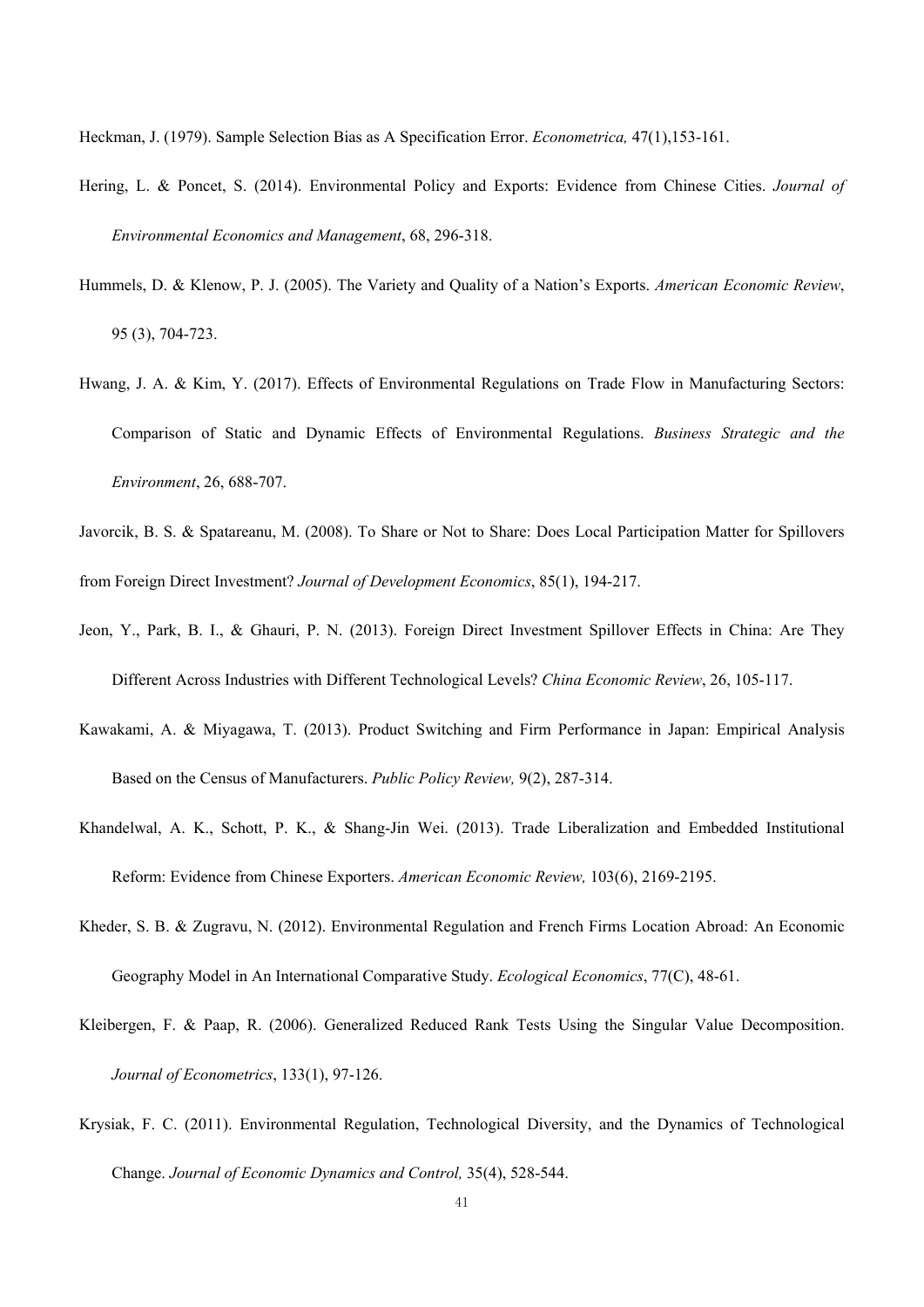- Lannelongue, G., Gonzalez-Benito, J., & Quiroz, I. (2017). Environmental management and labour productivity: The moderating role of capital intensity. *Journal of Environmental Management*, 190, 158-169.
- Liu, D. Y., Chen, T., Liu, X., & Yu, Y. Z. (2018). Do More Subsidies Promote Greater Innovation? Evidence from the Chinese Electronic Manufacturing Industry. *Economic Modelling*, 44(5), 1065-1079.
- Love, J. H., Roper, S., & Zhou, Y. (2015). Experience, Age and Exporting Performance in UK SMEs. *International Business Review*, 25(4), 806-819.
- Manova, K. & Yu, Z. H. (2017). Multi-product Firms and Product Quality. *Journal of International Economics*, 109(C), 116-137.
- Manova, K., Wei, S. J., & Zhang, Z. W. (2015). Firm Exports and Multinational Activity Under Credit Constraints. *Review of Economics and Statistics*, 97(3), 574-588.
- Martincus, V. C. & Carballo, J. (2008). Is Export Promotion Effective in Developing Countries? Firm-level Evidence on the Intensive and Extensive Margins of Exports. *Journal of International Economics*, 76(1), 89-106.
- Maung, M., Wilson, C. &Tang, X. B. (2016). Political Connections and Industrial Pollution: Evidence Based on State Ownership and Environmental Levies in China. *Journal of Business Ethics*, 138(4), 649-659.
- McGuire, W. (2014). The Effect of ISO 14001 on Environmental Regulatory Compliance in China. *Ecological Economics*, 105, 254-264.
- Melitz, M. C. & Ottaviano, G. (2008). Market Size, Trade, and Productivity. *The Review of Economic Studies*, 75(1), 295-316.
- Milani, S. (2017). The Impact of Environmental Policy Stringency on Industrial R&D Conditional on Pollution Intensity and Relocation Costs. *Environmental and Resource Economics*, 68(3), 595-620.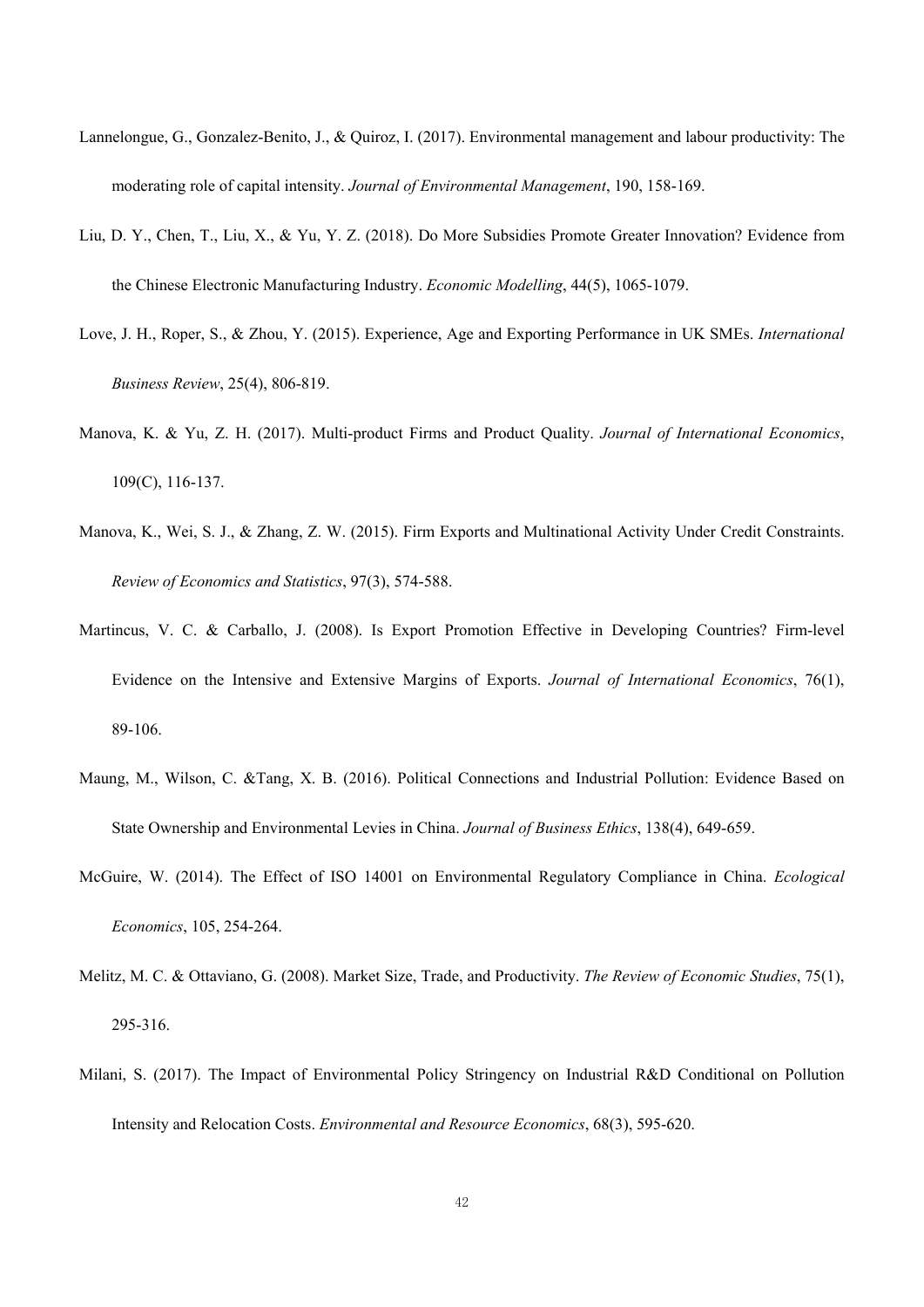- Mohr, R. D. (2002). Technical Change, External Economies, and the Porter Hypothesis. *Journal of Environmental Economics and Management*, 43(1), 158-168.
- Olley, S. & Pakes, A. (1996). The Dynamics of Productivity In The Telecommunications Equipment Industry. *Econometrica,* 64, 1263-1297.
- Pargal, S. L. & Wheeler, D. (1996). Informal Regulation of Industrial Pollution in Developing Countries: Evidence from Indonesia. *Journal of Political Economy*, 1996, 104(6), 1314-1327.
- Poncet, S., Steingress, W., & Vandenbussche, H. (2010). Financial Constraints in China: fFirm-level Evidence. *China Economic Review*, 21 (3) , 411-422
- Porter, M. E., & Van der Linde, C. (1995). Toward a New Conception of the Environment Competitiveness Relationship. *The Journal of Economic Perspectives*, 9(4), 97-118.
- Qiu, L. D., Zhou, M., & Wei, X. (2018). Regulation, Innovation, and Firm Selection: The Porter Hypothesis Under Monopolistic Competition. *Journal of Environmental Economics and Management*, 92(C), 638-658.
- Rasiah, J. & Gachino, G. (2005). Are Foreign Firms More Productive and Export- and Technology-intensive than Local Firms in Kenyan Manufacturing? *Oxford Development Studies,* 33(2), 211-227.
- Ritchie, B. K. (2005). Coalitional politics, economic reform, and technological upgrading in Malaysia. *World Development,* 33(5), 745-761.
- Richter, P. & Schiersch, A. (2017). CO2 Emission Intensity and Exporting: Evidence from Firm-level Data. *European Economic Review*, 98(C), 373-391.
- Robert Cull, R. & Xu, L. X. (2005). Institutions, Ownership, and Finance: the Determinants of Profit Reinvestment among Chinese Firms. *Journal of Financial Economics*, 77(1), 117-146.
- Rubashkina, Y., Galeotti, M., & Verdolini, E. (2015). Environmental Regulation and Competitiveness: Empirical Evidence on the Porter Hypothesis from European Manufacturing Sectors. *Energy Policy*, 83(3), 288-300.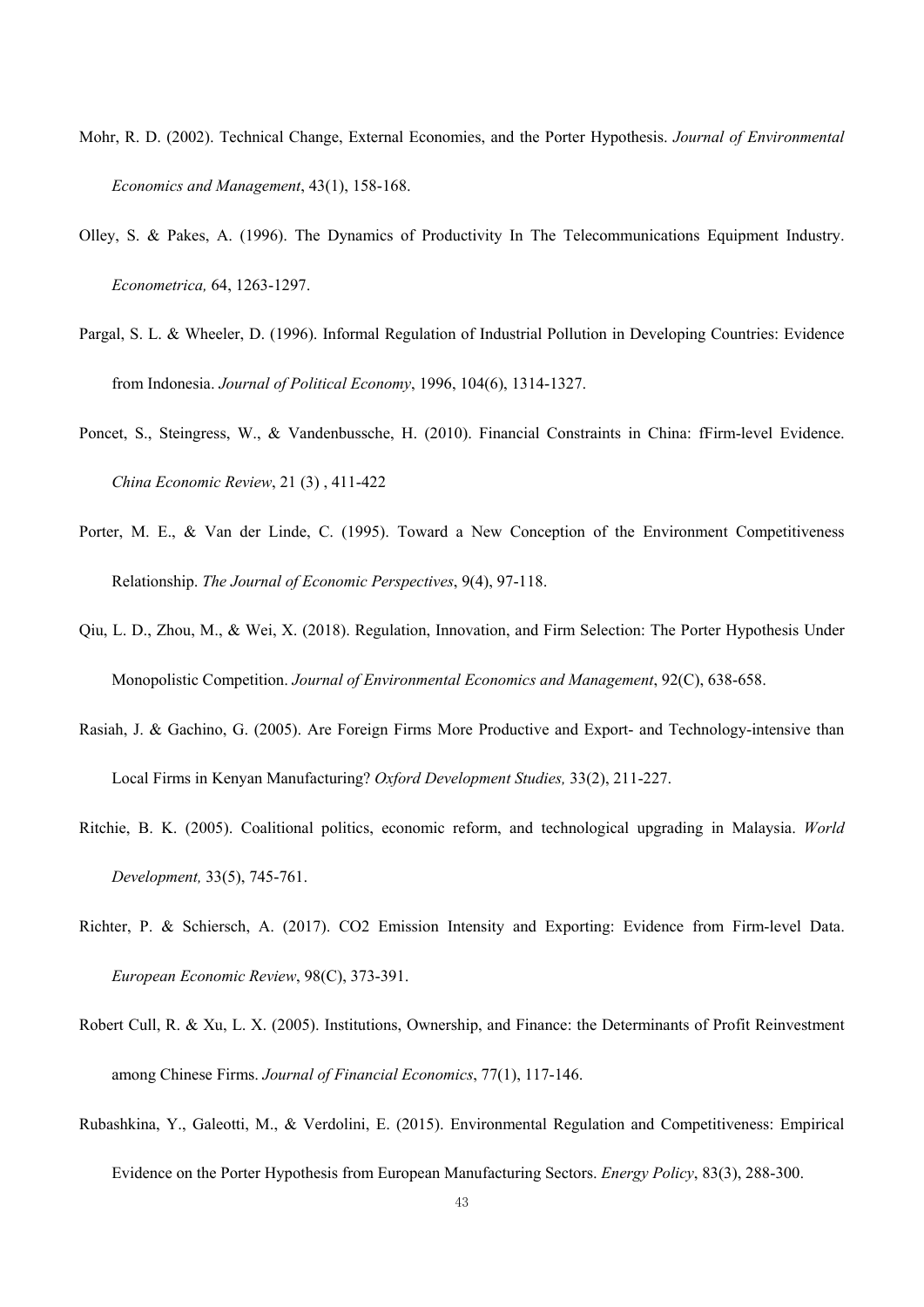- Ryan, S. R. (2012). The Costs of Environmental Regulation in a Concentrated Industry. *Econometrica*, 80(3), 1019-1061.
- Saikawa, E. (2013). Policy Diffusion of Emission Standards: Is there a Race to the Top? *World Politics*, 65(1), 1-33.
- Sakamoto, T. & Managi, S. (2017). New Evidence of Environmental Efficiency on the Export Performance. *Applied Energy*, 185(P1), 615-626.
- Shi, X. Z. & Xu, Z. F. (2018). Environmental Regulation and Firm Exports: Evidence from the Eleventh Five-Year Plan in China. *Journal of Environmental Economics and Management,* 89(C), 187-200.
- Shi, X. Z. & Xu, Z. F. (2018). Environmental Regulation and Firm Exports: Evidence from the Eleventh Five-Year Plan in China. *Journal of Environmental Economics and Management,* 89(C), 187-200.
- Song, W. Y. & Sung, B. (2014). Environmental Regulations and the export performance of South Korean Manufacturing Industries: A Dynamic Panel Approach. *The Journal of International Trade & Economic Development*, 23(7), 923-945.
- Stavropoulos, S., Wall, R., & Xu, Y. Z. (2018). Environmental Regulations and Industrial Competitiveness: Evidence from China. *Applied Economics*, 50(12), 1378-1394.
- Tello, S. F., & Yoon, Y. (2008). Examining Drivers of Sustainable Innovation. *International Journal of Business Strategy*, 8(3), 164-169.
- Tombe, T., & Winter, J. (2015). Environmental Policy and Misallocation: The Productivity Effect of Intensity Standards. *Journal of Environmental Economics and Management,* 72, 137-163.
- Waler, H., Sisto, L., D., & McBain, D. (2008). Drivers and Barriers to Environmental Supply Chain Management Practices: Lessons from the Public and Private Sectors. *Journal of Purchasing and Supply Management*, 14(1), 69-85.